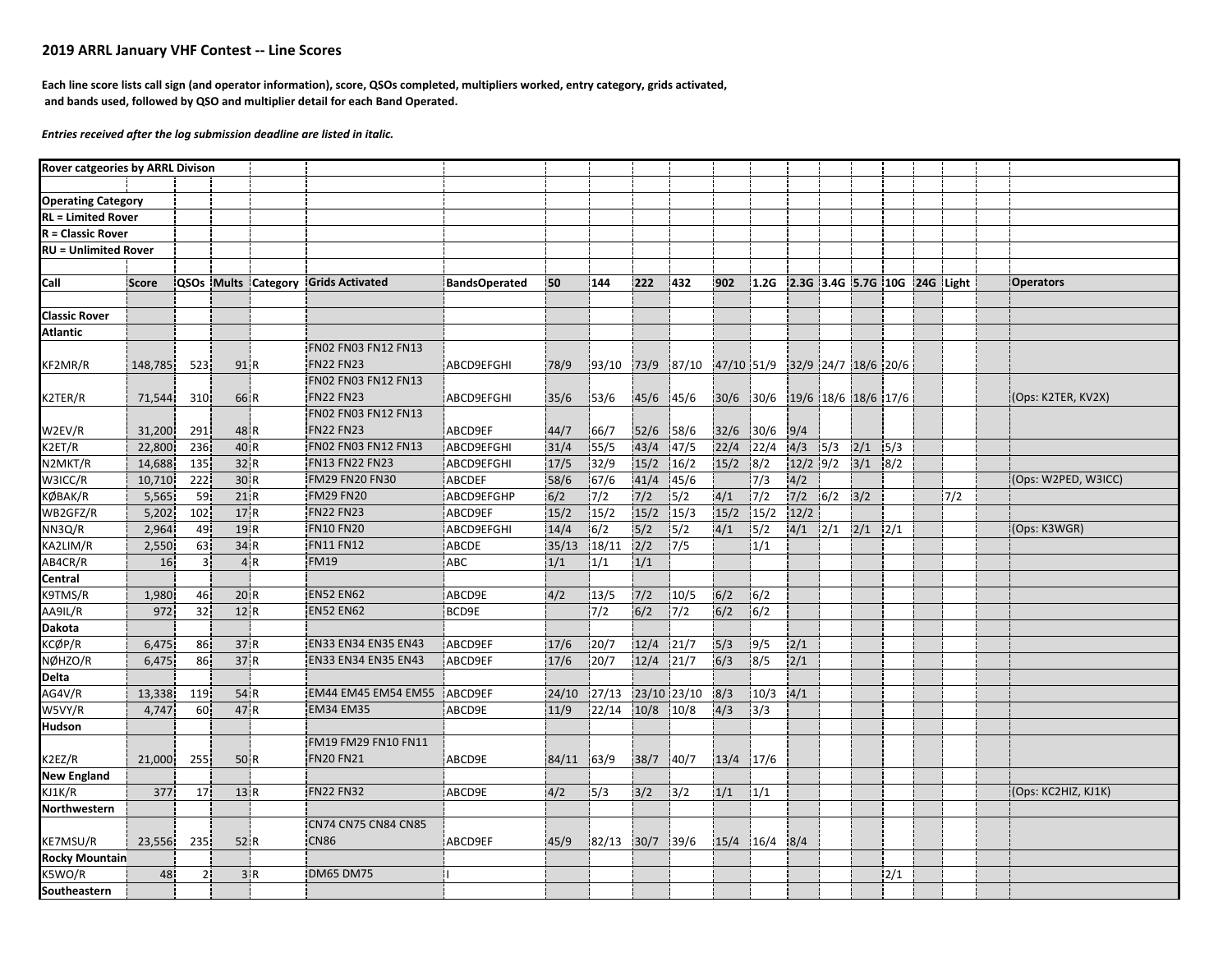|                      |              |          |                  | EL86 EL87 EL88 EL89 EL96                      |                    |             |                     |               |                  |      |                          |     |                         |     |      |     |                            |
|----------------------|--------------|----------|------------------|-----------------------------------------------|--------------------|-------------|---------------------|---------------|------------------|------|--------------------------|-----|-------------------------|-----|------|-----|----------------------------|
| K4SME/R              | 15,447       | 123      | 57 R             | EL97 EL98 EL99 EM80                           | <b>ABCD9EFGHI</b>  | 64/20       | 11/5                | 10/5          | 12/6             | 7/3  | 7/3                      |     | $5/2$ $3/2$ $2/1$ $2/1$ |     |      |     |                            |
| N <sub>2</sub> CEI/R | 7,956        | 69       | 36 R             | <b>EL87 EL96 EL97</b>                         | ABCD9EFGHI         | 10/4        | 11/5                | 10/5          | 12/6             | 7/3  | 6/3                      | 5/2 | 3/2                     | 2/1 | 3/2  |     |                            |
| WA3RGQ/R             | 2,688        | 54       | 24 R             | <b>EL88 EL97 EL98</b>                         | ABCD9EF            | 7/4         | 21/7                | 4/2           | 12/5             | 2/1  | 5/1                      | 3/1 |                         |     |      |     |                            |
| Southwestern         |              |          |                  |                                               |                    |             |                     |               |                  |      |                          |     |                         |     |      |     |                            |
|                      |              |          |                  | DM32 DM33 DM34 DM42                           |                    |             |                     |               |                  |      |                          |     |                         |     |      |     |                            |
| N7GP/R               | 41,407       | 463      | 47 R             | <b>DM43 DM44</b>                              | ABCD9E             | 101/7       | 110/8               | 55/7          | 114/8            | 34/5 | 49/6                     |     |                         |     |      |     |                            |
|                      |              |          |                  |                                               |                    |             |                     |               |                  |      |                          |     |                         |     |      |     |                            |
|                      |              |          |                  | DM33 DM34 DM43 DM44                           |                    |             |                     |               |                  |      |                          |     |                         |     |      |     |                            |
| KK6MC/R              | 16,473       | 181      | 51 R             | DM45 DM52 DM61 DM62 ABCD9E                    |                    | 32/8        | 53/11               |               | $25/7$ 48/10 2/2 |      | 21/5                     |     |                         |     |      |     |                            |
|                      |              |          |                  | DM03 DM04 DM05 DM13                           |                    |             |                     |               |                  |      |                          |     |                         |     |      |     |                            |
| N6ZE/R               | 5,790        | 127      | 30 R             | <b>DM14 DM15</b>                              | ABCD9E             | 25/6        | 54/7                | $20/4$ 19/4   |                  | 3/1  | 6/2                      |     |                         |     |      |     | (Ops: N6ZE, WA6WDY, @N6ZE) |
|                      |              |          |                  |                                               |                    |             |                     |               |                  |      |                          |     |                         |     |      |     |                            |
| AC7FF/R<br>KE6PY/R   | 2,304<br>55  | 84<br>11 | 18 R<br>5R       | DM32 DM33 DM42 DM43 ABCD9<br><b>DM12 DM13</b> | AB                 | 20/3<br>2/1 | 30/4<br>9/2         | 9/3           | 120/3            | 5/1  |                          |     |                         |     |      |     | (Ops: KE6PY, KK6TV)        |
| <b>West Gulf</b>     |              |          |                  |                                               |                    |             |                     |               |                  |      |                          |     |                         |     |      |     |                            |
|                      |              |          |                  |                                               |                    |             |                     |               |                  |      |                          |     |                         |     |      |     |                            |
|                      |              |          |                  | DL99 DM90 DM91 DM92                           |                    |             |                     |               |                  |      |                          |     |                         |     |      |     |                            |
|                      |              |          |                  | <b>DM93 EM00 EM01 EM02</b>                    |                    |             |                     |               |                  |      |                          |     |                         |     |      |     |                            |
|                      |              |          |                  | EM03 EM10 EM11 EM12                           |                    |             |                     |               |                  |      |                          |     |                         |     |      |     |                            |
|                      |              |          |                  | <b>EM13 EM20 EM21 EM22</b>                    |                    |             |                     |               |                  |      |                          |     |                         |     |      |     |                            |
| W5DMB/R              | 7,140        | 134      | 42 R             | <b>EM23</b>                                   | ABCE               | 27/8        | 77/13               | 27/3          |                  |      | 3/1                      |     |                         |     |      |     | (Ops: K5TR, W5DMB)         |
| Canada               |              |          |                  |                                               |                    |             |                     |               |                  |      |                          |     |                         |     |      |     |                            |
|                      |              |          |                  | <b>EN82 EN92 EN93 FN02</b>                    |                    |             |                     |               |                  |      |                          |     |                         |     |      |     |                            |
| VE3OIL/R             | 25,193       | 176      | 59 R             | FN03 FN04 FN13 FN14                           | ABCD9EFGHIP        | 35/9        | 42/10               | 26/8          | 129/7            | 11/4 | $ 17/5 $ $ 10/3 2/2 1/1$ |     |                         |     | 12/1 | 1/1 |                            |
| VE6MB/R              | 1,908        | 76       | 18R              | DO20 DO21 DO30 DO31                           | ABCD9              | 16/3        | 32/4                | 6/2           | 21/4             | 1/1  |                          |     |                         |     |      |     |                            |
| VA3TO/R              | 184          | 11       | 8R               | <b>EN93 FN03</b>                              | <b>BDEI</b>        |             | 7/2                 |               | 2/2              |      | 1/1                      |     |                         |     | 1/1  |     |                            |
|                      |              |          |                  |                                               |                    |             |                     |               |                  |      |                          |     |                         |     |      |     |                            |
| <b>Limited Rover</b> |              |          |                  |                                               |                    |             |                     |               |                  |      |                          |     |                         |     |      |     |                            |
| <b>Atlantic</b>      |              |          |                  |                                               |                    |             |                     |               |                  |      |                          |     |                         |     |      |     |                            |
| N5BNO/R              | 5,040        | 167      | 21 RL            | FN02 FN03 FN12 FN13                           | <b>ABCD</b>        | 39/4        | 55/5                | 33/4          | 40/4             |      |                          |     |                         |     |      |     |                            |
| NR2C/R               | 3,600        | 120      | 20 RL            | FN02 FN03 FN12 FN13                           | ABCD               | 27/4        | 33/4                | 28/4          | 32/4             |      |                          |     |                         |     |      |     |                            |
| N2ZVN/R              | 672          | 33       | 16 RL            | FN02 FN03 FN12 FN13                           | ABD                | 8/4         | 16/4                |               | 9/4              |      |                          |     |                         |     |      |     |                            |
| <b>Central</b>       |              |          |                  |                                               |                    |             |                     |               |                  |      |                          |     |                         |     |      |     |                            |
| K9JK/R               | 1,264        | 62       | 16 RL            | EN51 EN52 EN61 EN62                           | ABD                | 17/4        | 28/4                |               | 17/4             |      |                          |     |                         |     |      |     |                            |
| N9GH/R               | 782          | 34       | 17 RL            | <b>EN51 EN52 EN61</b>                         | ABCD               | 7/3         | 15/4                | 5/3           | $\overline{7/4}$ |      |                          |     |                         |     |      |     |                            |
| Delta                |              |          |                  |                                               |                    |             |                     |               |                  |      |                          |     |                         |     |      |     |                            |
| NC5AX/R              | 816          | 41       | <b>16 RL</b>     | EM34 EM35 EM44 EM45                           | ABCD               | 17/4        | 14/3                | 2/2           | 8/3              |      |                          |     |                         |     |      |     | (Ops: AF5WN, KK5WA)        |
| <b>Hudson</b>        |              |          |                  |                                               |                    |             |                     |               |                  |      |                          |     |                         |     |      |     |                            |
|                      |              |          |                  | EL99 EM90 EM91 EM92                           |                    |             |                     |               |                  |      |                          |     |                         |     |      |     |                            |
|                      |              |          |                  | <b>EM93 FM04 FM05 FM15</b>                    |                    |             |                     |               |                  |      |                          |     |                         |     |      |     |                            |
|                      |              |          |                  | FM16 FM17 FM18 FM19                           |                    |             |                     |               |                  |      |                          |     |                         |     |      |     |                            |
| WB2SIH/R<br>KD2BKD/R | 5,016        | 87<br>52 | 44 RL<br>$15$ RL | FM29 FN20 FN21 FN31<br>FN20 FN21 FN30 FN31    | <b>BCD</b><br>ABCD | 10/3        | $60/18$ 6/2<br>21/3 | $\frac{7}{2}$ | 121/8<br>14/3    |      |                          |     |                         |     |      |     |                            |
| KA2YRA/R             | 1,095<br>429 | 29       | 11 RL            | <b>FN20 FN21 FN30</b>                         | BD                 |             | 19/4                |               | 10/4             |      |                          |     |                         |     |      |     |                            |
| W2KBF/R              | 286          | 22       | 11 RL            | FN20 FN21 FN30 FN31                           | <b>BD</b>          |             | 18/4                |               | 4/3              |      |                          |     |                         |     |      |     |                            |
|                      |              |          |                  | EL99 EM90 EM91 EM92                           |                    |             |                     |               |                  |      |                          |     |                         |     |      |     |                            |
| W2LYN/R              | 128          | 8        | 16 RL            | EM93 FM04 FM05 FM15                           | ŀΒ                 |             | 8/8                 |               |                  |      |                          |     |                         |     |      |     |                            |
| <b>New England</b>   |              |          |                  |                                               |                    |             |                     |               |                  |      |                          |     |                         |     |      |     |                            |
| KJ2G/R               | 3,330        | 90       | 30 RL            | <b>FN41 FN42</b>                              | ABCD               | 47/15       | 22/7                | 10/3          | 11/3             |      |                          |     |                         |     |      |     |                            |
| W1RGA/R              | 936          | 55       | <b>12 RL</b>     | FN32 FN33 FN42 FN43                           | ABCD               | 15/2        | 17/2                | $11/2$ $12/2$ |                  |      |                          |     |                         |     |      |     | (Ops: N1JHJ, W1RGA)        |
| K1UU/R               | 325          | 19       | 13 RL            | FN31 FN41 FN42                                | ABCD               | 3/2         | 10/3                | 2/2           | 4/3              |      |                          |     |                         |     |      |     | (Ops: K1UU, KC1V)          |
| K1BAB/R              | 220          | 15       | $10$ RL          | FN31 FN32 FN41 FN42                           | ABCD               | 3/2         | 5/1                 | 2/1           | 5/2              |      |                          |     |                         |     |      |     |                            |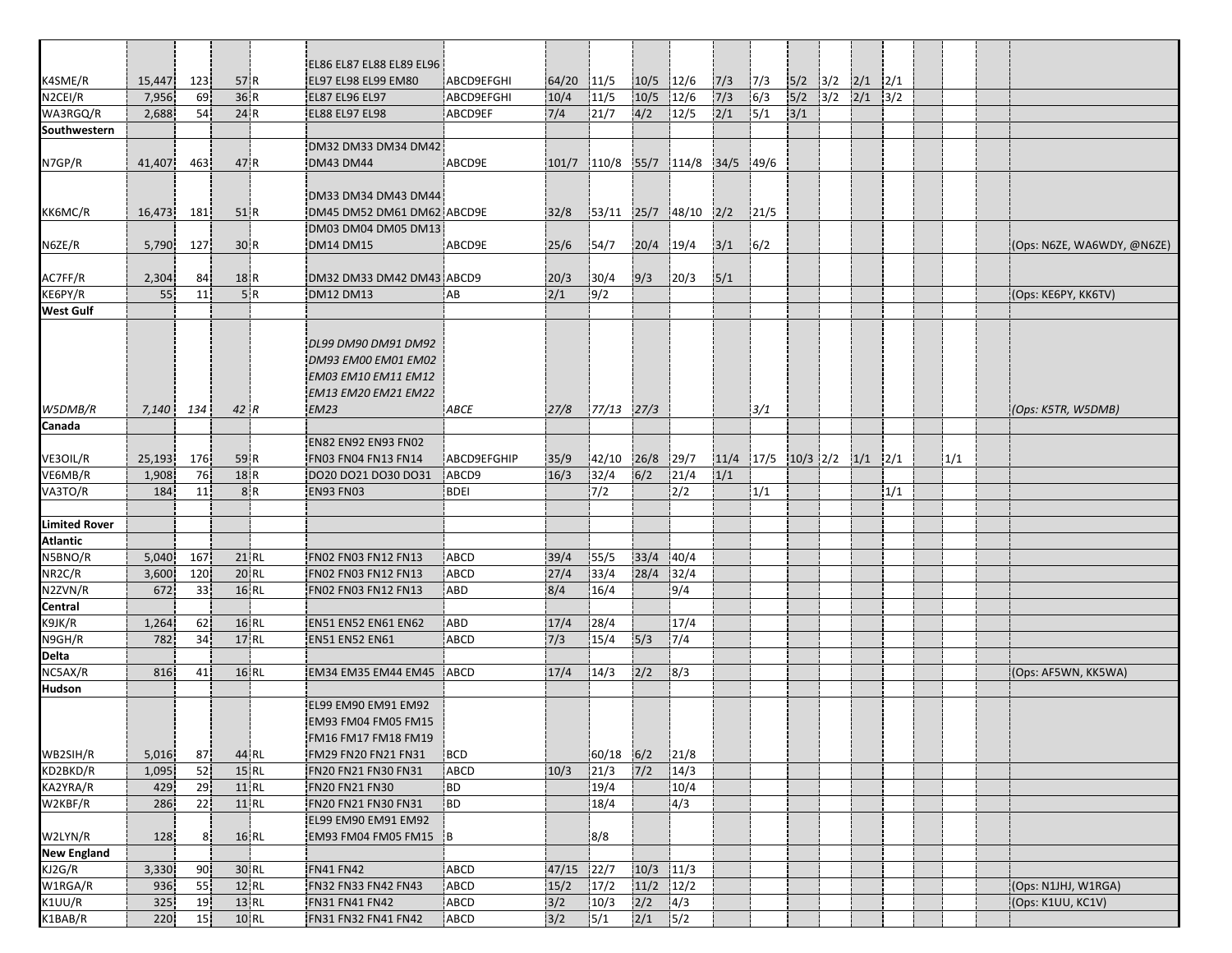| K1QM/R                 | 160        | 10 <sup>1</sup> | 10 RL        | FN31 FN32 FN41 FN42            | ABCD              | 2/2           | 2/1                                              | $3/1$       | 3/2              |     |                                 |             |                         |             |                  |     |                          |
|------------------------|------------|-----------------|--------------|--------------------------------|-------------------|---------------|--------------------------------------------------|-------------|------------------|-----|---------------------------------|-------------|-------------------------|-------------|------------------|-----|--------------------------|
| AF1R/R                 | 16         | 3 <sup>1</sup>  | 4RL          | <b>FN41</b>                    | ABD               | 1/1           | 1/1                                              |             | 1/1              |     |                                 |             |                         |             |                  |     |                          |
| Northwestern           |            |                 |              |                                |                   |               |                                                  |             |                  |     |                                 |             |                         |             |                  |     |                          |
|                        |            |                 |              | CN76 CN77 CN85 CN86            |                   |               |                                                  |             |                  |     |                                 |             |                         |             |                  |     |                          |
|                        |            |                 |              | CN87 CN88 CN95 CN96            |                   |               |                                                  |             |                  |     |                                 |             |                         |             |                  |     |                          |
| WW7D/R                 | 43,065     | 579             | 55 RL        | CN97 CN98                      | ABCD              |               | 151/12 224/14 83/10 121/9                        |             |                  |     |                                 |             |                         |             |                  |     |                          |
|                        |            |                 |              | <b>CN85 CN86 CN87 CN88</b>     |                   |               |                                                  |             |                  |     |                                 |             |                         |             |                  |     |                          |
| K7BDB/R                | 10,982     | 242             | 34 RL        | <b>CN96 CN97 CN98</b>          | <b>ABCD</b>       | 76/8          | 85/10                                            | $27/3$ 54/6 |                  |     |                                 |             |                         |             |                  |     |                          |
| K7BWH/R                | 5,148      | 135             | 36 RL        | CN77 CN78 CN87 CN88            | ABD               | 77/18         | 50/11                                            |             | 8/3              |     |                                 |             |                         |             |                  |     |                          |
| K7JSG/R                |            |                 | 25 RL        | CN86 CN87 CN96 CN97            | ABCD              | 32/6          |                                                  | $15/3$ 22/4 |                  |     |                                 |             |                         |             |                  |     |                          |
|                        | 3,800      | 115             |              |                                |                   |               | 46/8                                             |             |                  |     |                                 |             |                         |             |                  |     |                          |
| WE7X/R                 | 740        | 29              | <b>20 RL</b> | CN77 CN78 CN87 CN88            | <b>ABD</b>        | 12/6          | 9/5                                              |             | 8/5              |     |                                 |             |                         |             |                  |     |                          |
| K7AJG/R                | 470        | 30              | 10 RL        | <b>CN87 CN97</b>               | <b>BCD</b>        |               | 13/3                                             | 8/2         | 9/3              |     |                                 |             |                         |             |                  |     |                          |
| K3RW/R                 | 198        | 15 <sup>1</sup> | 9 RL         | <b>CN74 CN84 CN85</b>          | BD                |               | 8/3                                              |             | $\overline{7/2}$ |     |                                 |             |                         |             |                  |     |                          |
| <b>Pacific</b>         |            |                 |              |                                |                   |               |                                                  |             |                  |     |                                 |             |                         |             |                  |     |                          |
|                        |            |                 |              |                                |                   |               |                                                  |             |                  |     |                                 |             |                         |             |                  |     |                          |
| WB6HUM/R               | 492        | 30              | 12 RL        | CM87 CM88 CM97 CM98 ABD        |                   | 6/2           | 13/3                                             |             | 11/3             |     |                                 |             |                         |             |                  |     | (Ops: WB6BET)            |
| Roanoke                |            |                 |              |                                |                   |               |                                                  |             |                  |     |                                 |             |                         |             |                  |     |                          |
|                        |            |                 |              | FM07 FM08 FM09 FM17            |                   |               |                                                  |             |                  |     |                                 |             |                         |             |                  |     |                          |
| KM4OZH/R               | 700        | 39              | 14 RL        | <b>FM18 FM19</b>               | <b>BD</b>         |               | 28/5                                             |             | 11/3             |     |                                 |             |                         |             |                  |     |                          |
| <b>Rocky Mountain</b>  |            |                 |              |                                |                   |               |                                                  |             |                  |     |                                 |             |                         |             |                  |     |                          |
|                        |            |                 |              | DM78 DM79 DM88 DM89            |                   |               |                                                  |             |                  |     |                                 |             |                         |             |                  |     |                          |
| ABØYM/R                | 420        | 29              | 14 RL        | <b>DN70 DN71</b>               | ABD               | 19/3          | 9/4                                              |             | 1/1              |     |                                 |             |                         |             |                  |     |                          |
| AA5PR/R                | 323        | 19              | 17 RL        | <b>DM85 DM86</b>               | AB                | $18/14$ $1/1$ |                                                  |             |                  |     |                                 |             |                         |             |                  |     |                          |
| Southwestern           |            |                 |              |                                |                   |               |                                                  |             |                  |     |                                 |             |                         |             |                  |     |                          |
|                        |            |                 |              |                                |                   |               |                                                  |             |                  |     |                                 |             |                         |             |                  |     |                          |
|                        |            |                 |              |                                |                   |               |                                                  |             |                  |     |                                 |             |                         |             |                  |     |                          |
| N6GP/R                 | 6,580      | 127             | 47 RL        | DM03 DM04 DM13 DM14 ABCD9EFGHI |                   | 54/26 26/8    |                                                  | $17/4$ 13/5 |                  | 3/0 | 3/0                             |             | $3/0$ $2/0$ $3/0$ $3/0$ |             |                  |     |                          |
|                        |            |                 |              | CM94 DM03 DM04 DM13            |                   |               |                                                  |             |                  |     |                                 |             |                         |             |                  |     |                          |
| K6LMN/R                | 1,785      | 66              | 21 RL        | <b>DM14</b>                    | ABCD              | 10/2          | 37/7                                             | $14/4$ 5/3  |                  |     |                                 |             |                         |             |                  |     |                          |
| N6VHF/R                | 918        | 39              | 17 RL        | <b>DM13 DM14</b>               | ABD               | 4/3           | 20/6                                             |             | 15/6             |     |                                 |             |                         |             |                  |     |                          |
| <b>West Gulf</b>       |            |                 |              |                                |                   |               |                                                  |             |                  |     |                                 |             |                         |             |                  |     |                          |
|                        |            |                 |              | EM01 EM02 EM03 EM11            |                   |               |                                                  |             |                  |     |                                 |             |                         |             |                  |     |                          |
|                        |            |                 |              | EM12 EM13 EM21 EM22            |                   |               |                                                  |             |                  |     |                                 |             |                         |             |                  |     |                          |
| K5ND/R                 | 8,232      | 125             | 56 RL        | <b>EM23 EM24</b>               | <b>ABD</b>        | 73/30         | 30/8                                             |             | 22/8             |     |                                 |             |                         |             |                  |     |                          |
|                        |            |                 |              |                                |                   |               |                                                  |             |                  |     |                                 |             |                         |             |                  |     |                          |
| <b>Unlimited Rover</b> |            |                 |              |                                |                   |               |                                                  |             |                  |     |                                 |             |                         |             |                  |     |                          |
| <b>Atlantic</b>        |            |                 |              |                                |                   |               |                                                  |             |                  |     |                                 |             |                         |             |                  |     |                          |
|                        |            |                 |              | FN02 FN03 FN12 FN13            |                   |               |                                                  |             |                  |     |                                 |             |                         |             |                  |     |                          |
| K2LDT/R                | 69,745     | 300             | 65 RU        | <b>FN22 FN23</b>               | ABCD9EFGHI        | 38/6          | 43/6                                             | 43/6 43/6   |                  |     | $31/6$ 30/5 23/6 18/6 15/6 16/6 |             |                         |             |                  |     | (Ops: K2LDT, K2LDU)      |
| <b>Midwest</b>         |            |                 |              |                                |                   |               |                                                  |             |                  |     |                                 |             |                         |             |                  |     |                          |
|                        |            |                 |              |                                |                   | 152/76 61/24  |                                                  |             |                  |     |                                 |             |                         |             |                  |     |                          |
| ACØRA/R                | 39,058     | 272             | 118 RU       | <b>EN31 EN32 EN41 EN42</b>     | ABCD              |               |                                                  | 25/6        | 34/8             |     |                                 |             |                         |             |                  |     |                          |
| <b>New England</b>     |            |                 |              |                                |                   |               |                                                  |             |                  |     |                                 |             |                         |             |                  |     |                          |
| KG6CIH/R               | 3,249      | 54              | 19 RU        | <b>FN42 FN43</b>               | <b>ABCD9EFHIP</b> | 5/2           | 16/3                                             | $8/2$ 5/2   |                  | 3/1 | 6/2                             | 2/1         |                         | $2/1$ $3/1$ |                  | 4/2 |                          |
| WA1TE/R                | 3,002      | 45              | $19$ RU      | <b>FN42 FN43</b>               | ABCD9EFGIP        |               | $4/2$ $10/3$ $5/2$ $5/2$ $5/1$ $6/2$ $1/1$ $2/1$ |             |                  |     |                                 |             |                         |             | $\frac{1}{3}$ /1 | 4/2 | (Ops: AIDEN, WA1TE)      |
| Northwestern           |            |                 |              |                                |                   |               |                                                  |             |                  |     |                                 |             |                         |             |                  |     |                          |
|                        |            |                 |              | CN74 CN75 CN76 CN77            |                   |               |                                                  |             |                  |     |                                 |             |                         |             |                  |     |                          |
|                        |            |                 |              | CN84 CN85 CN86 CN87            |                   |               |                                                  |             |                  |     |                                 |             |                         |             |                  |     |                          |
| K7ATN/R                | 39,707     | 378             | 59 RU        | <b>CN95</b>                    | ABCD9EF           | 67/9          | 128/11 60/10 81/9                                |             |                  |     | 16/4 19/4 7/3                   |             |                         |             |                  |     |                          |
| Pacific                |            |                 |              |                                |                   |               |                                                  |             |                  |     |                                 |             |                         |             |                  |     |                          |
| N6JET/R                | 10,481     | 116             | 47 RU        | <b>CM87 CM97</b>               | ABCD9EFGIJ        | 30/9          | 37/10 11/6 21/6                                  |             |                  | 5/3 | 6/5                             | $1/1$ $1/1$ |                         |             | $2/2$ $2/2$      |     |                          |
| <b>West Gulf</b>       |            |                 |              |                                |                   |               |                                                  |             |                  |     |                                 |             |                         |             |                  |     |                          |
|                        |            |                 |              | <b>EM04 EM05 EM06 EM14</b>     |                   |               |                                                  |             |                  |     |                                 |             |                         |             |                  |     |                          |
|                        |            |                 |              | EM15 EM16 EM24 EM25            |                   |               |                                                  |             |                  |     |                                 |             |                         |             |                  |     |                          |
|                        | 58,575 401 |                 |              |                                |                   |               | 79/13 94/11 54/10 76/10 49/9 49/9                |             |                  |     |                                 |             |                         |             |                  |     | (Ops: NØLD, N5ZY, WØHGJ) |
| NØLD/R                 |            |                 | 71 RU        | EM26                           | ABCD9E            |               |                                                  |             |                  |     |                                 |             |                         |             |                  |     |                          |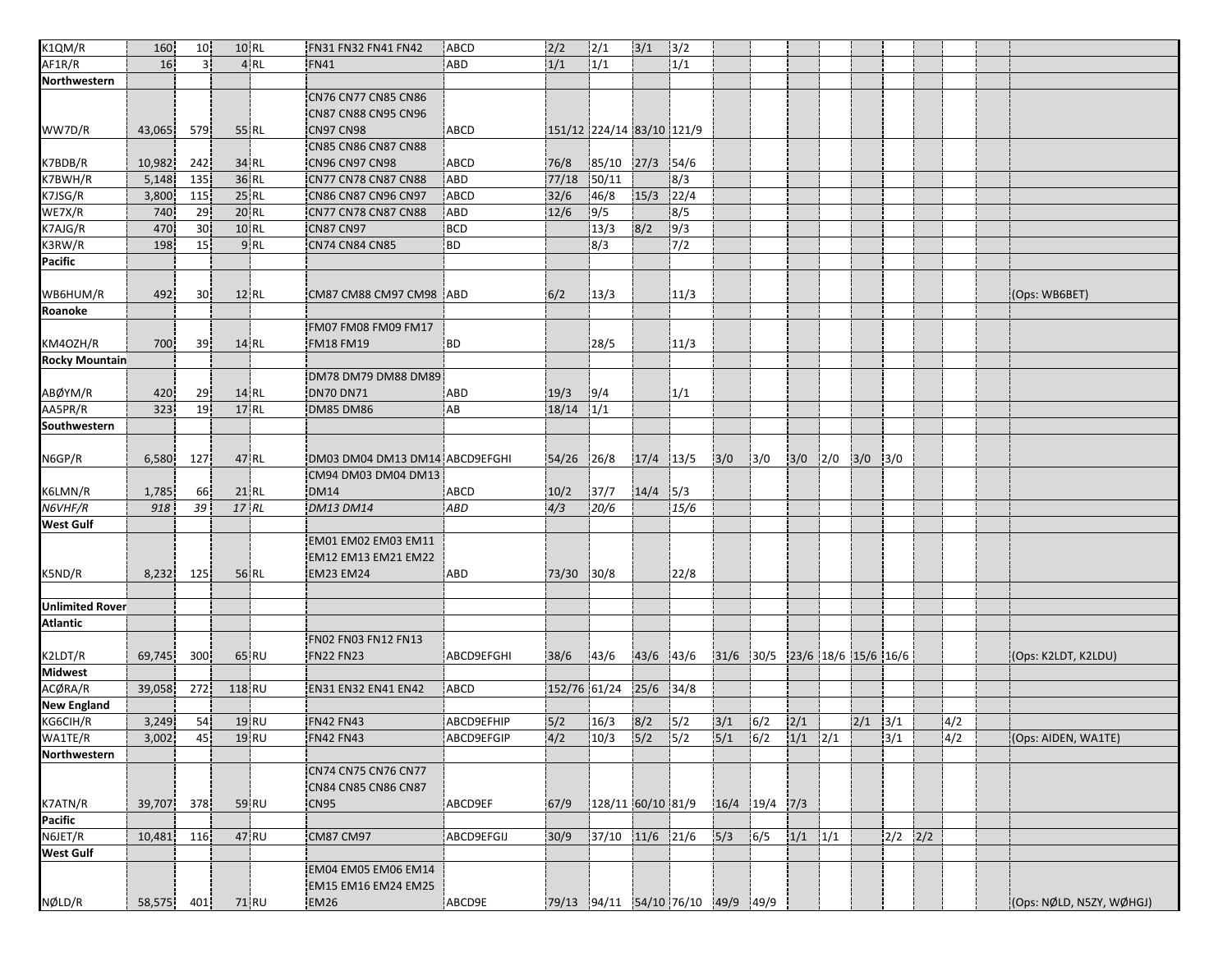|                                           |                |                |                    | EM04 EM05 EM06 EM14                 |                      |       |                               |           |                       |             |              |             |                            |  |  |                              |
|-------------------------------------------|----------------|----------------|--------------------|-------------------------------------|----------------------|-------|-------------------------------|-----------|-----------------------|-------------|--------------|-------------|----------------------------|--|--|------------------------------|
|                                           |                |                |                    | EM15 EM16 EM24 EM25                 |                      |       |                               |           |                       |             |              |             |                            |  |  |                              |
| KG9DUK/R                                  | 53,874         | 340            | 73 RU              | EM26                                | ABCD9E               | 74/17 | $ 64/10$ 49/9 55/10 49/9 49/9 |           |                       |             |              |             |                            |  |  | (Ops: K5SRT, KBØYHT, KG9DUK) |
|                                           |                |                |                    | EL09 EL19 EM00 EM01                 |                      |       |                               |           |                       |             |              |             |                            |  |  |                              |
| KD5IKG/R                                  | 19,584         | 249            | 48 RU              | EM02 EM10 EM11 EM12                 | ABCD9E               | 49/8  | 83/9                          | 43/9      | 53/9                  | 9/2         | 12/3         |             |                            |  |  |                              |
|                                           |                |                |                    | EL09 EL19 EM00 EM01                 |                      |       |                               |           |                       |             |              |             |                            |  |  |                              |
|                                           | 17,542         | 259            | 49 RU              | EM02 EM10 EM11 EM12                 | ABCD                 | 70/15 |                               | 45/8 54/8 |                       |             |              |             |                            |  |  |                              |
| KA5D/R<br>AF5CC/R                         | 374            | 19             | 17 RU              | <b>EM04 EM14</b>                    | <b>ABD</b>           | 12/11 | 90/10                         |           |                       |             |              |             |                            |  |  | (Ops: KA5D, KB5PRZ)          |
|                                           |                |                |                    |                                     |                      |       | 4/2                           |           | 3/2                   |             |              |             |                            |  |  |                              |
| Canada                                    |                |                |                    | <b>CN87 CN89 CN99</b>               |                      |       |                               |           |                       |             |              |             |                            |  |  |                              |
| VE7AFZ/R                                  | 1,260          | 52             | 21 RU              |                                     | <b>ABD</b>           | 26/7  | 18/7                          |           | 8/4                   |             |              |             |                            |  |  | (Ops: VA7RSM, VE7AFZ)        |
|                                           |                |                |                    |                                     |                      |       |                               |           |                       |             |              |             |                            |  |  |                              |
| Single Operator scores by Call Area       |                |                |                    |                                     |                      |       |                               |           |                       |             |              |             |                            |  |  |                              |
|                                           |                |                |                    |                                     |                      |       |                               |           |                       |             |              |             |                            |  |  |                              |
| <b>Operating Category</b>                 |                |                |                    |                                     |                      |       |                               |           |                       |             |              |             |                            |  |  |                              |
| <b>SOLP = Single Operator, Low Power</b>  |                |                |                    |                                     |                      |       |                               |           |                       |             |              |             |                            |  |  |                              |
| <b>SOHP = Single Operator, High Power</b> |                |                |                    |                                     |                      |       |                               |           |                       |             |              |             |                            |  |  |                              |
| SO3B = Single Operator, 3 Band            |                |                |                    |                                     |                      |       |                               |           |                       |             |              |             |                            |  |  |                              |
| SOP = Single Operator, Portable           |                |                |                    |                                     |                      |       |                               |           |                       |             |              |             |                            |  |  |                              |
| SOFM = Single Operator, FM Only           |                |                |                    |                                     |                      |       |                               |           |                       |             |              |             |                            |  |  |                              |
|                                           |                |                |                    |                                     |                      |       |                               |           |                       |             |              |             |                            |  |  |                              |
| Call                                      | <b>Score</b>   |                |                    | QSOs Mults Category Grids Activated | <b>BandsOperated</b> | 50    | 144                           | 222       | 432                   | 902         | 1.2G         |             | 2.3G 3.4G 5.7G 10G 24G 47G |  |  | Light Operators              |
|                                           |                |                |                    |                                     |                      |       |                               |           |                       |             |              |             |                            |  |  |                              |
| U.S. Call Area 0                          |                |                |                    |                                     |                      |       |                               |           |                       |             |              |             |                            |  |  |                              |
| Colorado                                  |                |                |                    |                                     |                      |       |                               |           |                       |             |              |             |                            |  |  |                              |
| W9RM                                      | 8,232          | 98             | 84 SOHP            | <b>DM58</b>                         | AB                   | 70/58 | 28/26                         |           |                       |             |              |             |                            |  |  |                              |
| <b>NOØT</b>                               | 693            | 33             | 21 SOHP            | <b>DM79</b>                         | Α                    | 33/21 |                               |           |                       |             |              |             |                            |  |  |                              |
| <b>NØGOS</b>                              | 18             | 6 <sup>1</sup> | 3 SOLP             | <b>DN70</b>                         | А                    | 6/3   |                               |           |                       |             |              |             |                            |  |  |                              |
| NØKQ                                      | 14             | 7 <sup>1</sup> | 2 SOLP             | <b>DM79</b>                         | AB                   | 5/1   | 2/1                           |           |                       |             |              |             |                            |  |  |                              |
| AAØK                                      | 6 <sup>1</sup> | 3 <sup>1</sup> | 2 SOLP             | <b>DM79</b>                         | Α                    | 3/2   |                               |           |                       |             |              |             |                            |  |  |                              |
| <b>KØYQ</b>                               | $\overline{2}$ | 2 <sup>1</sup> | 1 SOLP             | <b>DN70</b>                         | A                    | 2/1   |                               |           |                       |             |              |             |                            |  |  |                              |
| KØNR                                      | 792            | 52             | 11 SOP             | <b>DM79</b>                         | <b>ABCD</b>          | 5/2   | 27/5                          | 3/1       | 17/3                  |             |              |             |                            |  |  |                              |
| KØJJW                                     | 42             | 12             | 3 SOP              | <b>DM79</b>                         | <b>BD</b>            |       | 10/2                          |           | 2/1                   |             |              |             |                            |  |  |                              |
| ABØCD                                     | $\sqrt{2}$     | 2 <sub>1</sub> | 1 SOP              | <b>DM79</b>                         | A                    | 2/1   |                               |           |                       |             |              |             |                            |  |  |                              |
| WAØKXO                                    | 64             | 12             | 4 SOFM             | <b>DM79</b>                         | BD                   |       | 8/2                           |           | 4/2                   |             |              |             |                            |  |  |                              |
| ABØMV                                     | 3 <sup>1</sup> | $\overline{3}$ | 1 SOFM             | <b>DM79</b>                         | B                    |       | 3/1                           |           |                       |             |              |             |                            |  |  |                              |
| <b>AEØQ</b>                               | 3 <sup>1</sup> | 3 <sup>1</sup> | 1 SOFM             | <b>DM79</b>                         | i B                  |       | 3/1                           |           |                       |             |              |             |                            |  |  |                              |
| lowa                                      |                |                |                    |                                     |                      |       |                               |           |                       |             |              |             |                            |  |  |                              |
| WØLGQ                                     | 10,530         | 100            | 78 SOHP            | <b>EN21</b>                         | ABCD9E               | 40/28 | 31/22                         |           | $14/13$ $12/12$ $1/1$ |             | 2/2          |             |                            |  |  |                              |
| <b>NØAN</b>                               | 1,216          | 38             | 32 SOHP            | EN <sub>22</sub>                    | А                    | 38/32 |                               |           |                       |             |              |             |                            |  |  |                              |
| KØJQA                                     | 280            | 19             | 14 SO3B            | <b>EN31</b>                         | ABD                  | 15/10 | 3/3                           |           | 1/1                   |             |              |             |                            |  |  |                              |
| KØCQ                                      | 96             | 9 <sub>1</sub> | 8 SO3B             | <b>EN32</b>                         | <b>ABD</b>           | 2/2   | 4/4                           |           | 3/2                   |             |              |             |                            |  |  |                              |
| Kansas                                    |                |                |                    |                                     |                      |       |                               |           |                       |             |              |             |                            |  |  |                              |
| <b>KFØM</b>                               | 5,848          | 89             | 43 SOHP            | <b>EM17</b>                         | ABCDE                | 21/9  | 29/14 16/9 19/10              |           |                       |             | $\sqrt{4/1}$ |             |                            |  |  |                              |
| <b>WØRT</b>                               | 551            | 23             | 19 SOHP            | <b>EM27</b>                         | ABCD                 | 4/4   | 13/9                          | 2/2       | 4/4                   |             |              |             |                            |  |  |                              |
| NØLL                                      | 11,004         | 108            | 84 SOLP            | EM09                                | ABCD                 | 62/50 | 23/15 12/10 11/9              |           |                       |             |              |             |                            |  |  |                              |
| <b>WBØNRV</b>                             | 7,830          | 109            | 58 SOLP            | <b>EM17</b>                         | ABCDE                | 64/45 | 27/10                         | 9/1       | 5/1                   |             | 4/1          |             |                            |  |  |                              |
| <b>KCØZRW</b>                             | 28             | 7 <sub>1</sub> | 4 SOLP             | <b>EM17</b>                         | ¦A                   | 7/4   |                               |           |                       |             |              |             |                            |  |  |                              |
| <b>NØJK</b>                               | 9 <sub>1</sub> | 3İ             | 3 SOP              | <b>EM28</b>                         | $\overline{A}$       | 3/3   |                               |           |                       |             |              |             |                            |  |  |                              |
| Minnesota                                 |                |                |                    |                                     |                      |       |                               |           |                       |             |              |             |                            |  |  |                              |
| <b>KØSIX</b>                              | 12,960         | 149            | 72 SOHP            | <b>EN35</b>                         | ABCD                 | 80/41 | 38/14                         | 12/8      | 19/9                  |             |              |             |                            |  |  |                              |
| WØGHZ                                     | 10,062         | 112            | 39 SOHP            | <b>EN34</b>                         | ABCD9EFG             | 22/7  | 28/7                          | 15/6 19/6 |                       |             | 8/4          | $6/2$ $1/1$ |                            |  |  |                              |
| <b>KØAWU</b>                              | 3,600          | 68             | 36 SOHP            | <b>EN37</b>                         | ABCD9E               |       | 22/11 20/10                   | 12/7      | 11/5                  | 13/6<br>1/1 | 2/2          |             |                            |  |  |                              |
| <b>KAØRYT</b>                             |                |                |                    |                                     |                      | 8/5   |                               |           |                       |             |              |             |                            |  |  |                              |
| WØZF                                      | 2,067<br>336   | 53<br>26       | 39 SOHP<br>12 SOHP | <b>EN35</b><br><b>EN34</b>          | AB<br>ABD            | 19/7  | 45/34<br>5/3                  |           | 2/2                   |             |              |             |                            |  |  |                              |
|                                           |                |                |                    |                                     |                      |       |                               |           |                       |             |              |             |                            |  |  |                              |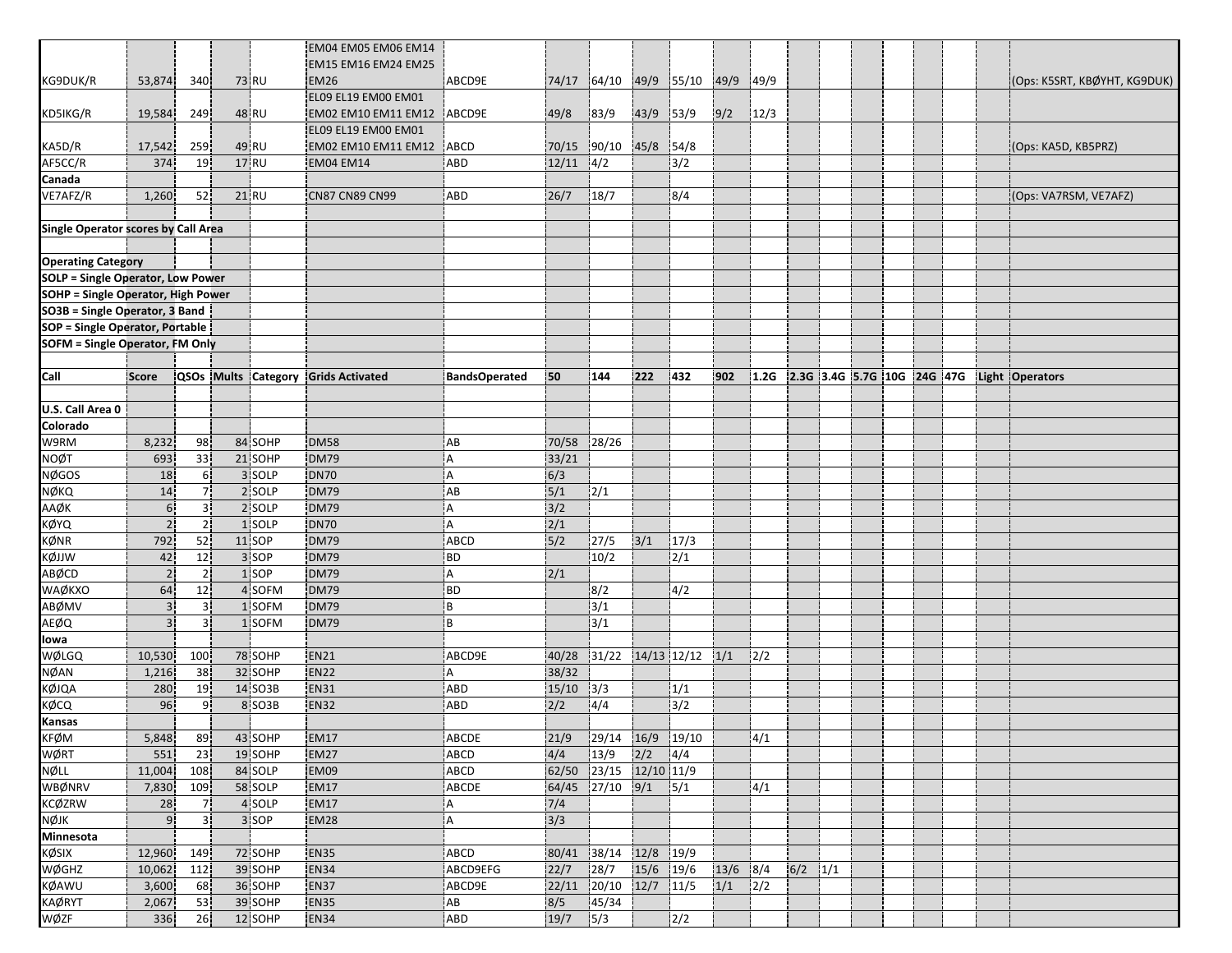| WØZQ                | 2,184          | 45              | 26 SOLP           | <b>EN34</b>      | ABCD9EFG                  | 19/8          | 7/4                | $\overline{\frac{5}{4}}$ | 8/4              | 2/2 | 2/2  | $1/1$ $1/1$ |  |     |  |  |
|---------------------|----------------|-----------------|-------------------|------------------|---------------------------|---------------|--------------------|--------------------------|------------------|-----|------|-------------|--|-----|--|--|
| <b>KAØCRO</b>       | 686            | 22              | 14 SOLP           | <b>EN34</b>      | ABCD9EF                   | 4/2           | 5/3                | 3/3                      | 5/3              | 1/1 | 3/1  | 1/1         |  |     |  |  |
| WBØVGI              | 104            | 11              | 8 SOLP            | <b>EN35</b>      | <b>BD</b>                 |               | 9/6                |                          | $\sqrt{2}/2$     |     |      |             |  |     |  |  |
| WFØT                | 84             | 12              | 7 SOLP            | <b>EN34</b>      | Α                         | 12/7          |                    |                          |                  |     |      |             |  |     |  |  |
| AEØEE               | 48             | 12              | 4 SOLP            | <b>EN34</b>      | AB                        | 11/3          | 1/1                |                          |                  |     |      |             |  |     |  |  |
| KBØMRK              | 24             | 4 <sup>i</sup>  | 4 SOLP            | <b>EN34</b>      | <b>ABCD</b>               | 1/1           | $\overline{1/1}$   | 1/1                      | 1/1              |     |      |             |  |     |  |  |
| KE4KE               | 18             | 6 <sup>1</sup>  | 3 SOLP            | <b>EN25</b>      | AB                        | 3/2           | $\frac{1}{3}$      |                          |                  |     |      |             |  |     |  |  |
| WØOHU               | $\overline{4}$ | 2 <sub>1</sub>  | 2 SOLP            | <b>EN33</b>      | AB                        | 1/1           | 1/1                |                          |                  |     |      |             |  |     |  |  |
| <b>NØAT</b>         | 234            | 24              | 9 SO3B            | <b>EN34</b>      | ABD                       | 13/4          | 9/3                |                          | 2/2              |     |      |             |  |     |  |  |
| АКØЕМ               | 196            | 27              | 7 SO3B            | <b>EN34</b>      | ABD                       | 8/3           | 18/3               |                          | 1/1              |     |      |             |  |     |  |  |
| KØVG                | 132            | 22 <sub>1</sub> | 6 SO3B            | <b>EN35</b>      | AB                        | 17/4          | $\sqrt{5/2}$       |                          |                  |     |      |             |  |     |  |  |
| wøvc                | 96             | 14              | 6 SO3B            | EN34             | ABD                       | 5/3           | 7/2                |                          | 2/1              |     |      |             |  |     |  |  |
| NØSUW               | 60             | 14              | 4 SO3B            | <b>EN34</b>      | <b>ABD</b>                | 2/1           | 11/2               |                          | 1/1              |     |      |             |  |     |  |  |
| WBØLJC              | 12             | 4 <sup>1</sup>  | 3 SO3B            | <b>EN34</b>      | AB                        | 1/1           | 3/2                |                          |                  |     |      |             |  |     |  |  |
| W6GMT               | 4 <sup>1</sup> | 2 <sup>1</sup>  | 2 SO3B            | <b>EN37</b>      | AB                        | 1/1           | 1/1                |                          |                  |     |      |             |  |     |  |  |
| <b>NØHDR</b>        | 205            | 34              | 5 SOFM            | <b>EN35</b>      | <b>BD</b>                 |               | 27/3               |                          | 7/2              |     |      |             |  |     |  |  |
| WD9IGX              | 14             | 7 <sup>1</sup>  | 2 SOFM            | <b>EN34</b>      | B                         |               | $7/2$              |                          |                  |     |      |             |  |     |  |  |
| Missouri            |                |                 |                   |                  |                           |               |                    |                          |                  |     |      |             |  |     |  |  |
| <b>KØTPP</b>        | 14,933         | 137             | 109 SOHP          | <b>EM48</b>      | AB                        | 89/66         | 48/43              |                          |                  |     |      |             |  |     |  |  |
| WRØH                | 60             | 10 <sup>1</sup> | 6 SOLP            | <b>EM47</b>      | Α                         | 10/6          |                    |                          |                  |     |      |             |  |     |  |  |
| NØAX                | 36             | 6 <sup>1</sup>  | 6 SOLP            | <b>EM48</b>      | $\overline{A}$            | 6/6           |                    |                          |                  |     |      |             |  |     |  |  |
| <b>KEØMHJ</b>       | 182            | 13              | 14 SO3B           | <b>EM39</b>      | Α                         | 13/14         |                    |                          |                  |     |      |             |  |     |  |  |
| Nebraska            |                |                 |                   |                  |                           |               |                    |                          |                  |     |      |             |  |     |  |  |
| <b>WDØBQM</b>       | 120            | 11              | 8 SOHP            | <b>DN81</b>      | <b>BCD</b>                |               | 7/5                | 3/2                      | 1/1              |     |      |             |  |     |  |  |
| KØNEB               | 121            | 11              | 11 SOLP           | <b>EN10</b>      | А                         | 11/11         |                    |                          |                  |     |      |             |  |     |  |  |
| <b>North Dakota</b> |                |                 |                   |                  |                           |               |                    |                          |                  |     |      |             |  |     |  |  |
| <b>NTØV</b>         | 3,300          | 56              | 55 SOHP           | EN <sub>08</sub> | <b>ABCD</b>               |               | 24/23 28/28        | 1/1                      | 13/3             |     |      |             |  |     |  |  |
| <b>South Dakota</b> |                |                 |                   |                  |                           |               |                    |                          |                  |     |      |             |  |     |  |  |
| <b>WBØHHM</b>       | 1,309          | 54              | 17 SOLP           | <b>EN13</b>      | ABCD                      | 11/4          | 20/5               | 9/4                      | 14/4             |     |      |             |  |     |  |  |
| <b>WBØULX</b>       | 120            | 11              | 8 SOLP            | EN04             | ABCD                      | 1/1           | 6/4                | 3/2                      | 1/1              |     |      |             |  |     |  |  |
|                     |                |                 |                   |                  |                           |               |                    |                          |                  |     |      |             |  |     |  |  |
| U.S. Call Area 1    |                |                 |                   |                  |                           |               |                    |                          |                  |     |      |             |  |     |  |  |
| Connecticut         |                |                 |                   |                  |                           |               |                    |                          |                  |     |      |             |  |     |  |  |
| K1TEO               | 42,238         | 284             | 98 SOHP           | <b>FN31</b>      | ABCD9EFI                  | 90/26         | 109/29 22/13 44/17 |                          |                  | 6/5 | 7/4  | 5/3         |  | 1/1 |  |  |
| WZ1V                | 38,675         | 323             | 91 SOHP           | <b>FN31</b>      | ABCDE                     |               | 147/35 94/24       |                          | 32/13 40/14      |     | 10/5 |             |  |     |  |  |
| K1GX                | 3,612          | 71              | 28 SOHP           | <b>FN31</b>      | ABCD9EFI                  | 19/6          | 20/7               | 11/4                     | 12/4             | 2/2 | 5/3  | 1/1         |  | 1/1 |  |  |
| K1ZE                | 1,914          | 62              | 22 SOHP           | <b>FN31</b>      | ABCD                      | 16/7          | 21/7               | 9/4                      | 16/4             |     |      |             |  |     |  |  |
| W1EQ                | 720            | 48              | 15 SOHP           | <b>FN41</b>      | A                         | 48/15         |                    |                          |                  |     |      |             |  |     |  |  |
| N8RA                | 16,683         | 229             | 67 SOLP           | <b>FN31</b>      | ABCD                      |               | 137/36 72/20       | 9/5                      | 11/6             |     |      |             |  |     |  |  |
| N1OFZ               | 2,310          | 77              | 30 SOLP           | <b>FN31</b>      | AB                        | 66/23         | 11/7               |                          |                  |     |      |             |  |     |  |  |
| KB1JDX              | 2,001          | 64              | 29 SOLP           | <b>FN41</b>      | <b>ABCDE</b>              | 51/21         | 10/5               | 1/1                      | 1/1              |     | 1/1  |             |  |     |  |  |
| N1API               | 585            | 39              | 15 SOLP           | FN31             | AB                        | 32/9          | 7/6                |                          |                  |     |      |             |  |     |  |  |
| W1TR                | 516            | 33              | 12 SOLP           | <b>FN31</b>      | ABDE                      | $11/3$ $14/5$ |                    |                          | $\overline{7/3}$ |     |      |             |  |     |  |  |
| KA1VMG              | 260            | 26 <sup>1</sup> |                   | <b>FN41</b>      | AB                        |               |                    |                          |                  |     | 1/1  |             |  |     |  |  |
| KC1IIS              |                |                 | 10 SOLP<br>8 SOLP |                  |                           | 24/7          | 2/2                |                          |                  |     |      |             |  |     |  |  |
|                     | 192            | 22              | 6 SOLP            | <b>FN31</b>      | ABD<br>AB                 | 13/4          | 7/3                |                          | 2/1              |     |      |             |  |     |  |  |
| K1SW                | 90             | 15              |                   | <b>FN31</b>      |                           | 7/3           | $\sqrt{8/3}$       |                          |                  |     |      |             |  |     |  |  |
| KA1GYB              | 8 <sup>1</sup> | 4 <sub>1</sub>  | 2 SOLP            | <b>FN31</b>      | AB                        | 2/1           | 2/1                |                          |                  |     |      |             |  |     |  |  |
| W1IG                | 8 <sup>1</sup> | 4 <sup>1</sup>  | 2 SOLP            | <b>FN31</b>      | AB                        | 3/1           | 1/1                |                          |                  |     |      |             |  |     |  |  |
| W1ZFG               | 3 <sup>1</sup> | 3 <sup>1</sup>  | 1 SOLP            | <b>FN31</b>      | $\boldsymbol{\mathsf{A}}$ | 3/1           |                    |                          |                  |     |      |             |  |     |  |  |
| W1QK                | 4,356          | 127             | 33 SO3B           | <b>FN31</b>      | ABD                       | 104/22 18/8   |                    |                          | 5/3              |     |      |             |  |     |  |  |
| LLGW                | 36             | 12              | 3 SO3B            | <b>FN31</b>      | AB                        | 13/3          | $-1/0$             |                          |                  |     |      |             |  |     |  |  |
| NK1X                | 2 <sub>1</sub> | 2 <sub>1</sub>  | 1 SO3B            | <b>FN31</b>      | B                         |               | $\sqrt{2/1}$       |                          |                  |     |      |             |  |     |  |  |
| KC1HRG              | 2 <sub>1</sub> | 2 <sub>1</sub>  | 1 SOFM            | <b>FN31</b>      | B                         |               | 2/1                |                          |                  |     |      |             |  |     |  |  |
| W1PT                |                | 1 <sup>1</sup>  | 1 SOFM            | <b>FN31</b>      | B                         |               | $\overline{1/1}$   |                          |                  |     |      |             |  |     |  |  |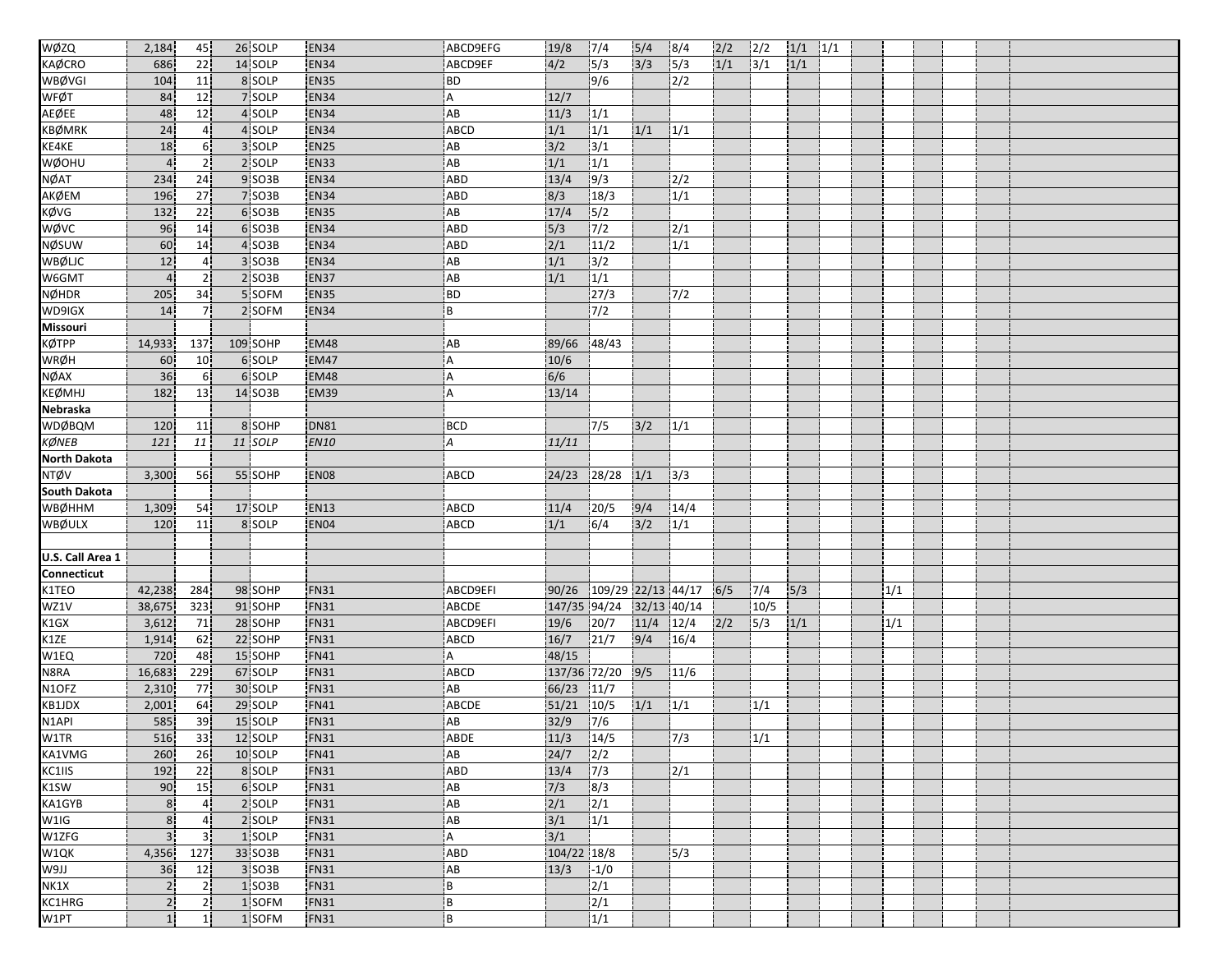| <b>Eastern Massachusetts</b>  |                  |                 |         |                  |                           |                         |       |       |                                           |      |      |             |     |     |      |             |     |  |
|-------------------------------|------------------|-----------------|---------|------------------|---------------------------|-------------------------|-------|-------|-------------------------------------------|------|------|-------------|-----|-----|------|-------------|-----|--|
| N <sub>1</sub> GJ             | 1,260            | 40              | 21 SOHP | <b>FN41</b>      | ABCD9E                    | 10/3                    | 16/7  | 4/3   | 7/6                                       | 1/1  | 2/1  |             |     |     |      |             |     |  |
| K1UR                          | 828              | 44              | 18 SOHP | <b>FN42</b>      | <b>ABCD</b>               | 39/15                   | 3/1   | 1/1   | 1/1                                       |      |      |             |     |     |      |             |     |  |
| K <sub>2</sub> KA             | 380              | 33              | 10 SOHP | <b>FN42</b>      | <b>ABD</b>                | 22/4                    | 6/3   |       | 5/3                                       |      |      |             |     |     |      |             |     |  |
| W1FV                          | 152              | 19              | 8 SOHP  | <b>FN42</b>      | Α                         | 19/8                    |       |       |                                           |      |      |             |     |     |      |             |     |  |
| N <sub>1</sub> SV             | 5,022            | 128             | 31 SOLP | <b>FN42</b>      | <b>ABCD</b>               | 60/12                   | 34/9  | 13/5  | 121/5                                     |      |      |             |     |     |      |             |     |  |
| WA1PBU                        | 3,770            | 93              | 26 SOLP | FN42             | ABCDE                     | 38/8                    | 19/5  | 12/5  | 16/5                                      |      | 8/3  |             |     |     |      |             |     |  |
| K1HC                          | 2,072            | 74              | 28 SOLP | <b>FN42</b>      | AB                        | 58/20                   | 16/8  |       |                                           |      |      |             |     |     |      |             |     |  |
| KA1EKR                        | 1,606            | 73              | 22 SOLP | <b>FN42</b>      | A                         | 73/22                   |       |       |                                           |      |      |             |     |     |      |             |     |  |
| K1SX                          | 336              | 28              | 12 SOLP | <b>FN41</b>      | ΙA.                       | 28/12                   |       |       |                                           |      |      |             |     |     |      |             |     |  |
| N4NIV                         | 108              | 27              | 4 SOLP  | <b>FN42</b>      | AB                        | 16/2                    | 11/2  |       |                                           |      |      |             |     |     |      |             |     |  |
| N1WRK                         | 42               | 7 <sup>1</sup>  | 6 SOLP  | FN41             | ΙA                        | 7/6                     |       |       |                                           |      |      |             |     |     |      |             |     |  |
| K1EP                          | 11               | 11              | 1 SOLP  | <b>FN42</b>      | ۱A                        | 11/1                    |       |       |                                           |      |      |             |     |     |      |             |     |  |
| W1DYJ                         | 2,047            | 81              | 23 SO3B | <b>FN42</b>      | <b>ABD</b>                | 58/17 15/3              |       |       | 8/3                                       |      |      |             |     |     |      |             |     |  |
| KC1GWX                        | 867              | 51              | 17 SO3B | <b>FN42</b>      | l A                       | 51/17                   |       |       |                                           |      |      |             |     |     |      |             |     |  |
| N1DCH                         | 774              | 43              | 18 SO3B | <b>FN42</b>      | AB                        | 38/15 5/3               |       |       |                                           |      |      |             |     |     |      |             |     |  |
| <b>Maine</b>                  |                  |                 |         |                  |                           |                         |       |       |                                           |      |      |             |     |     |      |             |     |  |
| N1JD                          | 782              | 42              | 17 SOHP | FN44             | ABD                       | 24/6                    | 14/8  |       | 4/3                                       |      |      |             |     |     |      |             |     |  |
| КØВВС                         | 63               | 9               | 7 SOHP  | <b>FN64</b>      | i A                       | 9/7                     |       |       |                                           |      |      |             |     |     |      |             |     |  |
| W1CEK                         | 396              | 30              | 12 SOLP | <b>FN43</b>      | <b>ABD</b>                | 17/7                    | 10/3  |       | 3/2                                       |      |      |             |     |     |      |             |     |  |
| N1CJS                         | 143              | 13              | 11 SOLP | FN54             | l A                       | 13/11                   |       |       |                                           |      |      |             |     |     |      |             |     |  |
| K1GBH                         | $6 \overline{6}$ | $\overline{3}$  | 2 SOLP  | <b>FN53</b>      | B                         |                         | 3/2   |       |                                           |      |      |             |     |     |      |             |     |  |
| <b>New Hampshire</b>          |                  |                 |         |                  |                           |                         |       |       |                                           |      |      |             |     |     |      |             |     |  |
| K1TR                          | 17,316           | 233             | 52 SOHP | <b>FN42</b>      | ABCDE                     | 96/18                   | 61/13 | 26/8  | 38/8                                      |      | 12/5 |             |     |     |      |             |     |  |
| W1FKF                         | 10,608           | 112             | 51 SOHP | <b>FN43</b>      | ABCD9EIJK                 | 44/22                   | 28/12 | 6/1   | 16/7                                      | 4/3  | 9/3  |             |     |     | 3/1  | $1/1$ $1/1$ |     |  |
| W1ZC                          | 5,346            | 94              | 33 SOHP | <b>FN42</b>      | <b>ABCDE</b>              | 29/10                   | 23/7  | 12/5  | 17/6                                      |      | 13/5 |             |     |     |      |             |     |  |
| NE <sub>1B</sub>              | 3,888            | 108             | 36 SOHP | FN42             | <b>AB</b>                 | $106/34$ 2/2            |       |       |                                           |      |      |             |     |     |      |             |     |  |
| K1DG                          | 576              | 24              | 24 SOHP | <b>FN42</b>      | B                         |                         | 24/24 |       |                                           |      |      |             |     |     |      |             |     |  |
| AF1T                          | 59,363           | 316             | 89 SOLP | FN43             | ABCD9EFGHIJP              | 86/24                   | 79/15 |       | 40/14 57/15                               | 12/5 | 19/4 | 5/3         | 4/3 | 2/1 | 17/3 | 1/1         | 4/1 |  |
| W1MKY                         | 8,671            | 105             | 29 SOLP | FN43             | ABCD9EFGHIJP              | 19/4                    | 24/5  | 12/4  | 18/4                                      | 5/3  | 10/2 | $2/1$ $2/1$ |     | 2/1 | 6/2  | 1/1         | 4/1 |  |
|                               | 5,125            | 138             | 25 SOLP | <b>FN42</b>      | ABCDE                     | 47/13                   | 46/5  | 9/2   | 25/3                                      |      | 11/2 |             |     |     |      |             |     |  |
| AC1J<br>N1JHJ                 | 1,395            | 58              | 15 SOLP | <b>FN43</b>      | ABCDE                     | 19/6                    | 16/3  | $7/2$ | 10/2                                      |      | 6/2  |             |     |     |      |             |     |  |
| W1ECT                         | 1,272            | 53              | 24 SOLP | FN33             | A                         | 53/24                   |       |       |                                           |      |      |             |     |     |      |             |     |  |
| W1RGA                         | 730              | 45              | 10 SOLP | <b>FN33</b>      | ABCD9I                    | 17/3                    | 16/2  | 2/1   | 6/2                                       | 2/1  |      |             |     |     | 2/1  |             |     |  |
| NY1Z                          | 40               | $\overline{7}$  | 5 SOLP  | <b>FN42</b>      | ABD                       | 5/3                     | 1/1   |       | 1/1                                       |      |      |             |     |     |      |             |     |  |
| W1JR                          | 736              | 38              | 16 SO3B | <b>FN42</b>      | ABD                       | 23/10                   | 7/3   |       | 8/3                                       |      |      |             |     |     |      |             |     |  |
| K1IGS                         | 279              | 27              | 9 SO3B  | <b>FN43</b>      | <b>ABD</b>                | 11/3                    | 12/3  |       | $\sqrt{4/3}$                              |      |      |             |     |     |      |             |     |  |
| <b>KB1YSK</b>                 | 81               | 21              | 3 SOFM  | <b>FN43</b>      | ABD                       | 4/1                     | 11/1  |       | 6/1                                       |      |      |             |     |     |      |             |     |  |
| <b>Rhode Island</b>           |                  |                 |         |                  |                           |                         |       |       |                                           |      |      |             |     |     |      |             |     |  |
| KL1T                          | 32               | 8 <sup>1</sup>  | 4 SO3B  | <b>FN41</b>      | AB                        | 3/2                     | 5/2   |       |                                           |      |      |             |     |     |      |             |     |  |
| K1NPT                         | 20               | 5 <sub>1</sub>  | 4 SO3B  | FN41             | AB                        | 2/3                     | $3/1$ |       |                                           |      |      |             |     |     |      |             |     |  |
| Vermont                       |                  |                 |         |                  |                           |                         |       |       |                                           |      |      |             |     |     |      |             |     |  |
|                               | 6,837            | 75.             | 53 SOHP | FN <sub>34</sub> | ABCD9EI                   |                         |       |       | $ 12/8 $ $ 29/19 $ $ 13/10 13/9 $ $ 3/3 $ |      | 4/3  |             |     |     | 1/1  |             |     |  |
| W1GHZ<br>K1ZK                 | 3,420            | 84              | 36 SO3B | <b>FN34</b>      | ABD                       | $\overline{53/22}$ 20/8 |       |       | 11/6                                      |      |      |             |     |     |      |             |     |  |
| N <sub>2</sub> H <sub>X</sub> | 198              | 18              | 11 SO3B | FN32             | AB                        | $17/10$ $1/1$           |       |       |                                           |      |      |             |     |     |      |             |     |  |
| <b>Western Massachusetts</b>  |                  |                 |         |                  |                           |                         |       |       |                                           |      |      |             |     |     |      |             |     |  |
| W1UJ                          | 1,728            | 71              | 24 SOHP | <b>FN42</b>      | ABD                       | $62/20$ 8/3             |       |       | 1/1                                       |      |      |             |     |     |      |             |     |  |
| K5ZD                          |                  | 15              | 4 SOLP  | <b>FN42</b>      | IA.                       | 15/4                    |       |       |                                           |      |      |             |     |     |      |             |     |  |
| WB1AEL                        | 60<br>60         | 15 <sup>1</sup> | 4 SOLP  | <b>FN42</b>      | $\boldsymbol{\mathsf{A}}$ | 15/4                    |       |       |                                           |      |      |             |     |     |      |             |     |  |
| KF1KI                         | 2 <sub>1</sub>   | 1 <sub>1</sub>  | 2 SOFM  | <b>FN42</b>      | B                         |                         | 1/1   |       |                                           |      |      |             |     |     |      |             |     |  |
|                               |                  |                 |         |                  |                           |                         |       |       |                                           |      |      |             |     |     |      |             |     |  |
| U.S. Call Area 2              |                  |                 |         |                  |                           |                         |       |       |                                           |      |      |             |     |     |      |             |     |  |
| <b>Eastern New York</b>       |                  |                 |         |                  |                           |                         |       |       |                                           |      |      |             |     |     |      |             |     |  |
| WU1ITU (KA1R, 3,840)          |                  |                 |         |                  |                           |                         |       |       |                                           |      |      |             |     |     |      |             |     |  |
|                               |                  | 120             | 32 SOHP | FN31             | ΙA.                       | 120/32                  |       |       |                                           |      |      |             |     |     |      |             |     |  |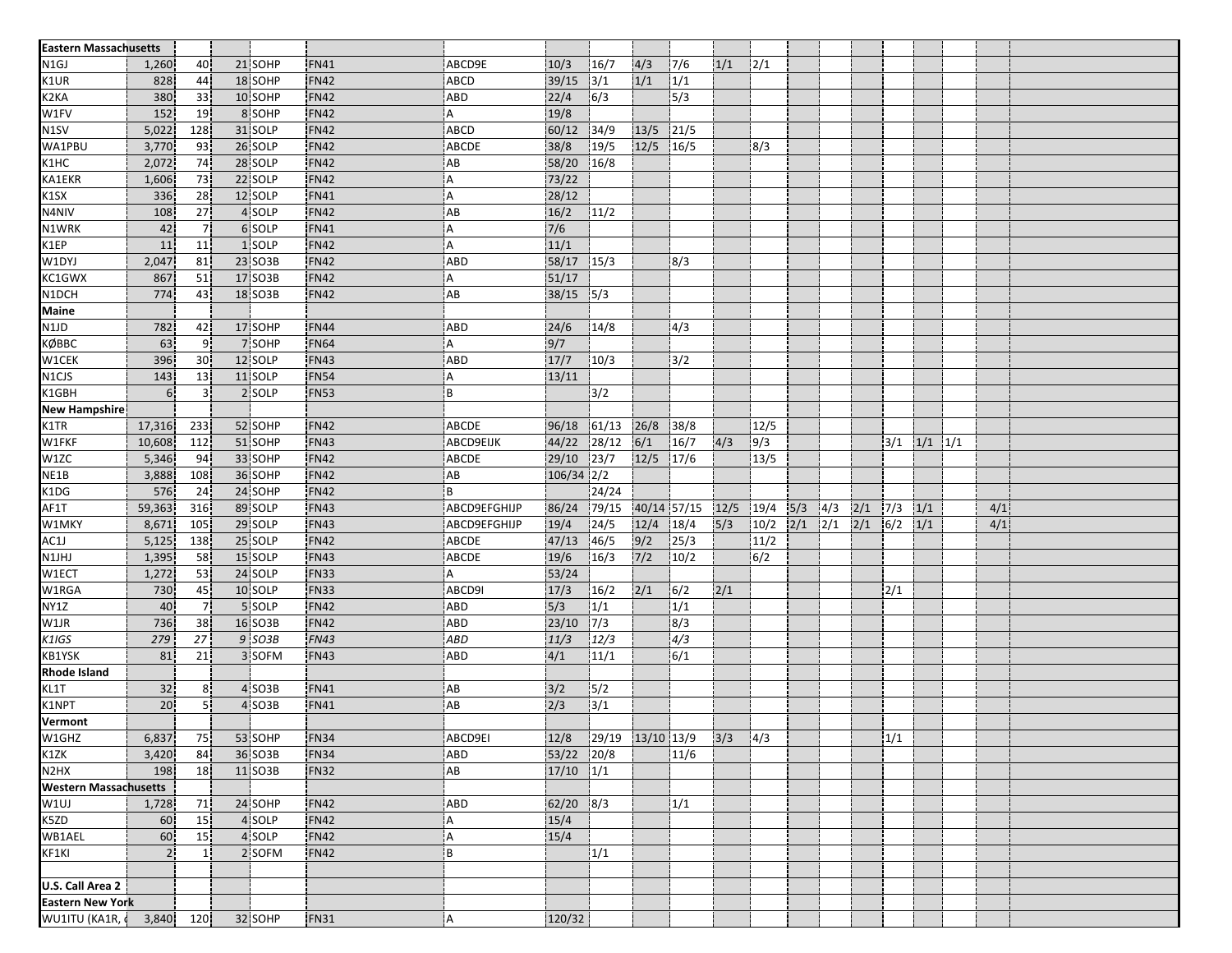| WA3AFS                           | 713            | 31             | 23 SOHP | <b>FN32</b>                     | AB          | $29/21$ $2/2$    |        |               |                                       |      |              |            |        |     |     |  |     |  |
|----------------------------------|----------------|----------------|---------|---------------------------------|-------------|------------------|--------|---------------|---------------------------------------|------|--------------|------------|--------|-----|-----|--|-----|--|
| NA2NY                            | 2,964          | 78             | 38 SOLP | <b>FN33</b>                     | AB          | 52/25            | 26/13  |               |                                       |      |              |            |        |     |     |  |     |  |
| K2RMX                            | 2,079          | 90             | 21 SOLP | <b>FN20</b>                     | <b>ABCD</b> | 51/11            | 30/5   | 2/2           | 7/3                                   |      |              |            |        |     |     |  |     |  |
| KG <sub>2H</sub>                 | 585            | 39             | 15 SOLP | <b>FN33</b>                     | A           | 39/15            |        |               |                                       |      |              |            |        |     |     |  |     |  |
| N <sub>2</sub> PEQ               | 480            | 38             | 10 SO3B | <b>FN32</b>                     | ABD         | 10/4             | 18/3   |               | 10/3                                  |      |              |            |        |     |     |  |     |  |
| <b>New York City-Long Island</b> |                |                |         |                                 |             |                  |        |               |                                       |      |              |            |        |     |     |  |     |  |
| N <sub>2</sub> SLO               | 7,434          | 139            | 42 SOHP | <b>FN30</b>                     | ABCDE       | 71/22            | 34/7   | 10/5          | 22/6                                  |      | 2/2          |            |        |     |     |  |     |  |
| AA2TT                            | 4,420          | 124            | 26 SOHP | <b>FN30</b>                     | ABCDE       | 29/5             | 53/10  | 11/3          | 29/6                                  |      | 2/2          |            |        |     |     |  |     |  |
| N2DY                             | 896            | 45             | 14 SOHP | <b>FN30</b>                     | ABCD9E      | 18/5             | 12/4   | $3/1$         | 10/2                                  | 1/1  | 1/1          |            |        |     |     |  |     |  |
| WB2JAY                           | 8,155          | 137            | 35 SOLP | <b>FN30</b>                     | ABCD9EF     | 32/8             | 43/8   | 22/6          | 27/5                                  | 2/2  | 9/5          | 2/1        |        |     |     |  |     |  |
| K <sub>2</sub> TV                | 990            | 51             | 18 SOLP | <b>FN30</b>                     | <b>ABCD</b> | 42/14            | 5/2    | 2/1           | 2/1                                   |      |              |            |        |     |     |  |     |  |
| <b>K2PAL</b>                     | 672            | 56             | 12 SOLP | <b>FN30</b>                     | A           | 56/12            |        |               |                                       |      |              |            |        |     |     |  |     |  |
| WB2AMU                           | 96             | 15             | 6 SO3B  | <b>FN30</b>                     | ABD         | 11/3             | 3/2    |               | 1/1                                   |      |              |            |        |     |     |  |     |  |
| <b>KC2JRQ</b>                    | 44             | 9              | 4 SO3B  | <b>FN30</b>                     | ABD         | 1/1              | 6/2    |               | 2/1                                   |      |              |            |        |     |     |  |     |  |
| <b>Northern New Jersey</b>       |                |                |         |                                 |             |                  |        |               |                                       |      |              |            |        |     |     |  |     |  |
| W <sub>2KV</sub>                 | 20,900         | 311            | 55 SOHP | <b>FN20</b>                     | ABD         | 76/13            | 166/29 |               | 69/13                                 |      |              |            |        |     |     |  |     |  |
| W2BVH                            | 9,386          | 154            | 38 SOHP | FN <sub>20</sub>                | ABCD9EF     | 52/10            | 49/7   | 14/6 21/6     |                                       | 7/3  | $10/5$ $1/1$ |            |        |     |     |  |     |  |
| W2JJ                             | 480            | 48             | 10 SOHP | <b>FN21</b>                     | A           | 48/10            |        |               |                                       |      |              |            |        |     |     |  |     |  |
| N2WM                             | 364            | 28             | 13 SOHP | <b>FN21</b>                     | AB          | $20/10$ 8/3      |        |               |                                       |      |              |            |        |     |     |  |     |  |
| K <sub>2</sub> D <sub>BK</sub>   |                |                | 21 SOLP |                                 |             |                  |        |               |                                       |      |              |            |        |     |     |  |     |  |
| W <sub>2UDT</sub>                | 2,037          | 97<br>89       | 18 SOLP | <b>FN21</b><br>FN <sub>20</sub> | Α<br>ABCD   | 97/21<br>44/11   |        |               | 14/2                                  |      |              |            |        |     |     |  |     |  |
|                                  | 1,926          |                | 13 SOLP |                                 |             |                  | 26/3   | 5/2           |                                       |      |              |            |        |     |     |  |     |  |
| WB2CUT                           | 962            | 74             |         | <b>FN20</b>                     | B           |                  | 74/13  |               |                                       |      |              |            |        |     |     |  |     |  |
| WA2CLP                           | 637            | 35             | 13 SOLP | <b>FN20</b>                     | <b>ABCD</b> | 7/3              | 14/4   | 3/3           | 11/3                                  |      |              |            |        |     |     |  |     |  |
| <b>K2NUD</b>                     | 550            | 43             | 11 SOLP | <b>FN21</b>                     | <b>ABCD</b> | 24/4             | 12/3   | 4/2           | 3/2                                   |      |              |            |        |     |     |  |     |  |
| KC <sub>2</sub> G                | 494            | 38             | 13 SOLP | <b>FN20</b>                     | AB          | 20/8             | 18/5   |               |                                       |      |              |            |        |     |     |  |     |  |
| W2VTV                            | 320            | 40             | 8 SOLP  | <b>FN20</b>                     | A           | 40/8             |        |               |                                       |      |              |            |        |     |     |  |     |  |
| WB2ONA                           | 100            | 11             | 5 SOLP  | <b>FN20</b>                     | ABCD9       | 2/1              | 2/1    | 3/1           | 3/1                                   | 1/1  |              |            |        |     |     |  |     |  |
| <b>KA2FIR</b>                    | 90             | 18             | 5 SOLP  | <b>FN20</b>                     | АB          | $\overline{6/3}$ | 12/2   |               |                                       |      |              |            |        |     |     |  |     |  |
| KQ2RP                            | $\overline{2}$ | 1 <sub>1</sub> | 2 SOP   | FN <sub>20</sub>                | B           |                  | 1/1    |               |                                       |      |              |            |        |     |     |  |     |  |
| W2DPT                            | 1,260          | 62             | 20 SO3B | <b>FN20</b>                     | ABD         | 46/12            | 15/7   |               | 1/1                                   |      |              |            |        |     |     |  |     |  |
| KC2WUF                           | 322            | 46             | 7 SO3B  | <b>FN20</b>                     | Α           | 46/7             |        |               |                                       |      |              |            |        |     |     |  |     |  |
| N2CJ                             | 297            | 24             | 11 SO3B | <b>FN30</b>                     | <b>ABD</b>  | 12/5             | 9/4    |               | 3/2                                   |      |              |            |        |     |     |  |     |  |
| W <sub>2</sub> JC                | 252            | 28             | 9 SO3B  | <b>FN20</b>                     | Α           | 28/9             |        |               |                                       |      |              |            |        |     |     |  |     |  |
| W2PSK                            | 200            | 25             | 8 SO3B  | <b>FN20</b>                     | AB          | 21/6             | 4/2    |               |                                       |      |              |            |        |     |     |  |     |  |
| WB2TQT                           | 15             | 5 <sup>1</sup> | 3 SO3B  | <b>FN20</b>                     | AB          | 4/1              | 1/2    |               |                                       |      |              |            |        |     |     |  |     |  |
| <b>Southern New Jersey</b>       |                |                |         |                                 |             |                  |        |               |                                       |      |              |            |        |     |     |  |     |  |
| WB2RVX                           | 19,461         | 218            | 39 SOHP | <b>FM29</b>                     | ABCD9EFHIP  | 66/11            | 39/4   | 27/4          | 36/4                                  | 15/4 | 18/4         | 7/2        |        | 5/2 | 4/3 |  | 1/1 |  |
| W <sub>2SJ</sub>                 | 18,560         | 208            | 40 SOHP | <b>FM29</b>                     | ABCD9EFGP   | 58/11            | 42/5   | 28/5          | 32/4                                  | 17/4 | 18/4         | $10/4$ 2/2 |        |     |     |  | 1/1 |  |
| K2TXB                            | 16,352         | 224            | 73 SOHP | <b>FN20</b>                     | AB          | 82/23            | 142/50 |               |                                       |      |              |            |        |     |     |  |     |  |
| KC2TN                            | 15,750         | 241            | 50 SOHP | <b>FM29</b>                     | ABCDEFG     | 120/23 69/15     |        | $22/5$ 21/3   |                                       |      | 8/3          | 2/1        | $-1/0$ |     |     |  |     |  |
| K1JT                             | 12,614         | 238            | 53 SOHP | <b>FN20</b>                     |             | 238/53           |        |               |                                       |      |              |            |        |     |     |  |     |  |
| N8MP                             | 8,658          | 178            | 37 SOHP | <b>FM29</b>                     | ABCDE       | 97/24 39/7       |        | $14/2$ $21/2$ |                                       |      | 7/2          |            |        |     |     |  |     |  |
| AA2UK<br>W2TT                    | 8,533          | 161            | 53 SOHP | FM29                            | AB          | 114/34 47/19     |        |               |                                       |      |              |            |        |     |     |  |     |  |
|                                  | 2,295          | 85             | 27 SOHP | <b>FM29</b>                     | A           | 85/27            |        |               |                                       |      |              |            |        |     |     |  |     |  |
| KE2D                             | 132            | 22             | 6 SOHP  | FN <sub>20</sub>                | A           | 22/6             |        |               |                                       |      |              |            |        |     |     |  |     |  |
| K2RET                            | 12             | 6 <sup>1</sup> | 2 SOHP  | <b>FM29</b>                     | A           | 6/2              |        |               |                                       |      |              |            |        |     |     |  |     |  |
| N3RG                             | 73,801         | 354            | 91 SOLP | <b>FM29</b>                     | ABCD9EFGHI  | 103/30 84/18     |        |               | 39/9 55/13 12/3 25/6 13/3 8/3 8/3 7/3 |      |              |            |        |     |     |  |     |  |
| N2DEQ                            | 4,664          | 150            | 22 SOLP | FM29                            | ABCD9E      | 68/7             | 40/7   | $16/2$ $16/2$ |                                       | 3/2  | 7/2          |            |        |     |     |  |     |  |
| N <sub>1</sub> IBM               | 1,463          | -77            | 19 SOLP | <b>FM29</b>                     |             | 77/19            |        |               |                                       |      |              |            |        |     |     |  |     |  |
| KZ2I                             | 1,040          | 65             | 16 SOLP | <b>FM29</b>                     | A           | 65/16            |        |               |                                       |      |              |            |        |     |     |  |     |  |
| K <sub>2</sub> SDS               | 406            | 58             | 7 SOLP  | FM29                            | A           | 58/7             |        |               |                                       |      |              |            |        |     |     |  |     |  |
| K2MEN                            | 130            | 26             | 5 SOLP  | <b>FM29</b>                     | A           | 26/5             |        |               |                                       |      |              |            |        |     |     |  |     |  |
| KD2EIB                           | 14             | 7.             | 2 SOLP  | <b>FM29</b>                     | Α           | $7/2$            |        |               |                                       |      |              |            |        |     |     |  |     |  |
| <b>KC2THQ</b>                    | 1,584          | 105            | 12 SO3B | <b>FM29</b>                     | ABD         | 37/3             | 41/6   |               | 27/3                                  |      |              |            |        |     |     |  |     |  |
|                                  |                |                |         |                                 |             |                  |        |               |                                       |      |              |            |        |     |     |  |     |  |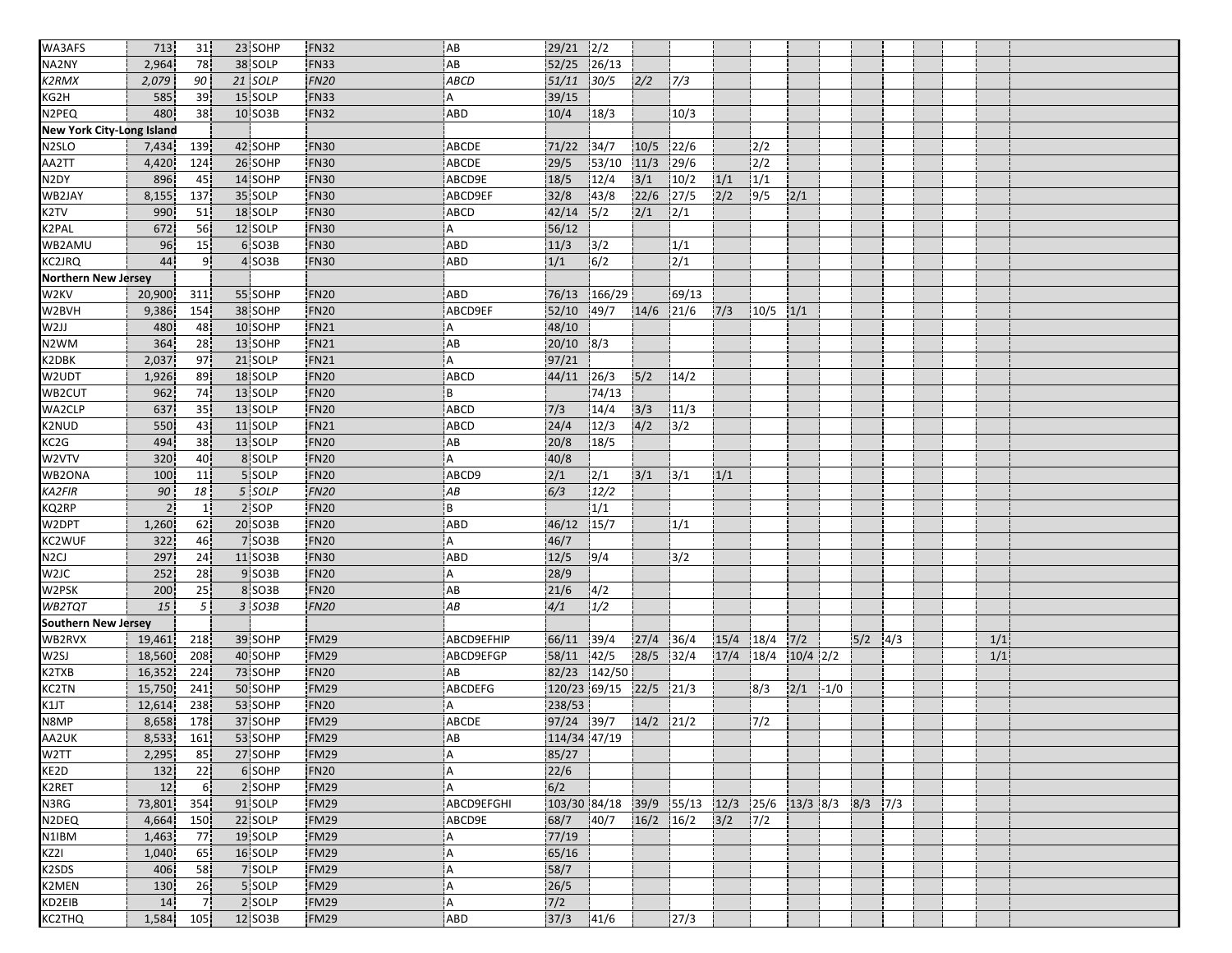| WB2EOD                         | 1,386          | 101                  | 11 SO3B | <b>FM29</b> | ABD                       | 37/3  | 39/6                     |               | 25/2        |     |       |     |     |     |  |  |
|--------------------------------|----------------|----------------------|---------|-------------|---------------------------|-------|--------------------------|---------------|-------------|-----|-------|-----|-----|-----|--|--|
| N <sub>2</sub> SCJ             | 984            | 131                  | 6 SO3B  | <b>FM29</b> | ABD                       | 46/2  | 52/2                     |               | 33/2        |     |       |     |     |     |  |  |
| K <sub>2</sub> W <sub>B</sub>  | 924            | 63                   | 12 SO3B | <b>FM29</b> | ABD                       | 30/7  | 19/3                     |               | 14/2        |     |       |     |     |     |  |  |
| N <sub>2</sub> G <sub>XJ</sub> | 660            | 56                   | 11 SO3B | <b>FM29</b> | ABD                       | 35/6  | 17/3                     |               | 4/2         |     |       |     |     |     |  |  |
| N <sub>2</sub> LO              | 130            | 26                   | 5 SO3B  | <b>FN20</b> | AB                        | 16/3  | 10/2                     |               |             |     |       |     |     |     |  |  |
| W2FDJ                          | 81             | 27                   | 3 SO3B  | <b>FM29</b> | AB                        | 22/2  | $\overline{\frac{5}{1}}$ |               |             |     |       |     |     |     |  |  |
| <b>Western New York</b>        |                |                      |         |             |                           |       |                          |               |             |     |       |     |     |     |  |  |
| KD2LGX                         | 13,398         | 173                  | 58 SOHP | <b>FN13</b> | ABCD9E                    | 68/23 | 165/17                   | 9/5           | 22/7        | 2/2 | 7/4   |     |     |     |  |  |
| N2YB                           | 10,704         | 166                  | 48 SOHP | FN12        | ABCDE                     | 77/22 | 142/8                    | 22/7          | 20/7        |     | 5/4   |     |     |     |  |  |
| WB2BYP                         | 6,138          | 98                   | 31 SOHP | <b>FN13</b> | ABCD9EGHI                 | 28/4  | 24/4                     | 13/5          | 18/5        | 3/3 | 6/4   | 3/3 | 2/2 | 1/1 |  |  |
| W9KXI                          | 4,428          | 72                   | 41 SOHP | <b>FN12</b> | <b>ABCDE</b>              | 9/5   | 29/13                    |               | 16/11 17/10 |     | 1/2   |     |     |     |  |  |
| KA2LIM                         | 3,939          | 91                   | 39 SOHP | FN12        | <b>ABCD</b>               | 71/23 | 10/7                     | 4/4           | 6/5         |     |       |     |     |     |  |  |
| <b>K2QQ</b>                    | 2,448          | 72                   | 34 SOHP | <b>FN03</b> | A                         | 72/34 |                          |               |             |     |       |     |     |     |  |  |
| WA2TMC                         | 2,280          | 102                  | 20 SOHP | FN03        | ABCD                      | 39/7  | 51/9                     | $7/2$         | 5/2         |     |       |     |     |     |  |  |
| W2UAD                          | 468            | 33                   | 12 SOHP | FN13        | <b>ABD</b>                | 4/2   | 23/6                     |               | 6/4         |     |       |     |     |     |  |  |
| K <sub>2</sub> ZX              | 416            | 47                   | 8 SOHP  | <b>FN13</b> | ABD                       | 14/2  | 28/5                     |               | 5/1         |     |       |     |     |     |  |  |
| N <sub>2</sub> SLN             | 180            | 15                   | 10 SOHP | <b>FN22</b> | ABC                       | 4/3   | 8/5                      | 3/2           |             |     |       |     |     |     |  |  |
| AI2N                           | 75             | 15                   | 5 SOHP  | FN13        | Α                         | 15/5  |                          |               |             |     |       |     |     |     |  |  |
| KB2E                           | 48             | 16                   | 3 SOHP  | <b>FN12</b> | A                         | 16/3  |                          |               |             |     |       |     |     |     |  |  |
| W2UTH (N2WK,                   | 14,444         | 228                  | 46 SOLP | FN03        | ABCDE                     | 84/23 | 78/6                     | 27/6          | 29/6        |     | 10/5  |     |     |     |  |  |
| <b>N2OA</b>                    | 11,552         | 203                  | 38 SOLP | FN03        | ABCD9E                    | 64/14 | 64/8                     | 21/5          | 41/6        | 6/3 | $7/2$ |     |     |     |  |  |
| KA2ENE                         | 8,954          | 202                  | 37 SOLP | <b>FN13</b> | ABCD9                     | 83/19 | 81/11                    | 6/1           | 31/5        | 1/1 |       |     |     |     |  |  |
| N2BEG                          | 5,264          | 147                  | 28 SOLP | <b>FN12</b> | ABCD                      | 47/8  | 59/10                    | 15/4          | 26/6        |     |       |     |     |     |  |  |
| <b>WA2ZNC</b>                  | 1,479          | 64                   | 17 SOLP | <b>FN12</b> | ABCDE                     | 17/4  | 26/6                     | 11/4          | 9/2         |     | 1/1   |     |     |     |  |  |
| KC2PCD                         | 1,183          | 75                   | 13 SOLP | <b>FN13</b> | ABD                       | 31/5  | 28/4                     |               | 16/4        |     |       |     |     |     |  |  |
| WA2CLX                         | 1,064          | 50                   | 19 SOLP | <b>FN13</b> | ABD                       | 21/10 | 23/5                     |               | 6/4         |     |       |     |     |     |  |  |
| KF2TV                          | 700            | 68                   | 10 SOLP | <b>FN13</b> | ABCD                      | 27/4  | 39/4                     | 1/1           | 1/1         |     |       |     |     |     |  |  |
| K <sub>2</sub> OS              | 240            | 30                   | 8 SOLP  | <b>FN13</b> | AB                        | 16/5  | 14/3                     |               |             |     |       |     |     |     |  |  |
| NS2N                           | 144            | 18                   | 8 SOLP  | FN02        | $\boldsymbol{\mathsf{A}}$ | 18/8  |                          |               |             |     |       |     |     |     |  |  |
| K2MTH                          | 108            | 18                   | 6 SOLP  | <b>FN13</b> | l A                       | 18/6  |                          |               |             |     |       |     |     |     |  |  |
| WB2YJH                         | 95             | 19                   | 5 SOLP  | <b>FN13</b> | AB                        | 5/2   | 14/3                     |               |             |     |       |     |     |     |  |  |
| WA2CHV                         | 92             | 23                   | 4 SOLP  | <b>FN12</b> | AB                        | 22/3  | $\frac{1}{1}$            |               |             |     |       |     |     |     |  |  |
| NW <sub>2K</sub>               | 68             | 17                   | 4 SOLP  | FN12        | Α                         | 17/4  |                          |               |             |     |       |     |     |     |  |  |
| <b>KB2URI</b>                  | 24             | 8 <sup>1</sup>       | 3 SOLP  | <b>FN02</b> | A                         | 8/3   |                          |               |             |     |       |     |     |     |  |  |
| KV <sub>2</sub> x              | 12             | 4 <sub>1</sub>       | 3 SOLP  | <b>FN13</b> | A                         | 4/3   |                          |               |             |     |       |     |     |     |  |  |
| WX3P                           | 1,470          |                      | 21 SOP  | <b>FN12</b> | <b>ABCD</b>               | 35/11 |                          |               | 7/3         |     |       |     |     |     |  |  |
| KB <sub>2</sub> YSI            | 6              | 60<br>$\overline{2}$ | 2 SOP   | <b>FN23</b> | <b>BD</b>                 |       | 15/5<br>1/1              | 3/2           | 1/1         |     |       |     |     |     |  |  |
| K2UA                           |                |                      | 40 SO3B | <b>FN12</b> | <b>ABD</b>                |       | 40/10                    |               | 22/6        |     |       |     |     |     |  |  |
| AC2VE                          | 5,680          | 120                  | 13 SO3B | <b>FN13</b> | <b>ABD</b>                | 58/24 | 50/5                     |               | 16/4        |     |       |     |     |     |  |  |
| NN2L                           | 1,456          | 96                   |         |             |                           | 30/4  |                          |               |             |     |       |     |     |     |  |  |
|                                | 280            | 40                   | 7 SO3B  | <b>FN13</b> | AB                        | 32/4  | 8/3                      |               |             |     |       |     |     |     |  |  |
| AB2HG                          | 264            | 41                   | 6 SO3B  | FN13        | <b>ABD</b>                | 8/2   | 30/3                     |               | 3/1         |     |       |     |     |     |  |  |
| W2JSB                          | 125            | 25                   | 5 SO3B  | <b>FN13</b> | A                         | 25/5  |                          |               |             |     |       |     |     |     |  |  |
| K <sub>2</sub> OID             | 110            | $\overline{22}$      | 5 SO3B  | <b>FN13</b> | AB                        | 10/3  | $\frac{12}{2}$           |               |             |     |       |     |     |     |  |  |
| WB2RYH                         | 65             | 13                   | 5 SO3B  | FN03        | ABCD                      | 3/1   | $\sqrt{4/3}$             | 3/0           | 3/1         |     |       |     |     |     |  |  |
| KD2IZQ                         | 21             | 7 <sup>1</sup>       | 3 SO3B  | FN12        | A                         | 7/3   |                          |               |             |     |       |     |     |     |  |  |
| N2HJD                          | 3,708          | 150                  | 18 SOFM | <b>FN13</b> | ABCD                      | 23/4  | 71/5                     | 19/4          | 37/5        |     |       |     |     |     |  |  |
| K <sub>2SI</sub>               | 1,770          | 99¦                  | 15 SOFM | <b>FN13</b> | ABD                       | 20/5  | 60/5                     |               | 19/5        |     |       |     |     |     |  |  |
| NR <sub>2C</sub>               | 1,053          | 65                   | 13 SOFM | FN03        | ABCD                      | 21/4  | 28/4                     | 1/1           | 15/4        |     |       |     |     |     |  |  |
| W2BSN                          | 273            | 27                   | 7 SOFM  | <b>FN13</b> | <b>BCD</b>                |       | 15/3                     | $\frac{7}{2}$ | 5/2         |     |       |     |     |     |  |  |
| N <sub>2</sub> ZN              | 252            | 24                   | 7 SOFM  | <b>FN13</b> | <b>BCD</b>                |       | 12/3                     | 6/2           | 6/2         |     |       |     |     |     |  |  |
| KC2UES                         | 40             | 9 <sup>1</sup>       | 4 SOFM  | FN13        | BD                        |       | $\overline{8/3}$         |               | 1/1         |     |       |     |     |     |  |  |
| K1PY                           | 26             | 13                   | 2 SOFM  | <b>FN13</b> | B                         |       | 13/2                     |               |             |     |       |     |     |     |  |  |
| NA2X                           | 3 <sup>1</sup> | 3 <sup>1</sup>       | 1 SOFM  | <b>FN13</b> | B                         |       | 3/1                      |               |             |     |       |     |     |     |  |  |
|                                |                |                      |         |             |                           |       |                          |               |             |     |       |     |     |     |  |  |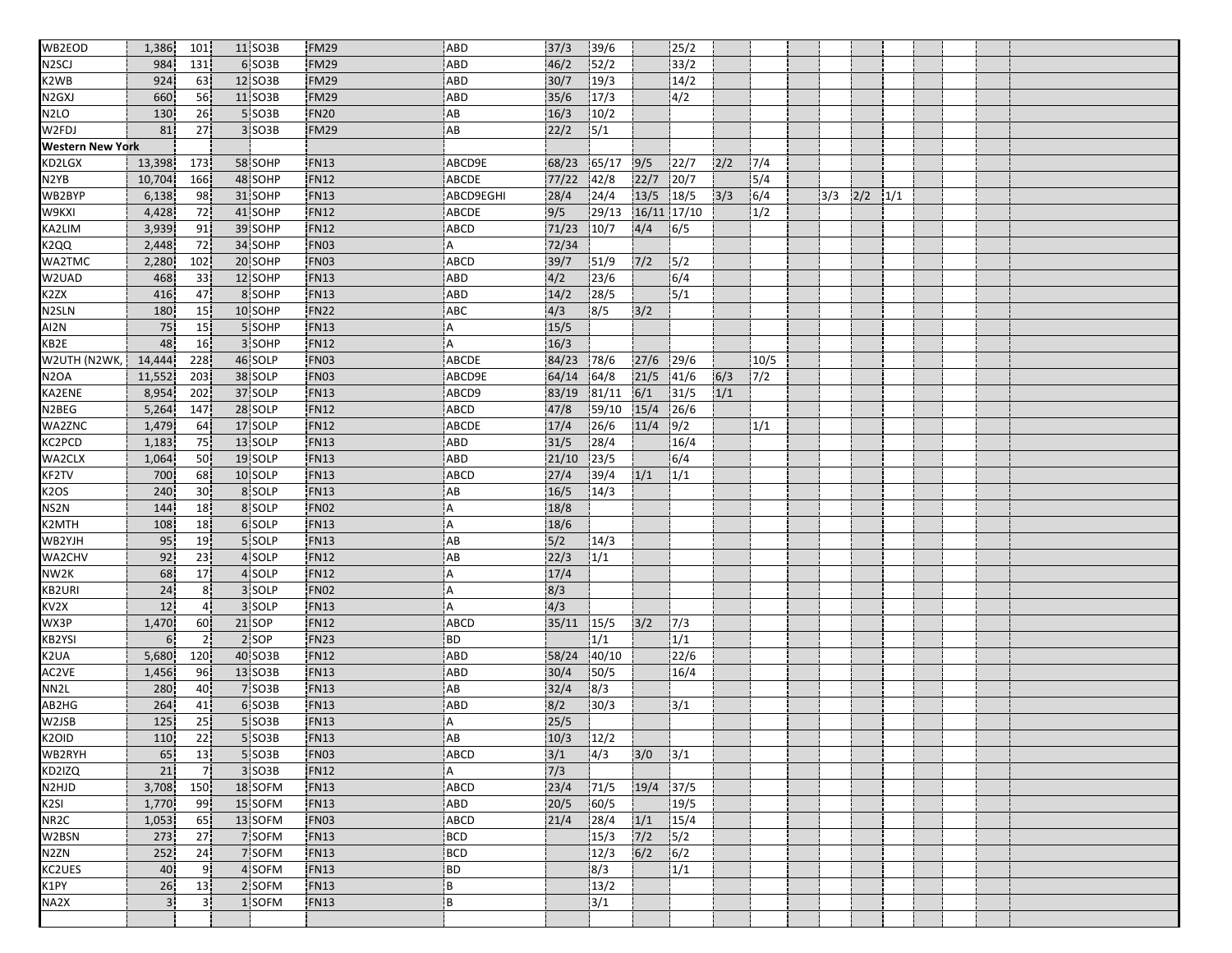| U.S. Call Area 3     |        |     |         |                     |                |               |                    |               |        |      |      |               |     |       |      |     |  |
|----------------------|--------|-----|---------|---------------------|----------------|---------------|--------------------|---------------|--------|------|------|---------------|-----|-------|------|-----|--|
| Delaware             |        |     |         |                     |                |               |                    |               |        |      |      |               |     |       |      |     |  |
| WA3QPX               | 10,080 | 157 | 60 SOHP | <b>FM29</b>         | ABCD9E         | 109/30 41/25  |                    | 2/1           | $3/2$  | 1/1  | 1/1  |               |     |       |      |     |  |
| WA3U                 | 806    | 53  | 13 SOLP | <b>FM29</b>         | ABCD           | 37/7          | 7/2                | 5/2           | 4/2    |      |      |               |     |       |      |     |  |
| K3CNH                | 270    | 27  | 10 SOLP | <b>FM28</b>         | AB             | 25/9          | 2/1                |               |        |      |      |               |     |       |      |     |  |
| N3MWQ                | 1,400  | 70  | 20 SO3B | FM29                | AB             | 49/10         | 21/10              |               |        |      |      |               |     |       |      |     |  |
| K3JRZ                | 35     | 7.  | 5 SO3B  | <b>FM29</b>         | A              | 7/5           |                    |               |        |      |      |               |     |       |      |     |  |
| Eastern Pennsylvania |        |     |         |                     |                |               |                    |               |        |      |      |               |     |       |      |     |  |
| W3SZ                 | 76,500 | 384 | 90 SOHP | FN <sub>20</sub>    | ABCD9EFGHI     | 123/29 93/20  |                    | 44/7          | 45/8   | 20/5 | 24/6 | $11/4$ 8/4    |     | 8/3   | 8/4  |     |  |
| WA3DRC               |        |     | 73 SOHP | <b>FN20</b>         | ABCD9EFGHIP    |               |                    | 42/9          |        | 17/5 | 24/5 | $16/3$ 8/2    |     | 5/2   | 2/1  |     |  |
| WA2OMY               | 56,210 | 328 |         | <b>FN20</b>         |                | 98/21         | 62/13              |               | 53/11  |      |      |               |     |       |      | 1/1 |  |
|                      | 16,512 | 239 | 32 SOHP |                     | ABCD9EFGH      | 45/5          | 89/10              | 30/3          | 29/2   | 15/4 | 11/2 | 9/2           | 6/2 | 5/2   |      |     |  |
| K3GNC                | 13,845 | 175 | 39 SOHP | FN <sub>20</sub>    | <b>ABCDEFG</b> | 34/6          | 61/14              | 23/3          | 29/8   |      | 17/4 | 6/2           | 5/2 |       |      |     |  |
| W3GAD                | 9,724  | 192 | 26 SOHP | <b>FN20</b>         | ABCD9EFP       | 42/4          | 48/5               | 32/4          | 38/5   | 13/3 | 15/3 | 3/1           |     |       |      | 1/1 |  |
| <b>K3TUF</b>         | 9,120  | 157 | 32 SOHP | <b>FN10</b>         | ACD9E          | 69/9          |                    | 27/5          | 141/10 | 11/4 | 9/4  |               |     |       |      |     |  |
| N3FTI                | 9,020  | 153 | 55 SOHP | FN <sub>20</sub>    | ABCD           | 125/48 17/4   |                    | $5/1$         | 6/2    |      |      |               |     |       |      |     |  |
| K3JJZ                | 7,368  | 190 | 24 SOHP | <b>FN20</b>         | ABCD9EFGP      | 64/5          | 49/4               | 30/3          | 37/4   | 2/2  | 3/2  | 3/2           | 1/1 |       |      | 1/1 |  |
| WA3YUE               | 6,960  | 148 | 24 SOHP | <b>FN20</b>         | ABCD9EF        | 42/5          | 32/3               | 21/4          | 127/4  | 10/3 | 12/3 | 4/2           |     |       |      |     |  |
| K3MD                 | 5,428  | 94  | 46 SOHP | FN10                | ABCDE          | 40/16         | 34/17              | 6/4           | 12/8   |      | 2/1  |               |     |       |      |     |  |
| N3ITT                | 3,634  | 109 | 23 SOHP | <b>FN20</b>         | ABCDEF         | 56/11         | 24/5               | 14/2          | 11/3   |      | 1/1  | 3/1           |     |       |      |     |  |
| KC3BVL               | 3,287  | 104 | 19 SOHP | FM29                | ABCDE          | 25/5          | 32/3               | 12/2          | 124/6  |      | 11/3 |               |     |       |      |     |  |
| W3HMS                | 3,078  | 75  | 27 SOHP | <b>FN10</b>         | ABCD9E         | 38/12         | 16/4               | 4/2           | 8/3    | 4/3  | 5/3  |               |     |       |      |     |  |
| WA3SRU               | 2,912  | 147 | 14 SOHP | <b>FN20</b>         | ABCD9          | 44/3          | 44/3               | 25/3          | 33/4   | 1/1  |      |               |     |       |      |     |  |
| <b>K2LNS</b>         | 1,848  | 66  | 28 SOHP | <b>FN21</b>         | A              | 66/28         |                    |               |        |      |      |               |     |       |      |     |  |
| K3WW                 | 1,260  | 90  | 14 SOHP | FN <sub>20</sub>    | A              | 90/14         |                    |               |        |      |      |               |     |       |      |     |  |
| K3ISH                | 1,152  | 48  | 24 SOHP | <b>FN21</b>         | A              | 48/24         |                    |               |        |      |      |               |     |       |      |     |  |
| WA3NUF               | 46,735 | 370 | 65 SOLP | <b>FN20</b>         | ABCD9EFGHI     |               | 129/20 100/16 39/5 |               | 44/6   | 14/3 | 21/5 | $11/3$ 6/3    |     | 3/2   | 3/2  |     |  |
| WA3GFZ               | 22,325 | 207 | 47 SOLP | FM29                | ABCD9EFGHIP    | 71/12         | 42/9               | 27/5          | 124/6  | 9/4  | 12/4 | $10/2$ 6/2    |     | $3/1$ | 12/1 | 1/1 |  |
| KA3FQS               | 16,585 | 269 | 31 SOLP | <b>FN20</b>         | ABCD9EFGP      | 83/10         | 58/4               | 36/4          | 49/5   | 12/2 | 18/2 | 8/2           | 4/1 |       |      | 1/1 |  |
| NF3R                 | 8,316  | 185 | 42 SOLP | <b>FN20</b>         | ABCD           | 98/20         | 74/19              | $7/2$         | 6/1    |      |      |               |     |       |      |     |  |
| N3BBI                | 8,272  | 181 | 44 SOLP | FN <sub>20</sub>    | ABD            | 105/19 69/22  |                    |               | 7/3    |      |      |               |     |       |      |     |  |
| W3KM                 | 7,548  | 179 | 34 SOLP | <b>FN20</b>         | <b>ABCD</b>    | 62/9          | 74/16              | 21/5          | 122/4  |      |      |               |     |       |      |     |  |
| WS3O                 | 6,368  | 152 | 32 SOLP | <b>FN20</b>         | ABCDE          | 74/19         | 37/6               | 18/3          | 20/3   |      | 3/1  |               |     |       |      |     |  |
| <b>KB3MTW</b>        | 5,072  | 191 | 16 SOLP | FN <sub>20</sub>    | ABCD9E         | 50/3          | 51/3               | 32/3          | 140/3  | 10/2 | 8/2  |               |     |       |      |     |  |
| KB1JEY               | 4,986  | 207 | 18 SOLP | <b>FN20</b>         | ABCD           | 90/9          | 47/3               | 27/3          | 43/3   |      |      |               |     |       |      |     |  |
| KA3WXV               | 3,312  | 156 | 16 SOLP | <b>FN20</b>         | <b>ABCD</b>    | 69/6          | 36/4               | 24/3          | 27/3   |      |      |               |     |       |      |     |  |
| WB3IGR               | 3,276  | 72  | 26 SOLP | FN10                | ABCD9P         | 21/9          | 25/7               | 9/3           | 9/3    | 5/3  |      |               |     |       |      | 3/1 |  |
| WS3C                 | 3,050  | 79  | 25 SOLP | <b>FM19</b>         | <b>ABCDE</b>   | 21/5          | 25/7               | 13/5          | 15/5   |      | 5/3  |               |     |       |      |     |  |
| K3IUV                | 2,338  | 122 | 14 SOLP | <b>FN20</b>         | <b>ABCD</b>    | 32/3          | 45/4               | 16/2          | 29/5   |      |      |               |     |       |      |     |  |
| N1XKT                | 1,950  | -99 | 13 SOLP | <b>FN20</b>         | ABCD           | 30/3          | 18/2               | 26/4          | 25/4   |      |      |               |     |       |      |     |  |
| WA3RLT               | 1,770  | 98  | 15 SOLP | <b>FM29</b>         | ABD            | 39/4          | 39/7               |               | 20/4   |      |      |               |     |       |      |     |  |
| WA2BTR               | 1,728  | 59  | 24 SOLP | <b>FM19</b>         | ABCD           | 34/11         | 12/6               | 8/4           | 5/3    |      |      |               |     |       |      |     |  |
| N3FD                 | 1,323  | 111 | 9 SOLP  | <b>FN20</b>         | <b>ABCD</b>    | 40/3          | 35/2               | 19/1 17/3     |        |      |      |               |     |       |      |     |  |
| AA3GN                | 1,287  | 66  | 11 SOLP | <b>FN20</b>         | BCD9F          |               | 41/5               | $16/2$ $2/1$  |        | 4/2  |      | $\frac{3}{1}$ |     |       |      |     |  |
| K3DFL                | 1,104  | 69  | 16 SOLP | <b>FN20</b>         | A              | 69/16         |                    |               |        |      |      |               |     |       |      |     |  |
| WR3P                 | 927    | 75  | 9 SOLP  | FN <sub>20</sub>    | ABCDE          | 26/2          | 23/2               | $14/2$ $11/2$ |        |      | 1/1  |               |     |       |      |     |  |
| W3AWA (WA3KF         | 900    | 83  | 9 SOLP  | <b>FM29</b>         | ABCD           | 42/3          | 24/2               | 7/2           | 10/2   |      |      |               |     |       |      |     |  |
| KB3TC                | 770    | 65  | 10 SOLP | <b>FN20</b>         | ABD            | 31/4          | 22/3               |               | 12/3   |      |      |               |     |       |      |     |  |
| K3ZA                 | 682    | 62  | 11 SOLP | <b>FM29</b>         | A              | 62/11         |                    |               |        |      |      |               |     |       |      |     |  |
| NE31                 | 656    | 61  | 8 SOLP  | <b>FN20</b>         | ABCDE          | 25/3          | 17/2               | $10/1$ 8/1    |        |      | 1/1  |               |     |       |      |     |  |
| AA3B                 | 520    | 52  | 10 SOLP | <b>FN20</b>         | A              | 52/10         |                    |               |        |      |      |               |     |       |      |     |  |
| W3JG                 |        |     | 13 SOLP |                     |                |               |                    |               |        |      |      |               |     |       |      |     |  |
| W3PAX                | 481    | 34  | 10 SOLP | FM29<br><b>FN10</b> | ABD            | $26/11$ $5/1$ |                    |               | 3/1    |      |      |               |     |       |      |     |  |
| NY3B                 | 440    | 44  |         |                     | Α              | 44/10         |                    |               |        |      |      |               |     |       |      |     |  |
|                      | 360    | 45  | 8 SOLP  | <b>FN20</b>         | A              | 45/8          |                    |               |        |      |      |               |     |       |      |     |  |
| WX3K                 | 234    | 23  | 9 SOLP  | <b>FN20</b>         | ABD            | $16/7$ $4/1$  |                    |               | $3/1$  |      |      |               |     |       |      |     |  |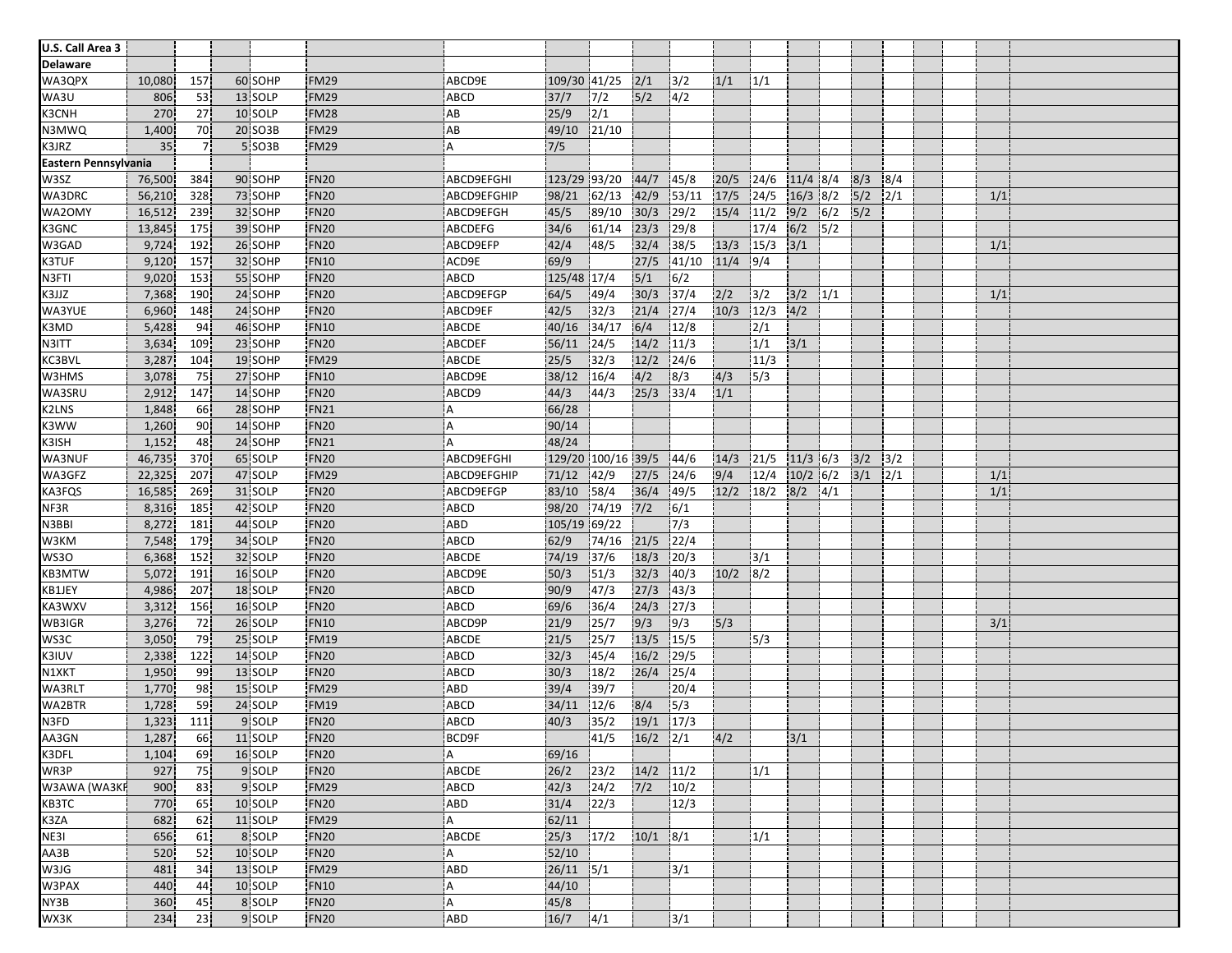| WF3W                 | 165            | 28              | 5 SOLP   | <b>FN20</b>      | ABD                     | 14/2          | 9/2                       |             | 5/1  |      |             |     |                         |     |     |             |     |  |
|----------------------|----------------|-----------------|----------|------------------|-------------------------|---------------|---------------------------|-------------|------|------|-------------|-----|-------------------------|-----|-----|-------------|-----|--|
| N3HWH                | 135            | 27              | 5 SOLP   | <b>FN20</b>      | Α                       | 27/5          |                           |             |      |      |             |     |                         |     |     |             |     |  |
| KC3JNW               | 119            | 17              | 7 SOLP   | <b>FN11</b>      | $\overline{A}$          | 17/7          |                           |             |      |      |             |     |                         |     |     |             |     |  |
| W3UTD                | 99             | 11              | 9 SOLP   | <b>FN10</b>      | AB                      | 9/6           | 2/3                       |             |      |      |             |     |                         |     |     |             |     |  |
| WA3AAN               | 84             | 28              | 3 SOLP   | <b>FN20</b>      | Α                       | 28/3          |                           |             |      |      |             |     |                         |     |     |             |     |  |
| N <sub>2</sub> CG    | 72             | 12              | 6 SOLP   | <b>FN20</b>      | A                       | 12/6          |                           |             |      |      |             |     |                         |     |     |             |     |  |
| N <sub>2</sub> US    | 68             | 34              | 2 SOLP   | <b>FN20</b>      | $\overline{A}$          | 34/2          |                           |             |      |      |             |     |                         |     |     |             |     |  |
| K3BFS                | 62             | 21              | 2 SOLP   | <b>FN20</b>      | <b>BD</b>               |               | 11/1                      |             | 10/1 |      |             |     |                         |     |     |             |     |  |
| WA4YWM               | 26             | 13              | 2 SOLP   | FN <sub>20</sub> | A                       | 13/2          |                           |             |      |      |             |     |                         |     |     |             |     |  |
| K3EGE                | 8              | 1 <sup>1</sup>  | 1 SOLP   | <b>FN20</b>      | P                       |               |                           |             |      |      |             |     |                         |     |     |             | 1/1 |  |
| W8IJ                 | $\mathbf{1}$   | 1 <sub>1</sub>  | 1 SOLP   | <b>FN10</b>      | B                       |               | 1/1                       |             |      |      |             |     |                         |     |     |             |     |  |
| K9PW                 | 72             | 3 <sup>1</sup>  | 3 SOP    | <b>FN20</b>      | JKP                     |               |                           |             |      |      |             |     |                         |     |     | $1/1$ $1/1$ | 1/1 |  |
| K3DMA                | 24             | 31              | 1 SOP    | <b>FN20</b>      | P                       |               |                           |             |      |      |             |     |                         |     |     |             | 3/1 |  |
| KB3SIG               | 16             | 2 <sub>1</sub>  | 1 SOP    | <b>FN20</b>      | P                       |               |                           |             |      |      |             |     |                         |     |     |             | 2/1 |  |
| <b>KB2AYU</b>        | 15             | 3 <sup>1</sup>  | 3 SOP    | <b>FN20</b>      | <b>BCD</b>              |               | 1/1                       | 1/1         | 1/1  |      |             |     |                         |     |     |             |     |  |
| WA3WUL               | 8 <sup>1</sup> | 1 <sup>1</sup>  | 1 SOP    | <b>FN20</b>      | P                       |               |                           |             |      |      |             |     |                         |     |     |             | 1/1 |  |
| K3SFX                | 6,816          | 173             | 32 SO3B  | <b>FN20</b>      | <b>ABD</b>              | 70/10         | 63/14                     |             | 40/8 |      |             |     |                         |     |     |             |     |  |
| KR1ST                | 5,775          | 149             | 35 SO3B  | <b>FN21</b>      | <b>ABD</b>              | 94/18         | 39/11                     |             | 16/6 |      |             |     |                         |     |     |             |     |  |
| W1PV                 | 4,779          | 158             | 27 SO3B  | <b>FN20</b>      | ABD                     | 90/16         | 49/8                      |             | 19/3 |      |             |     |                         |     |     |             |     |  |
| K3TEF                | 3,776          | 115             | 32 SO3B  | <b>FM19</b>      | ABD                     | 85/18         | 27/12                     |             | 3/2  |      |             |     |                         |     |     |             |     |  |
| WV3P                 | 2,760          | 104             | 23 SO3B  | FN <sub>20</sub> | ABD                     | 52/12         | 36/9                      |             | 16/2 |      |             |     |                         |     |     |             |     |  |
| WA3JZN               | 1,170          | 77              | 15 SO3B  | <b>FN20</b>      | ABD                     | 63/9          | 13/5                      |             | 1/1  |      |             |     |                         |     |     |             |     |  |
| HLEAA                | 1,032          | 62              | 12 SO3B  | <b>FN20</b>      | ABDP                    | 36/7          | 14/2                      |             | 10/1 |      |             |     |                         |     |     |             | 2/1 |  |
| K3VEQ                | 608            | 76              | 8 SO3B   | <b>FN20</b>      | AB                      | 26/3          | 50/5                      |             |      |      |             |     |                         |     |     |             |     |  |
| KD2NNM               | 528            | 46              | 8 SO3B   | <b>FN20</b>      | ABDP                    | 22/3          | 16/2                      |             | 6/1  |      |             |     |                         |     |     |             | 2/1 |  |
| K3PP                 | 288            | 36              | 8 SO3B   | <b>FN20</b>      | AB                      | 30/6          | 6/2                       |             |      |      |             |     |                         |     |     |             |     |  |
| N3CHX                | 138            | 23              | 6 SO3B   | <b>FN20</b>      | AB                      | 22/5          | 1/1                       |             |      |      |             |     |                         |     |     |             |     |  |
| AJ3DI                | 45             | 15              | 3 SO3B   | <b>FN20</b>      | $\mathsf{A}\mathsf{B}$  | 5/1           | 10/2                      |             |      |      |             |     |                         |     |     |             |     |  |
| KB3NRL               | 10             | 4 <sup>1</sup>  | 2 SO3B   | FN <sub>20</sub> | <b>BD</b>               |               | 3/1                       |             | 1/1  |      |             |     |                         |     |     |             |     |  |
| Maryland-DC          |                |                 |          |                  |                         |               |                           |             |      |      |             |     |                         |     |     |             |     |  |
| K1RZ                 | 118,300        | 449             | 130 SOHP | <b>FM19</b>      | ABCD9EFGHI              |               | 109/29 131/35 52/14 73/21 |             |      | 28/8 | $35/11$ 8/4 |     | 3/3                     | 3/2 | 7/3 |             |     |  |
| N3OC                 | 4,186          | 107             | 23 SOHP  | <b>FM19</b>      | ABCD9EFI                | 67/10         | 15/4                      | 5/2         | 7/3  | 4/1  | 3/1         | 3/1 |                         |     | 3/1 |             |     |  |
| W2GPS                | 3,441          | 107             | 31 SOHP  | <b>FM19</b>      | <b>ABCD</b>             | 66/17         | 37/12                     | $3/1$       | 1/1  |      |             |     |                         |     |     |             |     |  |
| K3ZO                 | 3,190          | 110             | 29 SOHP  | <b>FM18</b>      | AB                      | 58/13         | 52/16                     |             |      |      |             |     |                         |     |     |             |     |  |
| W3EKT                | 10,865         | 119             | 41 SOLP  | <b>FM19</b>      | ABCD9EFGHI              | 32/8          | 31/8                      | $12/5$ 21/7 |      | 5/1  | 7/3         |     | $4/3$ $2/2$ $2/2$ $3/2$ |     |     |             |     |  |
| K3AJ                 | 1,026          | 54              | 19 SOLP  | <b>FM19</b>      | AB                      | 26/9          | 28/10                     |             |      |      |             |     |                         |     |     |             |     |  |
| W8LYJ                | 480            | 40              | 12 SOLP  | <b>FM19</b>      | AB                      | 30/7          | 10/5                      |             |      |      |             |     |                         |     |     |             |     |  |
| N3DUE                | 360            | 45              | 8 SOLP   | <b>FM19</b>      | Α                       | 45/8          |                           |             |      |      |             |     |                         |     |     |             |     |  |
| N3GWZ                | 344            | 43              | 8 SOLP   | <b>FM19</b>      | $\overline{\mathsf{A}}$ | 43/8          |                           |             |      |      |             |     |                         |     |     |             |     |  |
| W3DAD                | 200            | 25              | 8 SOLP   | <b>FM19</b>      | AB                      | 22/6          | 3/2                       |             |      |      |             |     |                         |     |     |             |     |  |
| WA3MJZ               | 168            | 24              | 6 SOLP   | <b>FM19</b>      | ABD                     | 17/2          | 3/3                       |             | 4/1  |      |             |     |                         |     |     |             |     |  |
| KG4USN               | 15             | 51              | 3 SOLP   | <b>FM19</b>      | A                       | 5/3           |                           |             |      |      |             |     |                         |     |     |             |     |  |
| 4U1WB (AJ3M, d       | 14             |                 | 2 SOLP   | <b>FM18</b>      |                         | $\frac{7}{2}$ |                           |             |      |      |             |     |                         |     |     |             |     |  |
| K3YDX                | 52             | 71<br>10        | 4 SOP    | <b>FM19</b>      | A<br>ABD                | 4/2           | 3/1                       |             | 3/1  |      |             |     |                         |     |     |             |     |  |
| N3ALN                | 1,881          | 91              | 19 SO3B  | <b>FM19</b>      | ABD                     | 63/12 20/5    |                           |             | 8/2  |      |             |     |                         |     |     |             |     |  |
| W3FAY                | 1,332          | 74              | 18 SO3B  | <b>FM18</b>      | $\mathsf{A}\mathsf{B}$  | 54/10 20/8    |                           |             |      |      |             |     |                         |     |     |             |     |  |
| K3BPP                | 504            | 31              | 14 SO3B  | <b>FM18</b>      | ABD                     | $11/5$ 15/6   |                           |             | 5/3  |      |             |     |                         |     |     |             |     |  |
|                      | 369            |                 | 9 SO3B   | <b>FM18</b>      | AB                      | 38/6          | $\frac{1}{3}$             |             |      |      |             |     |                         |     |     |             |     |  |
| NS3T<br>AA3S         | 156            | 41<br>25        | 6 SO3B   | <b>FM19</b>      | ABD                     | 22/4          | $\frac{1}{2}$             |             | 1/1  |      |             |     |                         |     |     |             |     |  |
|                      | 152            |                 | 8 SO3B   | <b>FM19</b>      | ABD                     |               |                           |             | 1/1  |      |             |     |                         |     |     |             |     |  |
| NE3R                 | 95             | 18              | 5 SO3B   |                  |                         | 12/4          | 5/3                       |             |      |      |             |     |                         |     |     |             |     |  |
| K3TN                 |                | 19              |          | <b>FM19</b>      | A                       | 19/5          |                           |             |      |      |             |     |                         |     |     |             |     |  |
| N3QE                 | 20             | 10 <sub>1</sub> | 2 SO3B   | <b>FM19</b>      | A                       | 10/2          |                           |             |      |      |             |     |                         |     |     |             |     |  |
| Western Pennsylvania |                |                 |          |                  |                         |               |                           |             |      |      |             |     |                         |     |     |             |     |  |
| NG3W                 | 336            | 19              | 12 SOHP  | <b>FN01</b>      | BD                      |               | 10/6                      |             | 9/6  |      |             |     |                         |     |     |             |     |  |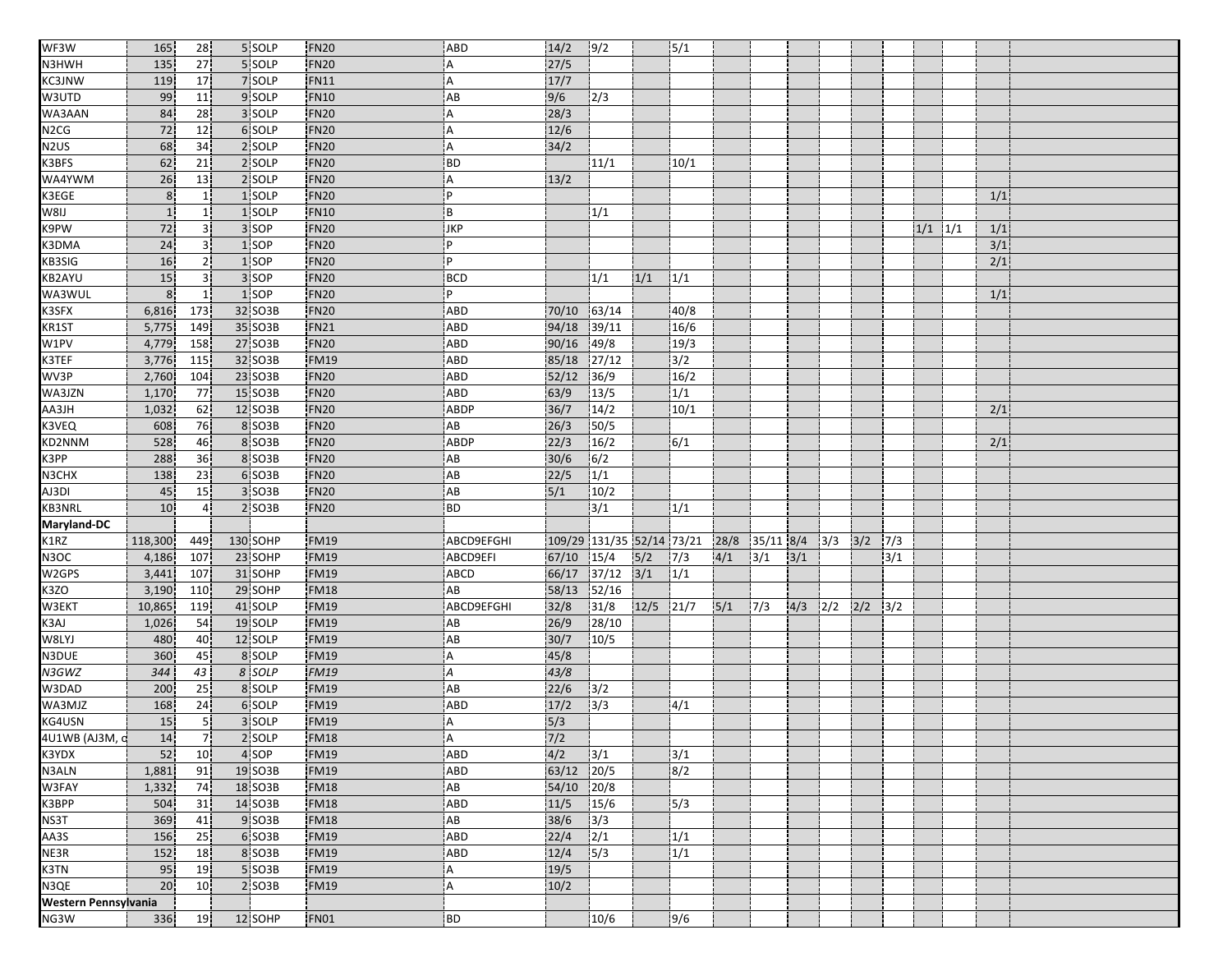| N3EMF                 | 6 <sup>1</sup>  | 2 <sub>1</sub>  | 3 SOHP  | <b>FN01</b> | 'A             | 2/3                      |       |             |              |      |     |  |  |  |  |
|-----------------------|-----------------|-----------------|---------|-------------|----------------|--------------------------|-------|-------------|--------------|------|-----|--|--|--|--|
| WA3PTV                | 2,322           | 62              | 27 SOLP | <b>FM19</b> | ABCD9E         | 34/9                     | 12/6  | 5/4         | 7/4          | 2/2  | 2/2 |  |  |  |  |
| K3ZCY                 | 160             | 12              | 10 SOLP | FN00        | ABCD           | 4/2                      | 4/4   | 1/1         | $\sqrt{3}/3$ |      |     |  |  |  |  |
| WA3ZSC                | 91              | 13 <sup>1</sup> | 7 SOLP  | <b>FN01</b> | A              | 13/7                     |       |             |              |      |     |  |  |  |  |
|                       |                 |                 |         |             |                |                          |       |             |              |      |     |  |  |  |  |
| U.S. Call Area 4      |                 |                 |         |             |                |                          |       |             |              |      |     |  |  |  |  |
| Alabama               |                 |                 |         |             |                |                          |       |             |              |      |     |  |  |  |  |
| KE8FD                 | 13,167          | 117             | 77 SOHP | <b>EM64</b> | ABCDE          | 33/17                    | 40/24 | 19/16 20/15 |              |      | 5/5 |  |  |  |  |
| AB4EJ                 | 240             | 16              | 15 SOHP | EM63        | A              | 16/15                    |       |             |              |      |     |  |  |  |  |
| NH6T                  | 84              | 12              | 7 SOLP  | <b>EM63</b> | Α              | 12/7                     |       |             |              |      |     |  |  |  |  |
| KY4G                  | 72              | 12 <sup>1</sup> | 6 SOLP  | EM64        | Α              | 12/6                     |       |             |              |      |     |  |  |  |  |
| N4AU                  | 42              | 7 <sup>1</sup>  | 6 SOLP  | <b>EM62</b> | A              | 7/6                      |       |             |              |      |     |  |  |  |  |
| KI4UX                 | 15              | 5 <sup>1</sup>  | 3 SOLP  | <b>EM64</b> | A              | $\overline{\frac{5}{3}}$ |       |             |              |      |     |  |  |  |  |
| KU4PY                 | 6 <sup>1</sup>  | 3 <sup>1</sup>  | 2 SOLP  | <b>EM62</b> | Α              | $\overline{\frac{3}{2}}$ |       |             |              |      |     |  |  |  |  |
| AJ6T                  | 1,407           | 62              | 21 SO3B | <b>EM64</b> | ABD            | 45/16                    | 12/3  |             | 5/2          |      |     |  |  |  |  |
| AJ4W                  | 476             | 27              | 17 SO3B | <b>EM64</b> | ABD            | 24/14                    | 2/2   |             | 1/1          |      |     |  |  |  |  |
| W5NZ                  | 30              | 6 <sup>1</sup>  | 5 SO3B  | <b>EM62</b> | A              | 6/5                      |       |             |              |      |     |  |  |  |  |
| Georgia<br>ND4V       |                 |                 |         |             |                |                          |       |             |              |      |     |  |  |  |  |
|                       | 912             | 48              | 19 SOHP | EM73        | A              | 48/19                    |       |             |              |      |     |  |  |  |  |
| KC4JD                 | 377             | 27              | 13 SOHP | <b>EM74</b> | ABD            | 13/5                     | 12/6  |             | 2/2          |      |     |  |  |  |  |
| W4ATL                 | 240             | 20              | 12 SOHP | EM73        | AB             | 14/7                     | 6/5   |             |              |      |     |  |  |  |  |
| N6EE                  | 216             | 18              | 12 SOHP | <b>EM73</b> | A              | 18/12                    |       |             |              |      |     |  |  |  |  |
| W1AM                  | 372             | 31              | 12 SOLP | EM84        | Α              | 31/12                    |       |             |              |      |     |  |  |  |  |
| AA4RP                 | 72              | 12              | 6 SOLP  | <b>EM74</b> | A              | 12/6                     |       |             |              |      |     |  |  |  |  |
| KF4OLO                | 48              | 12              | 4 SOLP  | <b>EM74</b> | A              | 12/4                     |       |             |              |      |     |  |  |  |  |
| NS4T                  | 544             | 32              | 17 SO3B | <b>EM73</b> | $\overline{A}$ | 32/17                    |       |             |              |      |     |  |  |  |  |
| WB4HXF                | 14              | 7 <sup>1</sup>  | 2 SO3B  | EM84        | A              | $7/2$                    |       |             |              |      |     |  |  |  |  |
| <b>Kentucky</b>       |                 |                 |         |             |                |                          |       |             |              |      |     |  |  |  |  |
| W8KHP                 | 576             | 36              | 16 SOLP | <b>EM79</b> | Α              | 36/16                    |       |             |              |      |     |  |  |  |  |
| <b>North Carolina</b> |                 |                 |         |             |                |                          |       |             |              |      |     |  |  |  |  |
| NG4C                  | 3,168           | 96              | 33 SOHP | <b>FM16</b> | Α              | 96/33                    |       |             |              |      |     |  |  |  |  |
| W3GQ                  | 1,620           | 60              | 27 SOHP | EM95        | $\overline{A}$ | 60/27                    |       |             |              |      |     |  |  |  |  |
| AA4VV                 | 54              | 9               | 6 SOHP  | EM95        | A              | 9/6                      |       |             |              |      |     |  |  |  |  |
| NC4RY                 | 920             | 46              | 20 SOLP | FM05        | А              | 46/20                    |       |             |              |      |     |  |  |  |  |
| N <sub>1</sub> IA     | 228             | 19              | 12 SOLP | FM05        | Α              | 19/12                    |       |             |              |      |     |  |  |  |  |
| K5EK                  | 154             | 14              | 11 SOLP | FM03        | A              | 14/11                    |       |             |              |      |     |  |  |  |  |
| N4TL                  | 25              | 5!              | 5 SOLP  | FM05        | A              | $\frac{5}{5}$            |       |             |              |      |     |  |  |  |  |
| W4WNT                 | 20              | 5!              | 4 SOLP  | <b>FM03</b> | $\overline{A}$ | 5/4                      |       |             |              |      |     |  |  |  |  |
| W3OA                  | 1,250           | 50              | 25 SO3B | EM95        | A              | 50/25                    |       |             |              |      |     |  |  |  |  |
| Northern Florida      |                 |                 |         |             |                |                          |       |             |              |      |     |  |  |  |  |
| WA4GPM                | 10,560          | 161             | 60 SOHP | <b>EM90</b> | ABD            | 131/45 15/8              |       |             | 15/7         |      |     |  |  |  |  |
| N4TWX                 | 6,210           | 100             | 45 SOHP | <b>EL89</b> | ABCD9E         | 46/18 24/11              |       | 9/6         | 17/8         | 1/1  | 3/1 |  |  |  |  |
| N4WW                  | 1,368           | 57              | 24 SOHP | EL98        | A              | 57/24                    |       |             |              |      |     |  |  |  |  |
| NN7CW                 | 35 <sup>2</sup> | 7 <sub>1</sub>  | 5 SOHP  | <b>EL98</b> | A              | 7/5                      |       |             |              |      |     |  |  |  |  |
| W4RAA                 | 9,270           | 125             | 45 SOLP | <b>EL99</b> | ABCD9E         | 61/31                    | 19/4  | 8/4         | 19/4         | 12/1 | 6/1 |  |  |  |  |
| KM4HI                 | 3,640           | 91              | 40 SOLP | <b>EL89</b> | A              | 91/40                    |       |             |              |      |     |  |  |  |  |
| N3RN                  | 1,568           | 56              | 28 SOLP | EL99        | A              | 56/28                    |       |             |              |      |     |  |  |  |  |
| KC3EF                 | 336             | 28              | 12 SOLP | EL89        | A              | 28/12                    |       |             |              |      |     |  |  |  |  |
| N4FY                  | 260             | 20              | 13 SOLP | <b>EL99</b> | А              | 20/13                    |       |             |              |      |     |  |  |  |  |
| W1LVL                 | 114             | 8 <sup>1</sup>  | 6 SOLP  | <b>EL99</b> | ABC9E          | 2/1                      | 1/1   | 2/1         |              | 2/1  | 1/1 |  |  |  |  |
| <b>NØSMX</b>          | 28              | 7 <sup>1</sup>  | 4 SOLP  | <b>EL98</b> | A              | 7/4                      |       |             |              |      |     |  |  |  |  |
| KN4Y                  | $\overline{1}$  | 1 <sub>1</sub>  | 1 SOLP  | <b>EL88</b> | A              | 1/1                      |       |             |              |      |     |  |  |  |  |
| KA1AF                 | 3,276           | 91              | 36 SO3B | <b>EL98</b> | <b>A</b>       | 91/36                    |       |             |              |      |     |  |  |  |  |
| W2GPK                 | 85              | 17              | 5 SO3B  | <b>EL88</b> | A              | 17/5                     |       |             |              |      |     |  |  |  |  |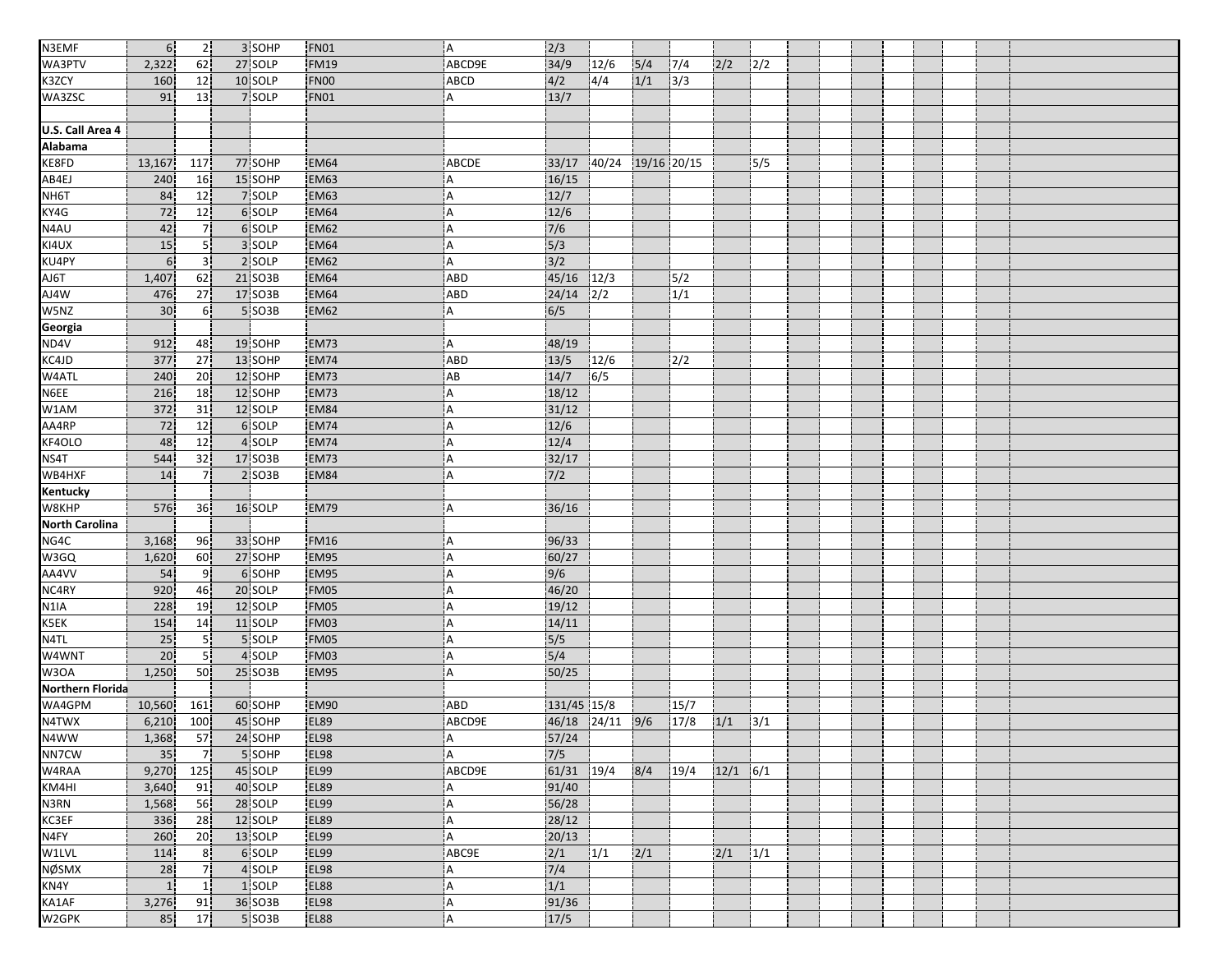| WA4UF                   | 49                 | 7 <sup>1</sup>  | 7 SO3B   | <b>EL89</b> | AB          | 6/6           | 1/1              |             |       |     |     |     |     |     |      |  |  |
|-------------------------|--------------------|-----------------|----------|-------------|-------------|---------------|------------------|-------------|-------|-----|-----|-----|-----|-----|------|--|--|
| K3TW                    | 36                 | 10 <sup>1</sup> | 3 SOFM   | EL88        | <b>BD</b>   |               | 8/2              |             | 2/1   |     |     |     |     |     |      |  |  |
| Puerto Rico             |                    |                 |          |             |             |               |                  |             |       |     |     |     |     |     |      |  |  |
| KP4AJ                   | 1,280              | 40              | 32 SOLP  | <b>FK68</b> | Α           | 40/32         |                  |             |       |     |     |     |     |     |      |  |  |
| <b>South Carolina</b>   |                    |                 |          |             |             |               |                  |             |       |     |     |     |     |     |      |  |  |
| KR4NO                   | 1,100              | 44              | 25 SOLP  | <b>EM95</b> | Α           | 44/25         |                  |             |       |     |     |     |     |     |      |  |  |
| K4YYL                   | 540                | 30 <sub>1</sub> | 18 SOLP  | <b>EM84</b> | A           | 30/18         |                  |             |       |     |     |     |     |     |      |  |  |
| KS4YX                   | 255                | 17              | 15 SOLP  | <b>EM84</b> | Α           | 17/15         |                  |             |       |     |     |     |     |     |      |  |  |
| KK4MA                   | 3,402              | 81              | 42 SO3B  | EM92        | AB          | 78/39 3/3     |                  |             |       |     |     |     |     |     |      |  |  |
| <b>Southern Florida</b> |                    |                 |          |             |             |               |                  |             |       |     |     |     |     |     |      |  |  |
| KC4PX                   | 19,964             | 172             | 92 SOHP  | <b>EL98</b> | ABCD9EF     | 140/73 11/7   |                  | 8/4         | 5/4   | 2/1 | 4/2 | 2/1 |     |     |      |  |  |
| <b>KØVXM</b>            | 6,665              | 54              | 31 SOHP  | EL98        | ABCD9EFGHI  | 6/4           | 7/4              | 6/4         | 7/4   | 6/3 | 6/3 | 5/3 | 2/1 | 4/2 | 15/3 |  |  |
| W6BXQ                   | 3,784              | <b>77</b>       | 44 SOLP  | <b>EL96</b> | <b>ABCD</b> | 57/36         | 11/3             | 2/2         | 7/3   |     |     |     |     |     |      |  |  |
| N4PBC                   | 150                | 19              | 6 SOLP   | <b>EL98</b> | ABD         | 3/1           | 10/3             |             | 6/2   |     |     |     |     |     |      |  |  |
| K4QD                    | 35                 | 7 <sup>1</sup>  | 5 SOLP   | <b>EL98</b> | A           | $\frac{7}{5}$ |                  |             |       |     |     |     |     |     |      |  |  |
| K1DS                    | $\overline{4}$     | 2 <sup>1</sup>  | 2 SOLP   | <b>EL96</b> | A           | 2/2           |                  |             |       |     |     |     |     |     |      |  |  |
| N4QV                    | 5,049              | 97              | 51 SO3B  | <b>EL96</b> | ABD         | 92/49 3/1     |                  |             | 2/1   |     |     |     |     |     |      |  |  |
| KF8QL                   | 24                 | 5 <sup>1</sup>  | 4 SO3B   | <b>EL96</b> | ABD         | 3/2           | 1/1              |             | 1/1   |     |     |     |     |     |      |  |  |
| <b>Tennessee</b>        |                    |                 |          |             |             |               |                  |             |       |     |     |     |     |     |      |  |  |
| N4QWZ                   | 41,470             | 222             | 143 SOHP | <b>EM66</b> | ABCD9E      | 132/73 40/27  |                  | 18/15 23/19 |       | 4/4 | 5/5 |     |     |     |      |  |  |
| N4JQQ                   | 6,076              | 56              | 49 SOHP  | EM55        | ABCD9EF     | 19/13         | 9/8              | 8/8         | 8/8   | 4/4 | 4/4 | 4/4 |     |     |      |  |  |
| AA4DD                   | 864                | 42              | 18 SOLP  | <b>EM86</b> | <b>ABCD</b> | 30/14         | 6/2              | 2/1         | 4/1   |     |     |     |     |     |      |  |  |
| <b>K4YRK</b>            | 336                | 18              | 12 SOLP  | EM75        | ABD         | 6/3           | $2/2$            |             | 10/7  |     |     |     |     |     |      |  |  |
| AC4G                    | 150                | 15              | 10 SOLP  | EM65        | A           | 15/10         |                  |             |       |     |     |     |     |     |      |  |  |
| K1GU                    | 15                 | 5 <sup>1</sup>  | 3 SOLP   | <b>EM75</b> | A           | 5/3           |                  |             |       |     |     |     |     |     |      |  |  |
| W4TTM                   | 78                 | 11              | 6 SO3B   | <b>EM86</b> | <b>ABD</b>  | 7/4           | 12/1             |             | 2/1   |     |     |     |     |     |      |  |  |
| WB3JKQ                  | 40                 | 7 <sup>1</sup>  | 5 SO3B   | EM75        | ABD         | 4/2           | $\overline{2/2}$ |             | 1/1   |     |     |     |     |     |      |  |  |
| WA4FHY                  | 24                 | 6 <sup>1</sup>  | 4 SO3B   | <b>EM66</b> | Α           | 6/4           |                  |             |       |     |     |     |     |     |      |  |  |
| WD5DAX                  | $\overline{4}$     | 2 <sub>1</sub>  | 2 SO3B   | EM85        | Α           | 2/2           |                  |             |       |     |     |     |     |     |      |  |  |
| N4DW                    |                    | 11              | 1 SO3B   | <b>EM86</b> | A           | 1/1           |                  |             |       |     |     |     |     |     |      |  |  |
| K4NRT                   | $\mathbf{1}$<br>24 | 51              | 3 SOFM   |             |             |               |                  |             |       |     |     |     |     |     |      |  |  |
|                         |                    |                 |          | <b>EM86</b> | <b>BCD</b>  |               | 2/1              | 1/1         | 2/1   |     |     |     |     |     |      |  |  |
| <b>Virginia</b><br>W3IP |                    |                 |          |             |             |               |                  |             |       |     |     |     |     |     |      |  |  |
|                         | 15,813             | 184             | 63 SOHP  | <b>FM19</b> | ABCD9EI     | 132/37 13/7   |                  | 14/8        | 15/8  | 4/1 | 4/1 |     |     |     | 2/1  |  |  |
| K1HTV                   | 8,600              | 172             | 50 SOHP  | <b>FM18</b> | А           | 172/50        |                  |             |       |     |     |     |     |     |      |  |  |
| AB4SF                   | 5,208              | 122             | 42 SOHP  | <b>FM17</b> | ABD         | 100/32 20/9   |                  |             | 2/1   |     |     |     |     |     |      |  |  |
| N3MK                    | 3,840              | 112             | 32 SOHP  | <b>FM27</b> | ABCD        | 74/18         | 30/9             | 3/2         | 5/3   |     |     |     |     |     |      |  |  |
| K5VIP                   | 3,276              | 91              | 36 SOHP  | <b>FM16</b> | AB          | 77/26         | 14/10            |             |       |     |     |     |     |     |      |  |  |
| WA4PGI                  | 160                | 16 <sup>1</sup> | 10 SOHP  | FM07        | AB          | 14/9          | 2/1              |             |       |     |     |     |     |     |      |  |  |
| N4MM                    | 48                 | 8 <sup>1</sup>  | 6 SOHP   | FM09        | AB          | 6/4           | 2/2              |             |       |     |     |     |     |     |      |  |  |
| K4FJW                   | 1,830              | 56              | 30 SOLP  | <b>EM86</b> | ABD         | 40/22         | 11/6             |             | 5/2   |     |     |     |     |     |      |  |  |
| W4GO                    | 396                | 29              | 12 SOLP  | <b>FM18</b> | ABCD        | 17/5          | 8/3              | 1/1         | $3/3$ |     |     |     |     |     |      |  |  |
| KQ4LA                   | 171                | 19              | 9 SOLP   | <b>FM16</b> | A           | 19/9          |                  |             |       |     |     |     |     |     |      |  |  |
| N3KN                    | 160                | 16              | 10 SOLP  | EM97        | А           | 16/10         |                  |             |       |     |     |     |     |     |      |  |  |
| K4DET                   | 144                | 18              | 8 SOLP   | <b>FM17</b> | A           | 18/8          |                  |             |       |     |     |     |     |     |      |  |  |
| K1GG                    | 90                 | 10 <sub>1</sub> | 9 SOLP   | EM97        | A           | 10/9          |                  |             |       |     |     |     |     |     |      |  |  |
| KK4VA                   | 60                 | 10 <sup>1</sup> | 6 SOLP   | EM97        | AB          | 9/5           | 1/1              |             |       |     |     |     |     |     |      |  |  |
| KØLB                    | 40                 | 8 <sup>1</sup>  | 5 SOLP   | <b>FM18</b> | AB          | 3/2           | 5/3              |             |       |     |     |     |     |     |      |  |  |
| <b>KX4KU</b>            | 12                 | 4 <sup>1</sup>  | 3 SOLP   | FM08        | Α           | 4/3           |                  |             |       |     |     |     |     |     |      |  |  |
| N4QX                    | $\overline{2}$     | 2 <sup>1</sup>  | 1 SOLP   | <b>FM18</b> | B           |               | 2/1              |             |       |     |     |     |     |     |      |  |  |
| KK4BZ                   | 915                | 61              | 15 SO3B  | <b>FM18</b> | AB          | 57/13         | 4/2              |             |       |     |     |     |     |     |      |  |  |
| KF4FC                   | 180                | 16              | 10 SO3B  | FM08        | ABD         | 10/7          | $\frac{1}{4/2}$  |             | 2/1   |     |     |     |     |     |      |  |  |
| N4PD                    | 72                 | 18              | 4 SO3B   | <b>FM19</b> | AB          | 6/1           | 12/3             |             |       |     |     |     |     |     |      |  |  |
| KI5FJ                   | 68                 | 13              | 4 SO3B   | <b>FM16</b> | <b>ABD</b>  | 4/2           | 5/1              |             | 4/1   |     |     |     |     |     |      |  |  |
| AC6WI                   | 60                 | 15              | 4 SO3B   | <b>FM18</b> | A           | 15/4          |                  |             |       |     |     |     |     |     |      |  |  |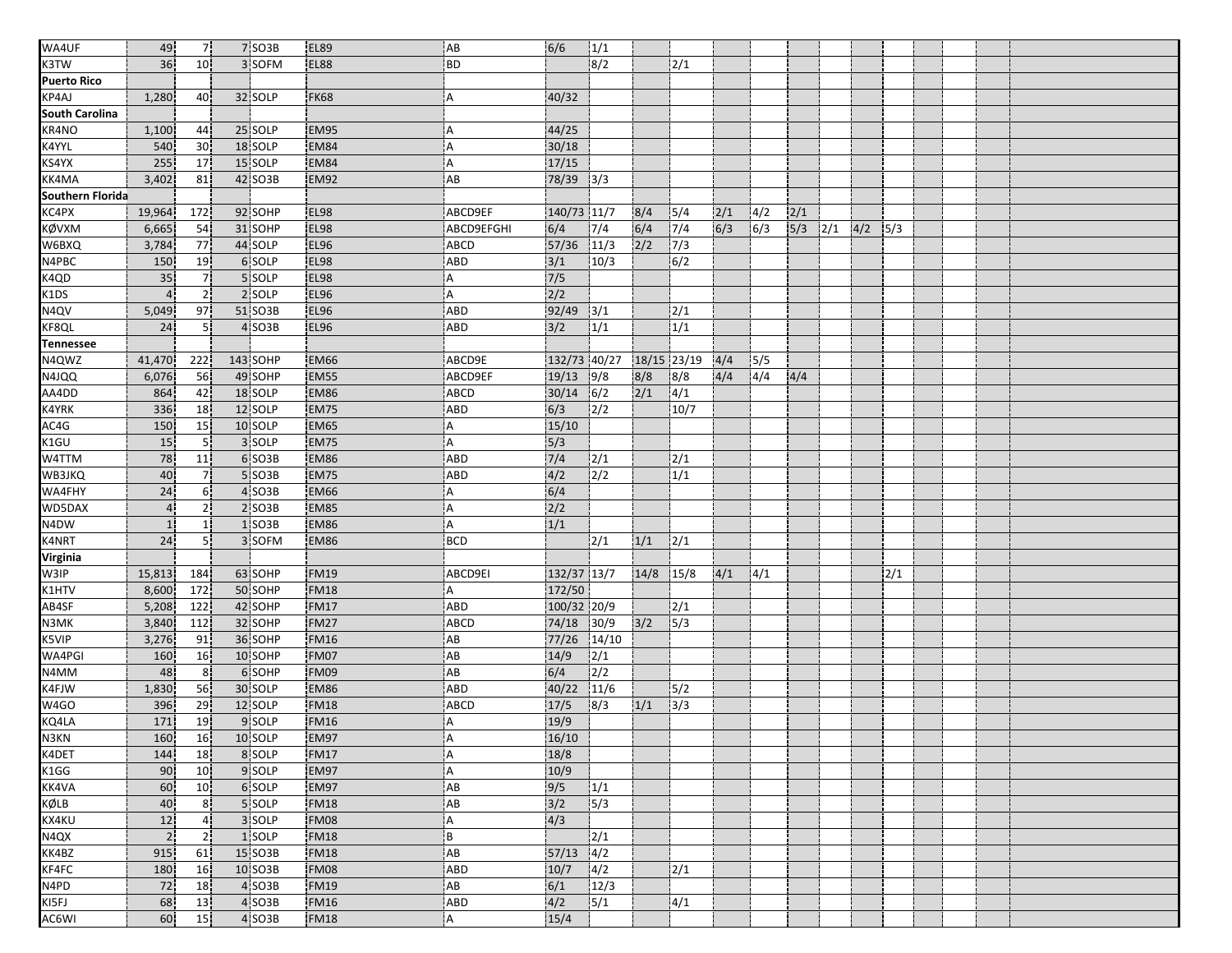| KM4KMU                      |                |                 |         |             |             |               |                  |     |               |     |     |     |  |  |  |  |
|-----------------------------|----------------|-----------------|---------|-------------|-------------|---------------|------------------|-----|---------------|-----|-----|-----|--|--|--|--|
| AD4TJ                       | 1,365          | 76              | 15 SOFM | <b>FM08</b> | ABCD        | 8/3           | 43/4             | 4/4 | 21/4          |     |     |     |  |  |  |  |
|                             | 402            | 52              | 6 SOFM  | FM08        | <b>ABCD</b> | 11/2          | 26/2             | 2/1 | 13/1          |     |     |     |  |  |  |  |
| <b>West Central Florida</b> |                |                 |         |             |             |               |                  |     |               |     |     |     |  |  |  |  |
| K <sub>1</sub> TO           | 22,752         | 237             | 96 SOHP | <b>EL87</b> | Α           | 237/96        |                  |     |               |     |     |     |  |  |  |  |
| W4TAA                       | 5,734          | 94              | 61 SOHP | <b>EL87</b> | AB          | 67/34 27/27   |                  |     |               |     |     |     |  |  |  |  |
| WB4OMG                      | 3,060          | 52              | 34 SOHP | <b>EL98</b> | ABCD9EF     | 18/10         | 16/9             | 1/1 | 11/8          | 1/1 | 3/3 | 2/2 |  |  |  |  |
| WX4G                        | 2,880          | 72              | 40 SOHP | <b>EL87</b> | A           | 72/40         |                  |     |               |     |     |     |  |  |  |  |
| K4PPK                       | 2,160          | 60              | 36 SOLP | <b>EL87</b> | Α           | 60/36         |                  |     |               |     |     |     |  |  |  |  |
| K2MK                        | 1,152          | 48              | 24 SOLP | <b>EL98</b> | A           | 48/24         |                  |     |               |     |     |     |  |  |  |  |
| NJ4Y                        | 1,116          | 51              | 18 SO3B | <b>EL97</b> | ABD         | 27/9          | 13/4             |     | 11/5          |     |     |     |  |  |  |  |
|                             |                |                 |         |             |             |               |                  |     |               |     |     |     |  |  |  |  |
| U.S. Call Area 5            |                |                 |         |             |             |               |                  |     |               |     |     |     |  |  |  |  |
| <b>Arkansas</b>             |                |                 |         |             |             |               |                  |     |               |     |     |     |  |  |  |  |
| W <sub>5KI</sub>            | 70             | 10 <sub>1</sub> | 7 SOHP  | <b>EM36</b> | Α           | 10/7          |                  |     |               |     |     |     |  |  |  |  |
| WB5JJJ                      | 238            | 16              | 14 SOLP | EM35        | ABD         | $14/12$ $1/1$ |                  |     | 1/1           |     |     |     |  |  |  |  |
| K5CKS                       | 121            | 11              | 11 SOLP | <b>EM25</b> | A           | 11/11         |                  |     |               |     |     |     |  |  |  |  |
| KG5MD                       | 1,333          | 35 <sub>1</sub> | 31 SO3B | <b>EM36</b> | ABD         | 13/11 14/12   |                  |     | 8/8           |     |     |     |  |  |  |  |
| Louisiana                   |                |                 |         |             |             |               |                  |     |               |     |     |     |  |  |  |  |
| N5SYV                       | 3,332          | 63              | 49 SOHP | <b>EM32</b> | <b>ABCD</b> | 40/33 18/12   |                  | 1/1 | 4/3           |     |     |     |  |  |  |  |
| K5JAZ                       | 130            | 13              | 10 SOHP | <b>EM32</b> | A           | 13/10         |                  |     |               |     |     |     |  |  |  |  |
| AA5AU                       | 196            | 14              | 14 SOLP | <b>EL49</b> | A           | 14/14         |                  |     |               |     |     |     |  |  |  |  |
| Mississippi                 |                |                 |         |             |             |               |                  |     |               |     |     |     |  |  |  |  |
| WA5CAM                      | 440            | 22              | 20 SOHP | <b>EM41</b> | AB          | $21/18$ $1/2$ |                  |     |               |     |     |     |  |  |  |  |
| NMSZ                        | 130            | 13              | 10 SOLP | <b>EM41</b> | A           | 13/10         |                  |     |               |     |     |     |  |  |  |  |
| WD5BJT                      | 28             | $\overline{7}$  | 4 SOLP  | <b>EM50</b> | A           | 7/4           |                  |     |               |     |     |     |  |  |  |  |
| KF4EWO                      | 25             | 5 <sub>1</sub>  | 5 SOLP  | <b>EM54</b> | Α           | 5/5           |                  |     |               |     |     |     |  |  |  |  |
| K5CRJ                       | 16             | 8 <sup>1</sup>  | 2 SOLP  | <b>EM50</b> | А           | 8/2           |                  |     |               |     |     |     |  |  |  |  |
| WQ5L                        | 442            | 26              | 17 SO3B | <b>EM50</b> | A           | 26/17         |                  |     |               |     |     |     |  |  |  |  |
| KJ5RC                       | 225            | 15              | 15 SO3B | <b>EM42</b> | AB          | $14/14$ $1/1$ |                  |     |               |     |     |     |  |  |  |  |
| KG5GCC                      | 12             | 6 <sup>1</sup>  | 2 SO3B  | <b>EM50</b> | A           | 6/2           |                  |     |               |     |     |     |  |  |  |  |
| <b>New Mexico</b>           |                |                 |         |             |             |               |                  |     |               |     |     |     |  |  |  |  |
| <b>AI51</b>                 | 3,776          | 63              | 59 SOHP | <b>DM65</b> | ABC         | 52/48         | 10/10            | 1/1 |               |     |     |     |  |  |  |  |
| WS5N                        | 342            | 19              | 18 SOLP | <b>DM54</b> | A           | 19/18         |                  |     |               |     |     |     |  |  |  |  |
| <b>KC5EFM</b>               | 24             | $\overline{4}$  | 4 SOLP  | <b>DM65</b> | ABCD        | $1/1$         | 1/1              | 1/1 | 1/1           |     |     |     |  |  |  |  |
| NM5WB                       | 6 <sup>1</sup> | 3 <sup>1</sup>  | 2 SOLP  | <b>DM65</b> | A           | 3/2           |                  |     |               |     |     |     |  |  |  |  |
| <b>KG5FHU</b>               | 36             | 4 <sub>1</sub>  | 4 SOP   | <b>DM75</b> | BCD9        |               | 1/1              | 1/1 | 1/1           | 1/1 |     |     |  |  |  |  |
| N5SJ                        | 120            | 10 <sup>1</sup> | 10 SO3B | <b>DM55</b> | ABD         | 1/1           | $7/7$            |     | $\sqrt{2/2}$  |     |     |     |  |  |  |  |
| K5TA                        | 90             | 10              | 9 SO3B  | <b>DM65</b> | A           | 10/9          |                  |     |               |     |     |     |  |  |  |  |
| KC7QY                       | 25             | 5İ              | 5 SO3B  | <b>DM64</b> | AB          | 2/2           | 3/3              |     |               |     |     |     |  |  |  |  |
| North Texas                 |                |                 |         |             |             |               |                  |     |               |     |     |     |  |  |  |  |
| W5LUA                       | 2,730          | 48              | 35 SOHP | <b>EM13</b> | ABCDE       | 12/7          | 18/12 6/6        |     | 6/5           |     | 6/5 |     |  |  |  |  |
| KB7IJ<br>KC5WX              | 1,540          | 44              | 35 SOHP | <b>EM12</b> | A           | 44/35         |                  |     |               |     |     |     |  |  |  |  |
|                             | 11,840         | 158             | 64 SOLP | EM13        | <b>ABCD</b> | 110/57 21/4   |                  | 9/1 | 18/2          |     |     |     |  |  |  |  |
| N5ITO                       | 6,222          | 102             | 61 SOLP | <b>EM23</b> | Α           | 102/61        |                  |     |               |     |     |     |  |  |  |  |
| <b>KG5THG</b>               | 2,993          | 73              | 41 SOLP | EM02        | A           | 73/41         |                  |     |               |     |     |     |  |  |  |  |
| AA5AM                       | 2,870          | 70              | 41 SOLP | <b>EM13</b> | Α           | 70/41         |                  |     |               |     |     |     |  |  |  |  |
| N5BCA                       | 630            | 30 <sub>1</sub> | 21 SOLP | <b>EM12</b> | A           | 30/21         |                  |     |               |     |     |     |  |  |  |  |
| KV5W                        | 616            | 28              | 22 SOLP | <b>EM22</b> | AB          | $27/21$ $1/1$ |                  |     |               |     |     |     |  |  |  |  |
| AE5P                        | 270            | 23              | 10 SOLP | <b>EM21</b> | <b>ABCD</b> | 9/6           | 10/2             | 1/1 | 3/1           |     |     |     |  |  |  |  |
| N6RH                        | 150            | 13              | 10 SOLP | <b>EM21</b> | <b>ABCD</b> | 9/7           | $\frac{1}{2}$    | 1/1 | 1/1           |     |     |     |  |  |  |  |
| WA5RR                       | 60             | 9 <sub>1</sub>  | 6 SOLP  | EM04        | ABD         | 2/2           | $\overline{6/3}$ |     | $\frac{1}{1}$ |     |     |     |  |  |  |  |
| NN5T                        | 660            | 33              | 20 SO3B | <b>EM12</b> | A           | 33/20         |                  |     |               |     |     |     |  |  |  |  |
| WØEA                        | 15             | 4 <sub>1</sub>  | 3 SO3B  | <b>EM12</b> | <b>ABD</b>  | 1/1           | 2/1              |     | 1/1           |     |     |     |  |  |  |  |
| Oklahoma                    |                |                 |         |             |             |               |                  |     |               |     |     |     |  |  |  |  |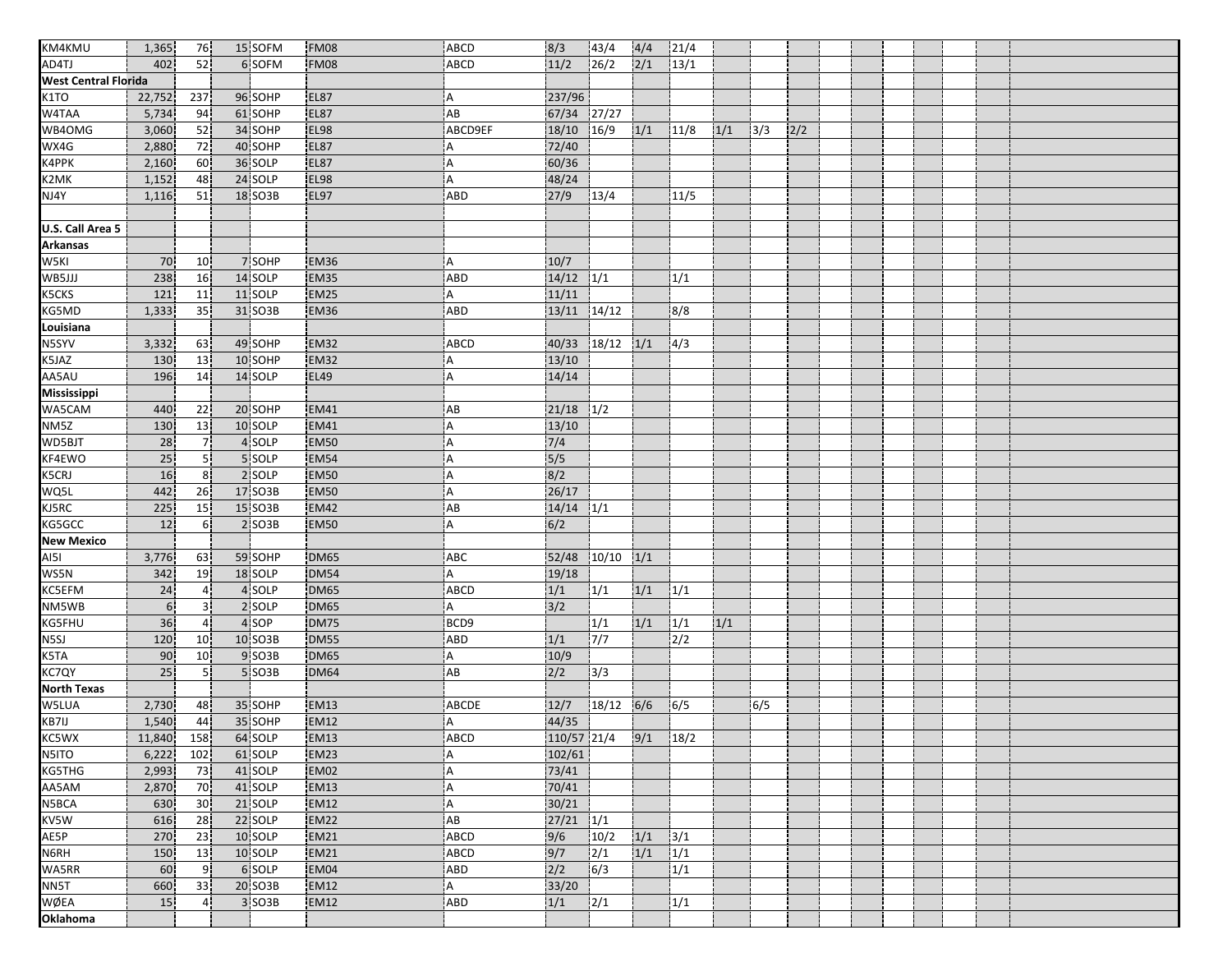| KC8VWM                   | 170            | 17              | 10 SOLP            | <b>EM16</b>      | AB           | 3/3              | 14/7                |            |                         |     |      |     |                         |     |  |  |
|--------------------------|----------------|-----------------|--------------------|------------------|--------------|------------------|---------------------|------------|-------------------------|-----|------|-----|-------------------------|-----|--|--|
| AG5DB                    | 24             | $\overline{4}$  | 4 SOLP             | <b>EM15</b>      | <b>ABCD</b>  | 1/1              | 1/1                 | 1/1        | 1/1                     |     |      |     |                         |     |  |  |
| <b>N5XTR</b>             | 187            | 16              | 11 SO3B            | EM04             | ABD          | 13/9             | $\frac{1}{2}$       |            | 1/1                     |     |      |     |                         |     |  |  |
| N5UWY                    | $\overline{2}$ | 2 <sup>1</sup>  | 1 SO3B             | <b>EM15</b>      | B            |                  | 2/1                 |            |                         |     |      |     |                         |     |  |  |
| <b>South Texas</b>       |                |                 |                    |                  |              |                  |                     |            |                         |     |      |     |                         |     |  |  |
| K5LLL                    | 25,578         | 176             | 87 SOHP            | <b>EM10</b>      | ABCD9EFI     | 62/34            | 64/24               | 2/2        | 26/13                   | 5/4 | 11/5 | 2/2 |                         | 4/3 |  |  |
| N5RZ                     | 22,700         | 186             | 100 SOHP           | <b>EM00</b>      | <b>ABCD</b>  | 99/52            | 46/21               | 27/20 14/7 |                         |     |      |     |                         |     |  |  |
| K5VH                     | 12,654         | 135             | 74 SOHP            | EM00             | ABCDE        | 94/51            | 17/8                | $10/7$ 8/5 |                         |     | 6/3  |     |                         |     |  |  |
| W5PR                     | 6,435          | 117             | 55 SOHP            | <b>EL29</b>      | A            | 117/55           |                     |            |                         |     |      |     |                         |     |  |  |
| K5GZR                    | $\overline{4}$ | 2 <sub>1</sub>  | 2 SOHP             | <b>EL29</b>      | A            | 2/2              |                     |            |                         |     |      |     |                         |     |  |  |
| <b>K5TRA</b>             | 10,669         | 118             | 47 SOLP            | <b>EM10</b>      | ABCD9EFI     | 46/20            | 21/6                | 15/5 17/5  |                         | 6/4 | 8/3  | 2/2 |                         | 3/2 |  |  |
| K5NZ                     | 1,922          | 62              | 31 SOLP            | <b>EM20</b>      | AB           | 61/30            | 1/1                 |            |                         |     |      |     |                         |     |  |  |
| <b>TLQW</b>              | 1,240          | 48              | 20 SOLP            | EL <sub>09</sub> | BI           |                  | 46/18               |            |                         |     |      |     |                         | 2/2 |  |  |
| KE3D                     | 345            | 23              | 15 SOLP            | <b>EM10</b>      | Α            | 23/15            |                     |            |                         |     |      |     |                         |     |  |  |
| KN8KAZ                   | 260            | 20              | 13 SOLP            | <b>EM10</b>      | A            | 20/13            |                     |            |                         |     |      |     |                         |     |  |  |
| WA5ZKO                   | 240            | 20 <sub>1</sub> | 12 SOLP            | <b>EL09</b>      | А            | 20/12            |                     |            |                         |     |      |     |                         |     |  |  |
| AJ4F                     | 234            | 18              | 13 SOLP            | <b>EL29</b>      | A            | 18/13            |                     |            |                         |     |      |     |                         |     |  |  |
| WA5LFD                   | 126            | 14              | 9 SOLP             | <b>EL17</b>      | A            | 14/9             |                     |            |                         |     |      |     |                         |     |  |  |
| KN5S (K5WW, op           | 30             | 6 <sup>1</sup>  | 5 SOLP             | EL09             | A            | $\overline{6/5}$ |                     |            |                         |     |      |     |                         |     |  |  |
| AD5A                     | 18,984         | 205             | 84 SO3B            | <b>EL09</b>      | ABD          | 148/65 36/12     |                     |            | 21/7                    |     |      |     |                         |     |  |  |
| K9FA                     | 15,996         | 170             | 86 SO3B            | <b>EM10</b>      | ABD          | 124/70 30/9      |                     |            | 16/7                    |     |      |     |                         |     |  |  |
| <b>KC5RET</b>            | 6              | $\overline{2}$  | 3 SO3B             | <b>EM20</b>      | В            |                  | 2/3                 |            |                         |     |      |     |                         |     |  |  |
| West Texas               |                |                 |                    |                  |              |                  |                     |            |                         |     |      |     |                         |     |  |  |
| K5LA                     | 2,679          | 50              | 47 SOHP            | <b>DM61</b>      | <b>ABCDE</b> | 30/27            | 15/15               | 2/2        | 2/2                     |     | 1/1  |     |                         |     |  |  |
| <b>NSLUL</b>             | 27             |                 | 3 SO3B             | <b>DM95</b>      | ABD          | 2/1              | 3/1                 |            | 2/1                     |     |      |     |                         |     |  |  |
|                          |                |                 |                    |                  |              |                  |                     |            |                         |     |      |     |                         |     |  |  |
| U.S. Call Area 6         |                |                 |                    |                  |              |                  |                     |            |                         |     |      |     |                         |     |  |  |
| East Bay                 |                |                 |                    |                  |              |                  |                     |            |                         |     |      |     |                         |     |  |  |
| K2GMY                    | 5,270          | 124             | 31 SOLP            | CM88             | ABCD9        | 24/10            | 60/10               | 10/3       | 127/6                   | 3/2 |      |     |                         |     |  |  |
| N6ORB                    | 936            |                 | 18 SOLP            | <b>CM87</b>      | ABD          |                  |                     |            |                         |     |      |     |                         |     |  |  |
| K6ERF                    | 645            | 48<br>38        | 15 SOLP            | <b>CM87</b>      | ABD9         | 33/11            | 11/5<br>7/5         |            | 4/2<br>$\overline{2/1}$ | 1/1 |      |     |                         |     |  |  |
| <b>К6КНВ</b>             | 264            | 22 <sub>1</sub> | 11 SOLP            | <b>CM87</b>      | <b>ABCD</b>  | 28/8<br>5/2      | 15/6                | 1/1        | 1/2                     |     |      |     |                         |     |  |  |
| N4DLA                    | 180            | 15              | 9 SOLP             | CM87             | ABCD         | 5/3              | 15/3                | 3/2        | 2/1                     |     |      |     |                         |     |  |  |
| AG6JA                    | 98             | 13 <sup>1</sup> | 7 SOLP             | <b>CM87</b>      | ABD          | 10/4             | 2/2                 |            | 1/1                     |     |      |     |                         |     |  |  |
| KE6QR                    | 319            | 26              | 11 SO3B            | <b>CM88</b>      | ABD          | 9/3              | 14/6                |            | 3/2                     |     |      |     |                         |     |  |  |
| <b>KK6MRI</b>            | 91             | 13              | 7 SO3B             | <b>CM87</b>      | A            | 13/7             |                     |            |                         |     |      |     |                         |     |  |  |
| KS6M                     | 80             | 16              | 5 SO3B             | <b>CM87</b>      | AB           | 12/2             | 4/3                 |            |                         |     |      |     |                         |     |  |  |
| <b>Los Angeles</b>       |                |                 |                    |                  |              |                  |                     |            |                         |     |      |     |                         |     |  |  |
| N6UTC                    | 2,919          | 93              | 21 SOLP            | DM03             | ABCD9E       | 14/6             | 37/4                | 18/5       | 122/4                   | 1/1 | 1/1  |     |                         |     |  |  |
| N6QQ                     | 1,118          | 43              | 26 SOLP            | <b>DM03</b>      | А            | 43/26            |                     |            |                         |     |      |     |                         |     |  |  |
| <b>W6JK</b>              | 16             | 4 <sub>1</sub>  | 4 SOLP             | DM03             | A            | 4/4              |                     |            |                         |     |      |     |                         |     |  |  |
|                          | 12             | 4 <sup>1</sup>  | 3 SO3B             | DM03             | B            |                  |                     |            |                         |     |      |     |                         |     |  |  |
| AI6DO                    |                |                 |                    |                  |              |                  | 4/3                 |            |                         |     |      |     |                         |     |  |  |
| <b>Orange</b><br>KF6I    | 176            |                 |                    |                  | A            |                  |                     |            |                         |     |      |     |                         |     |  |  |
| W6IT                     |                | 16 <sub>1</sub> | 11 SOHP<br>19 SOLP | <b>DM13</b>      | ABCD9EFGHI   | 16/11            |                     |            |                         |     |      |     | $4/2$ $3/2$ $3/2$ $1/1$ |     |  |  |
| K6TDI                    | 2,831          | 38              | 18 SOLP            | <b>DM13</b>      |              | 4/2<br>13/8      | 5/2<br>13/5         | 5/2<br>3/2 | 5/2                     | 4/2 | 4/2  |     |                         |     |  |  |
|                          | 756            | 34              |                    | <b>DM13</b>      | ABCD         |                  |                     |            | 5/3                     |     |      |     |                         |     |  |  |
| K6FW<br>KM6WCO           | 99             | 11              | 9 SOLP             | <b>DM14</b>      | Α            | 11/9             |                     |            |                         |     |      |     |                         |     |  |  |
|                          | 78             | 13              | 6 SOLP             | <b>DM14</b>      | Α            | 13/6             |                     |            |                         |     |      |     |                         |     |  |  |
| W6ZL<br>Pacific          | 165            | 15              | 11 SO3B            | <b>DM13</b>      | A            | 15/11            |                     |            |                         |     |      |     |                         |     |  |  |
|                          |                |                 |                    |                  |              |                  |                     |            |                         |     |      |     |                         |     |  |  |
| NH6Y<br>AI6KG            | 506            | 23.             | 22 SOHP            | <b>BL10</b>      | AB           | $11/11$ $12/11$  |                     |            |                         |     |      |     |                         |     |  |  |
|                          | 396            | 34              | 11 SOLP            | <b>CM87</b>      | ABD          | 19/4             | 13/6                |            | 2/1                     |     |      |     |                         |     |  |  |
| <b>Sacramento Valley</b> |                |                 |                    |                  |              |                  |                     |            |                         |     |      |     |                         |     |  |  |
| KC6ZWT                   | 4,448          | 89              | 32 SOLP            | <b>CM98</b>      | ABCD9E       |                  | 19/9 34/8 19/7 10/3 |            |                         | 3/3 | 4/2  |     |                         |     |  |  |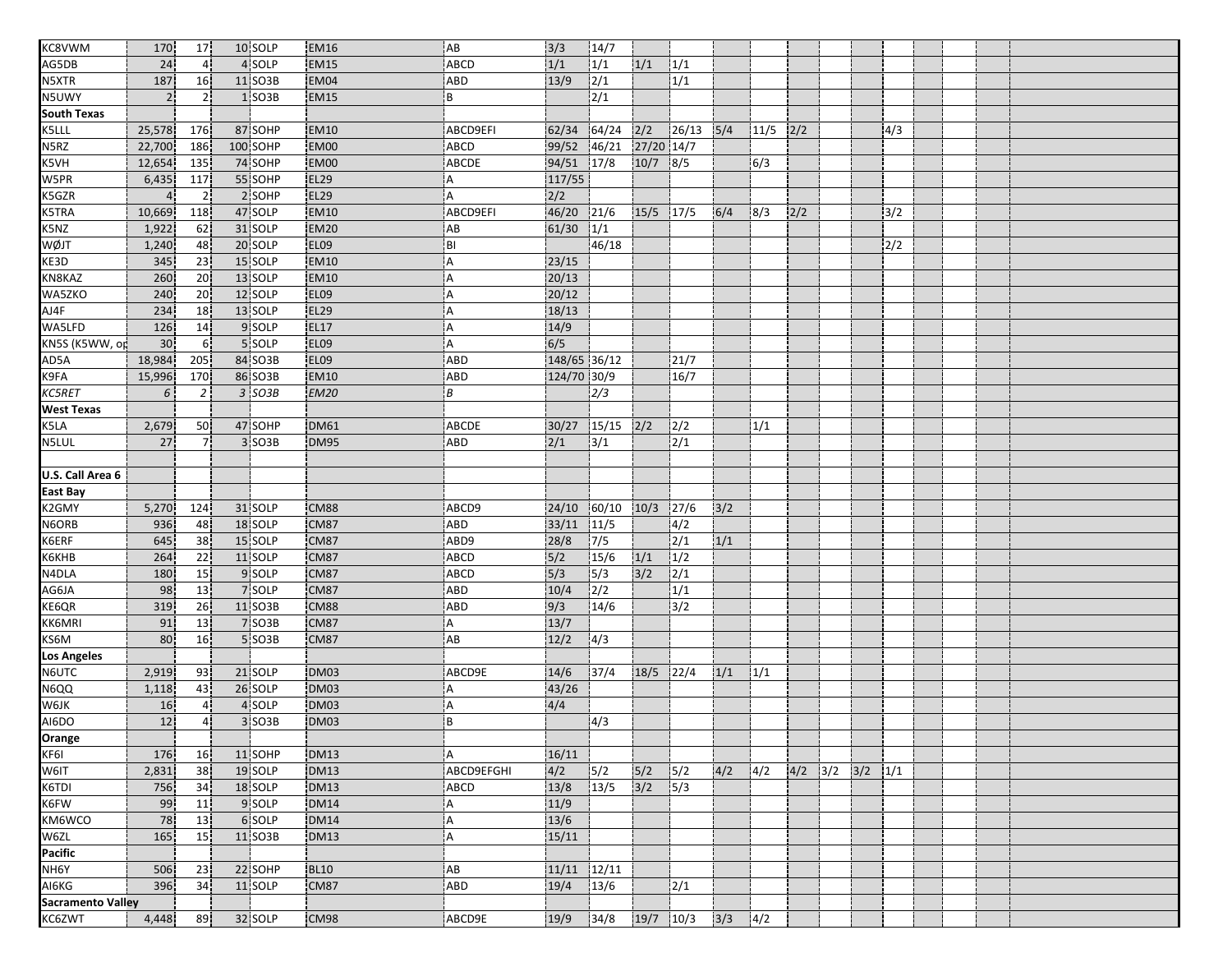| WE6C               | 70             | 14              | 5 SOLP  | CM99        | B           |               | 14/5         |               |                |                  |                  |  |        |  |  |
|--------------------|----------------|-----------------|---------|-------------|-------------|---------------|--------------|---------------|----------------|------------------|------------------|--|--------|--|--|
| San Diego          |                |                 |         |             |             |               |              |               |                |                  |                  |  |        |  |  |
| NC6K               | 1,612          | 52              | 31 SOHP | <b>DM13</b> | A           | 52/31         |              |               |                |                  |                  |  |        |  |  |
| KK6YB              | 704            | 55              | 11 SOLP | <b>DM13</b> | <b>ABCD</b> | 11/4          | 35/4         | 1/1           | 8/2            |                  |                  |  |        |  |  |
| N6VH               | 221            | 17              | 13 SOLP | <b>DM12</b> | Α           | 17/13         |              |               |                |                  |                  |  |        |  |  |
| NE61               | 150            | 15              | 10 SOLP | <b>DM12</b> | Α           | 15/10         |              |               |                |                  |                  |  |        |  |  |
| KI6YAA             | 143            | 13              | 11 SOLP | <b>DM22</b> | A           | 13/11         |              |               |                |                  |                  |  |        |  |  |
| K6PO               | 252            | 18              | 14 SO3B | <b>DM12</b> | A           | 18/14         |              |               |                |                  |                  |  |        |  |  |
| K6RJF              | 36             | 9.              | 3 SO3B  | <b>DM12</b> | <b>BD</b>   |               | 6/2          |               | 3/1            |                  |                  |  |        |  |  |
| KG6IYN             | 429            | 52              | 11 SOFM | <b>DM12</b> | ABCD        | 12/2          | 21/4         | $7/2$         | 12/3           |                  |                  |  |        |  |  |
| N6CUX              | 1              | $\mathbf{1}$    | 1 SOFM  | <b>DM12</b> | B           |               | 1/1          |               |                |                  |                  |  |        |  |  |
| San Francisco      |                |                 |         |             |             |               |              |               |                |                  |                  |  |        |  |  |
| W6IA               | 6 <sup>1</sup> | 31              | 2 SOLP  | <b>CM88</b> | Α           | 3/2           |              |               |                |                  |                  |  |        |  |  |
| AA6XA              | 2,268          | 81              | 21 SOP  | CM88        | <b>ABCD</b> | 13/6          | 41/6         | 9/5           | 18/4           |                  |                  |  |        |  |  |
| San Joaquin Valley |                |                 |         |             |             |               |              |               |                |                  |                  |  |        |  |  |
| N6KOG              | 846            | 46              | 18 SOHP | CM97        | ABD         | 12/6          | 33/11        |               | 1/1            |                  |                  |  |        |  |  |
| W6XK               | 665            | 35              | 19 SOHP | CM97        | A           | 35/19         |              |               |                |                  |                  |  |        |  |  |
| K6MI               | 4,914          | 86              | 39 SOLP | DM06        | ABCD9E      | 34/14         | 22/11        | 12/6          | 13/5           | 2/1              | 3/2              |  |        |  |  |
| NI6G               | 854            | 38              | 14 SOLP | <b>DM06</b> | ABCD9E      | 13/6          | $\sqrt{8/3}$ | 6/1           | 8/2            | $\overline{2/1}$ | $\overline{1/1}$ |  |        |  |  |
| K6YK               | 324            | 23              | 12 SOLP | CM97        | ABC9        | 2/2           | 19/7         | 1/1           |                | 1/1              |                  |  |        |  |  |
| AE6GE              | 980            | 45              | 20 SO3B | DM06        | ABCDE       | 11/6          | 18/8         | 5/0           | 10/6           |                  | 1/0              |  |        |  |  |
| W6KKO              | 40             | 8 <sup>1</sup>  | 4 SO3B  | <b>DM06</b> | ABD         | $\frac{2}{1}$ | 4/2          |               | 2/1            |                  |                  |  |        |  |  |
| KJ6KK              | 12             | $\overline{4}$  | 3 SO3B  | <b>DM06</b> | A           | 4/3           |              |               |                |                  |                  |  |        |  |  |
| N9VM (N1VM, o      | 252            | 20 <sub>1</sub> | 9 SOFM  | CM96        | ABCD        | 6/3           | 6/2          | 3/2           | 5/2            |                  |                  |  |        |  |  |
| W7AIT              | 176            | 18              | 8 SOFM  | CM97        | ABCD        | 1/1           | 13/3         | 3/3           | 1/1            |                  |                  |  |        |  |  |
| KK6ZLE             | 32             | 8 <sup>1</sup>  | 4 SOFM  | CM98        | B           |               | 8/4          |               |                |                  |                  |  |        |  |  |
| Santa Barbara      |                |                 |         |             |             |               |              |               |                |                  |                  |  |        |  |  |
| W7IV               | 25             | 51              | 5 SOHP  | CM95        | A           | 5/5           |              |               |                |                  |                  |  |        |  |  |
|                    |                |                 | 5 SOLP  | <b>DM04</b> |             |               |              |               |                |                  |                  |  |        |  |  |
| N7WLC              | 50             | 5 <sub>1</sub>  |         |             | ABCD9       | 1/1           | 1/1          | 1/1           | 1/1            | 1/1              |                  |  |        |  |  |
| WA6EJO             | 44             | 6 <sup>1</sup>  | 4 SOLP  | DM04        | BCDE        |               | 3/1          | 1/1           | 1/1            |                  | 1/1              |  |        |  |  |
| WA6FXT             | $\overline{4}$ | 2               | 2 SO3B  | <b>DM04</b> | AB          | 1/1           | 1/1          |               |                |                  |                  |  |        |  |  |
| AG6AG              | 18             | 5 <sup>1</sup>  | 3 SOFM  | DM04        | <b>ABD</b>  | 1/1           | 3/1          |               | 1/1            |                  |                  |  |        |  |  |
| Santa Clara Valley |                |                 |         |             |             |               |              |               |                |                  |                  |  |        |  |  |
| K6WIS              | 2,632          | 60              | 28 SOHP | CM97        | ABCDE       | 12/7          | 24/7         | 9/6           | 10/5           |                  | 5/3              |  |        |  |  |
| K6KLY              | 1,458          | 54              | 27 SOHP | CM87        | Α           | 54/27         |              |               |                |                  |                  |  |        |  |  |
| K6EU               | 1,248          | 48              | 26 SOHP | CM97        | Α           | 48/25         |              |               |                |                  |                  |  |        |  |  |
| KW6S               | 1,125          | 45              | 25 SOHP | <b>CM96</b> | AB          | 39/20         | 6/5          |               |                |                  |                  |  |        |  |  |
| WB6PVU             | 44             | 11              | 4 SOLP  | <b>CM87</b> | Α           | 11/4          |              |               |                |                  |                  |  |        |  |  |
| K6XX               | $\sqrt{2}$     | 1               | 2 SOLP  | CM87        | i B         |               | 1/2          |               |                |                  |                  |  |        |  |  |
| WD6DX              | $\mathbf{1}$   | $\mathbf{1}$    | 1 SOLP  | <b>CM96</b> | A           | 1/1           |              |               |                |                  |                  |  |        |  |  |
| <b>KD7WPJ</b>      | 832            | 53              | 13 SOP  | CM97        | <b>ABD</b>  | 26/4          | 16/5         |               | 11/4           |                  |                  |  |        |  |  |
| K6KQV              | 448            | 41              | 8 SOFM  | CM87        | ABD         | 4/2           | 22/4         |               | 15/2           |                  |                  |  |        |  |  |
|                    |                |                 |         |             |             |               |              |               |                |                  |                  |  |        |  |  |
| U.S. Call Area 7   |                |                 |         |             |             |               |              |               |                |                  |                  |  |        |  |  |
| Alaska             |                |                 |         |             |             |               |              |               |                |                  |                  |  |        |  |  |
| KL7UW              | 126            | 12              | 9 SOHP  | <b>BP40</b> | BC          |               | 10/8         | 2/1           |                |                  |                  |  |        |  |  |
| KL7AIR (KL6RG, d   | 1,236          | 54              | 12 SOLP | <b>BP51</b> | ABCD9       | 8/2           | 13/3         | $13/3$ $12/2$ |                | 8/2              |                  |  |        |  |  |
| K7HKR              | 528            | 24              | 22 SOLP | <b>DM34</b> | I A         | 24/22         |              |               |                |                  |                  |  |        |  |  |
| <b>Arizona</b>     |                |                 |         |             |             |               |              |               |                |                  |                  |  |        |  |  |
| N1RWY              | 38,976         | 253             | 87 SOHP | <b>DM43</b> | ABCD9EF     | 50/17         | 84/38        | 32/7          | $51/11$ $15/6$ |                  | $20/7$ $1/1$     |  |        |  |  |
| WA7XX              | 11,950         | 137             | 50 SOHP | <b>DM42</b> | ABCDE       | 22/7          | 43/16        | 21/8          | 36/11          |                  | 15/8             |  |        |  |  |
| W7OJT              | 5,850          | 84              | 65 SOHP | <b>DM24</b> | ABD         | 48/37         | 30/23        |               | 6/5            |                  |                  |  |        |  |  |
| W <sub>2</sub> ODH | 4,524          | 79              | 52 SOHP | <b>DM24</b> | ABCDJ       | 31/20 28/15   |              | $7/7$         | 15/10          |                  |                  |  | $-2/0$ |  |  |
| NQ7R               | 2,600          | 79              | 26 SOHP | <b>DM42</b> | ABCD        | 34/10 24/8    |              | 8/4           | 13/4           |                  |                  |  |        |  |  |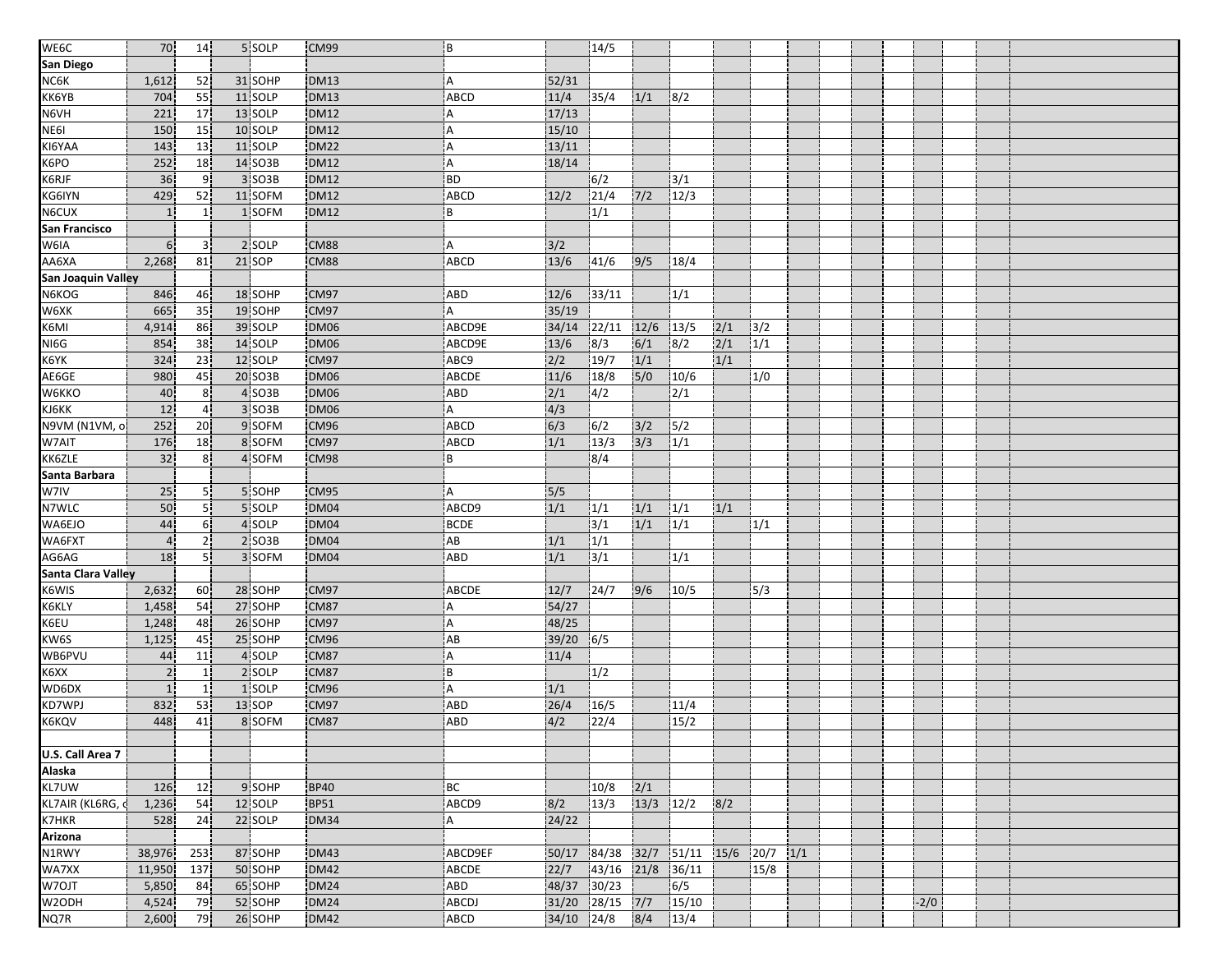| KC6SEH                    | 2,100          | 51             | 30 SOHP       | <b>DM24</b>                | ABCD         | 9/7              | 23/11 | 4/3           | 15/9             |     |       |  |  |  |  |
|---------------------------|----------------|----------------|---------------|----------------------------|--------------|------------------|-------|---------------|------------------|-----|-------|--|--|--|--|
| AI1K                      | 1,378          | 41             | 26 SOHP       | <b>DM34</b>                | ABD          | 7/4              | 22/15 |               | 12/7             |     |       |  |  |  |  |
| K7AMB                     | 570            | 23             | 15 SOHP       | <b>DM43</b>                | ABCD9E       | 2/2              | 12/5  | 2/2           | 4/3              | 2/2 | 1/1   |  |  |  |  |
| N7VD                      | 3,393          | 88             | 29 SOLP       | <b>DM43</b>                | ABCD         | 39/15            | 20/5  | 10/4          | 19/5             |     |       |  |  |  |  |
| <b>N7TXT</b>              | 2,277          | 66             | 23 SOLP       | <b>DM33</b>                | ABCDE        | 18/5             | 23/6  | 5/4           | 16/5             |     | 4/3   |  |  |  |  |
| <b>N7NEV</b>              | 806            | 48             | 13 SOLP       | <b>DM43</b>                | ABCD         | 20/6             | 14/3  | $\frac{7}{2}$ | 7/2              |     |       |  |  |  |  |
| K7HP                      | 546            | 42             | 13 SOLP       | DM33                       | i A          | 42/13            |       |               |                  |     |       |  |  |  |  |
| W8AEF                     | 518            | 37             | 14 SOLP       | DM33                       | A            | 37/14            |       |               |                  |     |       |  |  |  |  |
| K8YSE                     | 490            | 40             | 10 SOLP       | DM43                       | <b>BD</b>    |                  | 31/7  |               | 9/3              |     |       |  |  |  |  |
| K9PM                      | 448            | 27             | 14 SOLP       | <b>DM22</b>                | ABD          | 4/3              | 18/7  |               | 5/4              |     |       |  |  |  |  |
| N7AZ                      | 380            | 33             | 10 SOLP       | <b>DM43</b>                | <b>ABC</b>   | 27/7             | 1/1   | 5/2           |                  |     |       |  |  |  |  |
| <b>K7CNT</b>              | 375            | 22             | 15 SOLP       | <b>DM25</b>                | <b>ABD</b>   | 10/8             | 9/5   |               | 3/2              |     |       |  |  |  |  |
| W7KKM                     | 36             | 9              | 4 SOLP        | <b>DM41</b>                | AB           | 3/1              | 6/3   |               |                  |     |       |  |  |  |  |
| KM7N                      | 6 <sup>1</sup> | 2!             | 2 SOLP        | <b>DM41</b>                | AD           | 1/1              |       |               | 1/1              |     |       |  |  |  |  |
| K9DR                      | $\overline{4}$ | 2 <sup>1</sup> | 2 SOLP        | <b>DM43</b>                | Α            | $\overline{2/2}$ |       |               |                  |     |       |  |  |  |  |
| WA7JTM                    | 6,608          | 147            | 28 SOP        | <b>DM33</b>                | <b>ABCDE</b> | 32/6             | 48/8  | 22/4          | 34/6             |     | 11/4  |  |  |  |  |
| <b>K7TAB</b>              | 1,989          | 73             | 17 SOP        | <b>DM43</b>                | ABCDE        | 14/3             | 27/5  | 14/3          | 12/4             |     | 6/2   |  |  |  |  |
| <b>KF7NP</b>              | 1,984          | 89             | 16 SOP        | <b>DM33</b>                | ABCD         | 20/3             | 34/8  | 12/2          | 23/3             |     |       |  |  |  |  |
| W7JET                     | 864            | 53             | 12 SOP        | <b>DM43</b>                | ABCD         | 14/2             | 20/4  | 7/3           | 12/3             |     |       |  |  |  |  |
| WB7ENX                    | 660            | 40             | <b>12 SOP</b> | <b>DM33</b>                | ABD          | 9/3              | 16/5  |               | 15/4             |     |       |  |  |  |  |
| W7USA                     | 627            | 42             | 11 SOP        | <b>DM43</b>                | <b>ABCD</b>  | 12/3             | 15/4  | 6/2           | 9/2              |     |       |  |  |  |  |
| WX7MB                     | 423            | 40             | 9 SOP         | <b>DM43</b>                | ABD          | 19/3             | 14/4  |               | $\overline{7/2}$ |     |       |  |  |  |  |
| N7LP                      | 351            | 30             | 9 SOP         | <b>DM44</b>                | ABD          | 9/3              | 12/3  |               | 9/3              |     |       |  |  |  |  |
| K7JFD                     | 296            | 23             | 8 SOP         | <b>DM33</b>                | <b>BCD</b>   |                  | 9/4   | 6/2           | 8/2              |     |       |  |  |  |  |
| K7TEJ                     | 264            | 20             | 8 SOP         | <b>DM33</b>                | ABDE         | 6/2              | 5/2   |               | $\frac{1}{7/2}$  |     | 2/2   |  |  |  |  |
| <b>KB7CWV</b>             | 192            | 20             | 8 SOP         | <b>DM44</b>                | ABD          | 3/2              | 13/3  |               | 4/3              |     |       |  |  |  |  |
| AA4Q                      | 162            | 19             | 6 SOP         | <b>DM43</b>                | BCD          |                  | 11/3  | 5/2           | 3/1              |     |       |  |  |  |  |
| N7IR                      | 6,603          | 165            | 31 SO3B       | <b>DM43</b>                | ABD          | 63/10            | 54/11 |               | 48/10            |     |       |  |  |  |  |
| W8JH                      | 4,830          | 115            | 35 SO3B       | <b>DM43</b>                | ABD          | 59/23            | 33/6  |               | 23/6             |     |       |  |  |  |  |
| N7RK                      | 3,120          | 100            | 24 SO3B       | DM33                       | ABD          | 29/7             | 41/9  |               | 30/8             |     |       |  |  |  |  |
| KC7V                      | 1,014          | 59             | 13 SO3B       | <b>DM43</b>                | ABD          | 23/4             | 17/4  |               | 19/5             |     |       |  |  |  |  |
| <b>KA7CVJ</b>             | 396            | 22             | 12 SO3B       | <b>DM43</b>                | <b>ABD</b>   | 3/2              | 8/5   |               | 11/5             |     |       |  |  |  |  |
| AA7V                      | 140            | 14             | 10 SO3B       | <b>DM43</b>                | Α            | 14/10            |       |               |                  |     |       |  |  |  |  |
| N9OBB                     | 36             | 8 <sup>1</sup> | 4 SO3B        | <b>DM42</b>                | ABD          | 1/1              | 6/2   |               | 1/1              |     |       |  |  |  |  |
| K7JQ                      | 24             | 8 <sup>1</sup> | 3 SO3B        | <b>DM43</b>                | ΙA.          | 8/3              |       |               |                  |     |       |  |  |  |  |
| <b>KB7JJG</b>             | 12             | 3 <sup>1</sup> | 2 SOFM        | DM34                       | i D          |                  |       |               | 3/2              |     |       |  |  |  |  |
| <b>Eastern Washington</b> |                |                |               |                            |              |                  |       |               |                  |     |       |  |  |  |  |
| K7KQA                     | 54             | 8 <sup>1</sup> | 6 SOHP        | <b>DN06</b>                | <b>AC</b>    | 7/5              |       | 1/1           |                  |     |       |  |  |  |  |
| W6LLP                     | 28             | 5 <sup>1</sup> | 4 SOLP        | <b>DN17</b>                | ABCD         | 2/1              | 1/1   | 1/1           | 1/1              |     |       |  |  |  |  |
| Idaho                     |                |                |               |                            |              |                  |       |               |                  |     |       |  |  |  |  |
| W7OUU                     | 361            | 19             | 19 SOHP       | <b>DN22</b>                | AB           | 15/15            | 4/4   |               |                  |     |       |  |  |  |  |
| K7SMA                     | 14             | 7 <sup>1</sup> | 2 SOLP        | <b>DN13</b>                | A            | $7/2$            |       |               |                  |     |       |  |  |  |  |
| W7AMI                     | 8 <sub>1</sub> |                | 2 SOLP        | DN13                       |              | 4/2              |       |               |                  |     |       |  |  |  |  |
| <b>Nevada</b>             |                | 4¦             |               |                            | ¦A           |                  |       |               |                  |     |       |  |  |  |  |
| K7XC                      | 66             | 11             | 6 SO3B        | DM09                       | AB           | 6/4              | 5/2   |               |                  |     |       |  |  |  |  |
|                           |                |                |               |                            |              |                  |       |               |                  |     |       |  |  |  |  |
| Oregon                    |                |                |               |                            |              |                  |       |               |                  |     |       |  |  |  |  |
| KQN<br>KQII               | 4,788          | 103            | 36 SOHP       | <b>CN85</b><br><b>CN85</b> | ABCDE        | 52/20            | 27/8  | 8/3           | 13/3             |     | $3/2$ |  |  |  |  |
| W3XS                      | 820            | 41             | 20 SOHP       |                            | IA.          | 41/20            |       |               |                  |     |       |  |  |  |  |
| W7YAQ                     | 475            | 25             | 19 SOHP       | <b>CN74</b>                | AB           | $23/17$ $2/2$    |       |               |                  |     |       |  |  |  |  |
|                           | 162            | 18             | 9 SOHP        | <b>CN94</b>                | A            | 18/9             |       |               |                  |     |       |  |  |  |  |
| W7KKE<br>AA7EA            | 3,536          | 68             | 26 SOLP       | CN75                       | ABCD9E       | 17/7             | 13/4  | $11/4$ $12/4$ |                  | 6/3 | 9/4   |  |  |  |  |
|                           | 1,080          | 75             | 12 SOLP       | <b>CN85</b>                | ABCD         | 27/6             | 33/3  | 9/2           | 6/1              |     |       |  |  |  |  |
| KC7DDW                    | 115            | 21             | 5 SOLP        | <b>CN85</b>                | ABC          | 6/2              | 13/1  | 2/1           |                  |     |       |  |  |  |  |
| WO7V                      | 49             | 7 <sup>1</sup> | 7 SOLP        | <b>CN92</b>                | l A          | 7/7              |       |               |                  |     |       |  |  |  |  |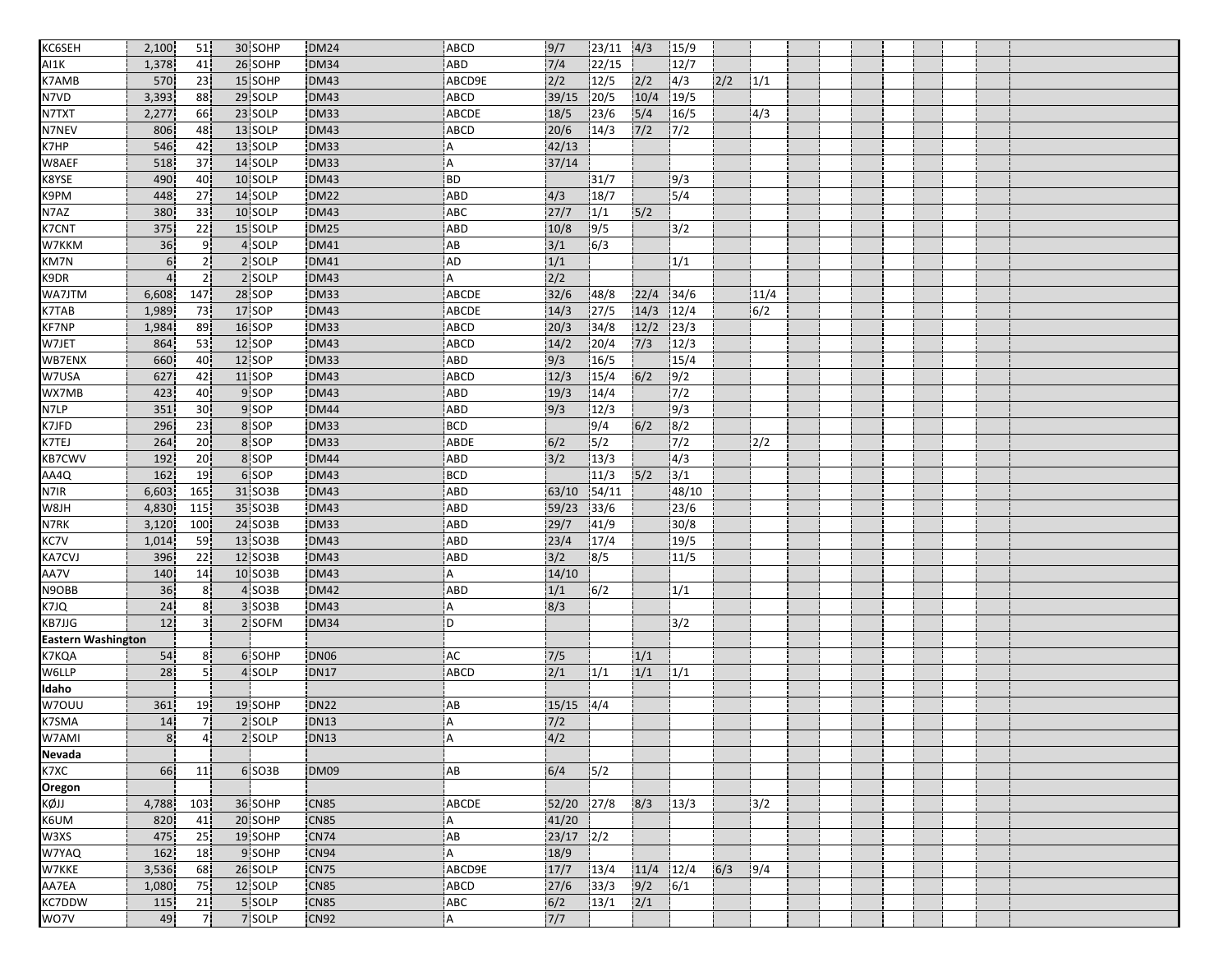| KI7WKZ                    | 15             | 5 <sup>1</sup>  | 3 SOLP  | CN85             | <b>AB</b>     | 3/2    | 2/1                      |             |                          |     |      |     |     |     |  |  |
|---------------------------|----------------|-----------------|---------|------------------|---------------|--------|--------------------------|-------------|--------------------------|-----|------|-----|-----|-----|--|--|
| K7JKM                     | $\mathbf{1}$   | 11              | 1 SOLP  | <b>CN85</b>      | B             |        | 1/1                      |             |                          |     |      |     |     |     |  |  |
| W7OTL                     | 1,356          | 90              | 12 SO3B | CN85             | ABD           | 26/4   | 41/4                     |             | 23/4                     |     |      |     |     |     |  |  |
| AF7MD                     | 1,170          | 93              | 10 SO3B | <b>CN85</b>      | <b>ABD</b>    | 28/6   | 41/2                     |             | 24/2                     |     |      |     |     |     |  |  |
| KA6BIM                    | 846            | 44              | 18 SO3B | <b>CN73</b>      | <b>ABD</b>    | 33/14  | 8/2                      |             | 3/2                      |     |      |     |     |     |  |  |
| <b>K7MCW</b>              | 480            | 32              | 12 SO3B | <b>CN74</b>      | <b>ABD</b>    | 11/4   | 13/4                     |             | 8/4                      |     |      |     |     |     |  |  |
| K7RJB                     | 192            | 39              | 4 SO3B  | <b>CN85</b>      | <b>ABD</b>    | 19/2   | 11/1                     |             | 9/1                      |     |      |     |     |     |  |  |
| W7TER                     | 160            | 27              | 5 SO3B  | CN85             | ABD           | 13/3   | 9/1                      |             | 5/1                      |     |      |     |     |     |  |  |
| AG7QH                     | 36             | $\overline{7}$  | 4 SO3B  | <b>CN84</b>      | BD            |        | 5/3                      |             | 2/1                      |     |      |     |     |     |  |  |
| K7IMA                     | 891            | 72              | 9 SOFM  | <b>CN85</b>      | ABCD          | 8/2    | 37/3                     | 11/2        | 16/2                     |     |      |     |     |     |  |  |
| KI7LTT                    | 207            | 48              | 3 SOFM  | CN85             | <b>BD</b>     |        | 27/1                     |             | 21/2                     |     |      |     |     |     |  |  |
| Utah                      |                |                 |         |                  |               |        |                          |             |                          |     |      |     |     |     |  |  |
| K7ULS                     | 1,024          | 32              | 32 SOHP | <b>DN41</b>      | AB            | 15/14  | 17/18                    |             |                          |     |      |     |     |     |  |  |
| NJ7A                      | 1,404          | 37              | 26 SOLP | <b>DN30</b>      | <b>ABCDEI</b> | 21/15  | 7/5                      | 1/1         | 6/3                      |     | 1/1  |     |     | 1/1 |  |  |
| WA7YAZ                    | 600            | 30              | 20 SOLP | <b>DN40</b>      | A             | 30/20  |                          |             |                          |     |      |     |     |     |  |  |
| <b>K7PDW</b>              | 140            | 14              | 10 SOLP | <b>DN31</b>      | Α             | 14/10  |                          |             |                          |     |      |     |     |     |  |  |
| <b>Western Washington</b> |                |                 |         |                  |               |        |                          |             |                          |     |      |     |     |     |  |  |
| <b>KE7SW</b>              | 19,250         | 227             | 55 SOHP | CN87             | ABCD9EFG      | 75/19  | 61/12                    | 32/9        | 147/10                   | 3/1 | 7/2  | 1/1 | 1/1 |     |  |  |
| N7EPD                     | 15,402         | 229             | 51 SOHP | <b>CN87</b>      | ABCD          | 93/19  | 63/12                    | 33/10 40/10 |                          |     |      |     |     |     |  |  |
| KD7UO                     | 13,550         | 200             | 50 SOHP | <b>CN87</b>      | ABCD9E        | 69/14  | 78/24                    | 23/6 21/4   |                          | 2/1 | 7/1  |     |     |     |  |  |
| K7ND                      | 8,188          | 103             | 46 SOHP | CN87             | ABCDEFG       | 37/18  | 19/6                     | 20/10 19/9  |                          |     | 5/1  | 2/1 | 1/1 |     |  |  |
| K7CW                      | 7,440          | 155             | 48 SOHP | <b>CN87</b>      | Α             | 155/48 |                          |             |                          |     |      |     |     |     |  |  |
| KB7ME                     | 4,464          | 104             | 36 SOHP | <b>CN85</b>      | ABCD          | 62/21  | 22/8                     | 13/5        | 7/2                      |     |      |     |     |     |  |  |
| KG7P                      | 2,280          | 77              | 20 SOHP | CN87             | <b>ABCDE</b>  | 32/7   | 18/4                     | 9/2         | 13/5                     |     | 5/1  |     |     |     |  |  |
| W7BA                      | 1,121          | 52              | 19 SOHP | <b>CN87</b>      | ABCE          | 43/14  | 4/1                      | 4/3         |                          |     | 1/1  |     |     |     |  |  |
| <b>WA7TZY</b>             | 378            | 17              | 7 SOHP  | <b>CN87</b>      | CE            |        |                          | 7/3         |                          |     | 10/4 |     |     |     |  |  |
| WB7BST                    | 264            | 12              | 6 SOHP  | CN87             | CE            |        |                          | 2/2         |                          |     | 10/4 |     |     |     |  |  |
| KB7N                      | 75             | 15              | 5 SOHP  | <b>CN97</b>      | AB            | 11/3   | 4/2                      |             |                          |     |      |     |     |     |  |  |
| WZ8T                      | 9,802          | 237             | 29 SOLP | <b>CN85</b>      | ABCDE         | 49/7   | 99/7                     | 25/6        | 58/6                     |     | 6/3  |     |     |     |  |  |
| N7KSI                     | 3,042          | 87              | 26 SOLP | CN <sub>86</sub> | ABDE          | 37/11  | 26/9                     |             | 21/5                     |     | 3/1  |     |     |     |  |  |
| W7PT                      | 1,470          | 60              | 21 SOLP | <b>CN88</b>      | <b>ABD</b>    | 22/6   | 28/9                     |             | 10/6                     |     |      |     |     |     |  |  |
| N6LB                      | 300            | 25 <sub>1</sub> | 12 SOLP | <b>CN88</b>      | AB            | 15/7   | 10/5                     |             |                          |     |      |     |     |     |  |  |
| KD7TS                     | 235            | 17              | 5 SOLP  | <b>CN87</b>      | <b>BC9EF</b>  |        | 5/1                      | 5/1         |                          | 2/1 | 4/1  | 1/1 |     |     |  |  |
| <b>KD7RUS</b>             | 156            | 17              | 6 SOLP  | <b>CN85</b>      | ABCD          | 1/1    | 7/1                      | 2/2         | 7/2                      |     |      |     |     |     |  |  |
| N7FW                      | 18             | 6 <sup>1</sup>  | 3 SOLP  | <b>CN87</b>      | B             |        | 6/3                      |             |                          |     |      |     |     |     |  |  |
| AE7EL                     | 189            | 26              | 7 SOP   | CN88             | <b>BD</b>     |        | 25/6                     |             | 1/1                      |     |      |     |     |     |  |  |
| AG7HV                     | 21             | 6 <sup>1</sup>  | 3 SOP   | <b>CN87</b>      | <b>BD</b>     |        | 5/2                      |             | 1/1                      |     |      |     |     |     |  |  |
| KN4KCS                    | 10             | 5 <sub>1</sub>  | 2 SOP   | <b>CN87</b>      | B             |        | 5/2                      |             |                          |     |      |     |     |     |  |  |
| N7QOZ                     | 3,408          | 134             | 24 SO3B | <b>CN87</b>      | ABCD          | 39/9   | 61/10                    | 13/0        | 121/5                    |     |      |     |     |     |  |  |
| WB7FJG                    | 2,040          | 94              | 20 SO3B | <b>CN87</b>      | ABD           | 46/7   | 40/9                     |             | 8/4                      |     |      |     |     |     |  |  |
| KX7L                      | 1,848          | 82              | 22 SO3B | CN87             | ABD           | 52/11  | 28/9                     |             | 2/2                      |     |      |     |     |     |  |  |
| N6KW                      | 896            | 50              | 16 SO3B | <b>CN87</b>      | ABD           | 24/7   | 20/7                     |             | 6/2                      |     |      |     |     |     |  |  |
|                           | 546            | 36              | 14 SO3B | CN87             | ABD.          | 22/7   | 11/4                     |             | $\overline{\frac{3}{3}}$ |     |      |     |     |     |  |  |
| W7FI<br>W4DVE             | 455            | 50              | 7 SO3B  | <b>CN85</b>      | ABD           | 10/2   | 25/3                     |             | 15/2                     |     |      |     |     |     |  |  |
| <b>KF7OJA</b>             | 260            | 40              | 5 SO3B  | CN85             | ABD           | 5/1    | 23/3                     |             | 12/1                     |     |      |     |     |     |  |  |
| <b>KE7ZAC</b>             | 235            | 37              | 5 SO3B  | <b>CN85</b>      | ABD           | 8/1    | 19/3                     |             | 10/1                     |     |      |     |     |     |  |  |
| K7III                     | 192            | 24              | 8 SO3B  | <b>CN87</b>      | AB            | 22/6   | 2/2                      |             |                          |     |      |     |     |     |  |  |
| N7KN                      | 182            | 22              | 7 SOFM  | <b>CN88</b>      | BD            |        | 18/4                     |             | 4/3                      |     |      |     |     |     |  |  |
| AI9Q                      | 27             | 6 <sup>1</sup>  | 3 SOFM  | <b>CN85</b>      | BCD           |        | $\overline{\frac{3}{1}}$ | 2/1         | $\overline{1/1}$         |     |      |     |     |     |  |  |
| Wyoming                   |                |                 |         |                  |               |        |                          |             |                          |     |      |     |     |     |  |  |
| <b>N7HHS</b>              | $\overline{2}$ | 2 <sup>1</sup>  | 1 SOHP  | DN72             | ¦A            | 2/1    |                          |             |                          |     |      |     |     |     |  |  |
|                           |                |                 |         |                  |               |        |                          |             |                          |     |      |     |     |     |  |  |
| U.S. Call Area 8          |                |                 |         |                  |               |        |                          |             |                          |     |      |     |     |     |  |  |
| <b>Michigan</b>           |                |                 |         |                  |               |        |                          |             |                          |     |      |     |     |     |  |  |
|                           |                |                 |         |                  |               |        |                          |             |                          |     |      |     |     |     |  |  |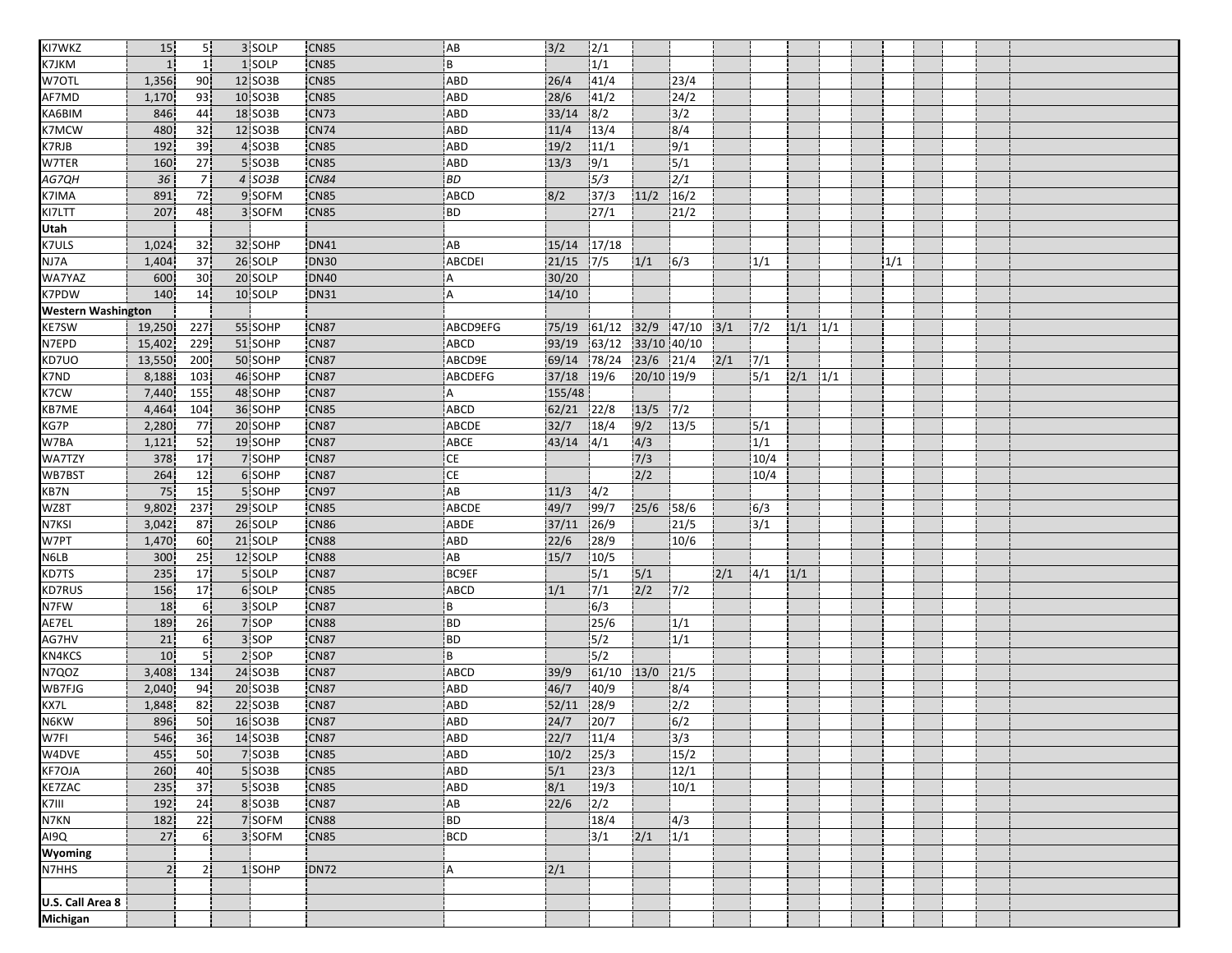| W7JW                 | 17,205         | 185             | 93 SOHP  | <b>EN82</b> | i A                    | 185/93        |                          |       |                          |     |       |     |     |  |  |
|----------------------|----------------|-----------------|----------|-------------|------------------------|---------------|--------------------------|-------|--------------------------|-----|-------|-----|-----|--|--|
| KB8U                 | 6,804          | 102             | 63 SOHP  | <b>EN71</b> | ABCD                   | 67/40 29/18   |                          | 2/2   | 4/3                      |     |       |     |     |  |  |
| W8RU                 | 2,847          | 73              | 39 SOHP  | <b>EN82</b> | AB                     | 57/27 16/12   |                          |       |                          |     |       |     |     |  |  |
| KX8D                 | 1,617          | 49              | 33 SOHP  | <b>EN85</b> | Α                      | 49/33         |                          |       |                          |     |       |     |     |  |  |
| N <sub>2</sub> CB    | 546            | 26              | 21 SOHP  | <b>EN75</b> | AB                     | $21/17$ 5/4   |                          |       |                          |     |       |     |     |  |  |
| W8MIL                | 425            | $\overline{22}$ | 17 SOHP  | <b>EN74</b> | ABD                    | 4/2           | 15/12                    |       | 3/3                      |     |       |     |     |  |  |
| K8RO                 | 378            | 27              | 14 SOHP  | <b>EN82</b> | AB                     | 24/11         | $\frac{1}{3/3}$          |       |                          |     |       |     |     |  |  |
| WB8TGY               | 180            | 15              | 10 SOLP  | <b>EN72</b> | ABD                    | $5/4$         | 7/4                      |       | 3/2                      |     |       |     |     |  |  |
| KB3EHW               | 192            | 16              | 12 SO3B  | <b>EN82</b> | AB                     | 9/6           | 7/6                      |       |                          |     |       |     |     |  |  |
| KB8DGC               | 20             | 4İ              | 5 SO3B   | <b>EN82</b> | B                      |               | 4/5                      |       |                          |     |       |     |     |  |  |
| Ohio                 |                |                 |          |             |                        |               |                          |       |                          |     |       |     |     |  |  |
| K8ZR                 | 7,076          | 98              | 58 SOHP  | EN91        | ABCD9I                 | 77/45         | 9/6                      | 4/2   | 14/2                     | 3/2 |       |     | 1/1 |  |  |
| KB8VAO               | 2,553          | 68              | 37 SOHP  | <b>EN91</b> | <b>ABD</b>             | 55/29 12/7    |                          |       | 1/1                      |     |       |     |     |  |  |
| N8XQM                | 2,278          | 67              | 34 SOHP  | <b>EN80</b> | Α                      | 67/34         |                          |       |                          |     |       |     |     |  |  |
| K9NW                 | 48             | 8 <sup>1</sup>  | 6 SOHP   | <b>EM79</b> | A                      | 8/6           |                          |       |                          |     |       |     |     |  |  |
| N8HMG                | 2,482          | 73              | 34 SOLP  | <b>EN91</b> | AB                     | 57/28         | 16/6                     |       |                          |     |       |     |     |  |  |
| <b>KEØJMK</b>        | 752            | 40              | 16 SOLP  | <b>EM79</b> | <b>ABCD</b>            | $27/10$ 6/2   |                          | 4/2   | $3/2$                    |     |       |     |     |  |  |
| W8EH                 | 330            | 30 <sup>1</sup> | 11 SOLP  | <b>EM79</b> | Α                      | 30/11         |                          |       |                          |     |       |     |     |  |  |
| KB8ZR                | 171            | 19              | 9 SOLP   | <b>EM79</b> | AB                     | 16/6          | $3/3$                    |       |                          |     |       |     |     |  |  |
| AA8SW                | 60             | 10 <sub>1</sub> | 6 SOLP   | <b>EM79</b> | Α                      | 10/6          |                          |       |                          |     |       |     |     |  |  |
| WB8WUA               | $\overline{4}$ | 21              | 2 SOLP   | <b>EN91</b> | B                      |               | 2/2                      |       |                          |     |       |     |     |  |  |
| W8KNO                | 1              | 1 <sub>1</sub>  | 1 SOLP   | <b>EN91</b> | A                      | 1/1           |                          |       |                          |     |       |     |     |  |  |
| KA8CNI               | 2,414          | 71              | 34 SO3B  | <b>EN81</b> | AB                     | 64/31         | 7/3                      |       |                          |     |       |     |     |  |  |
| KV4ZY                | 266            | 19              | 14 SO3B  | <b>EN91</b> | AB                     | 5/4           | 14/10                    |       |                          |     |       |     |     |  |  |
| W8PEN                | 247            | 19              | 13 SO3B  | <b>EN80</b> | AB                     | 18/12         | 1/1                      |       |                          |     |       |     |     |  |  |
| W8MRL                | 171            | 19              | 9 SO3B   | <b>EM79</b> | Α                      | 19/9          |                          |       |                          |     |       |     |     |  |  |
| WB8JUI               | 84             | 12              | 7 SO3B   | <b>EN81</b> | Α                      | 12/7          |                          |       |                          |     |       |     |     |  |  |
| K8ZT                 | 70             | 14              | 5 SO3B   | <b>EN91</b> | AB                     | 7/4           | 7/1                      |       |                          |     |       |     |     |  |  |
| AF8C                 | 44             | 11              | 4 SO3B   | <b>EN81</b> | AB                     | 2/2           | 9/2                      |       |                          |     |       |     |     |  |  |
| AA8MA                | 35             | 7 <sup>1</sup>  | 5 SO3B   | EN80        | A                      | $7/5$         |                          |       |                          |     |       |     |     |  |  |
| <b>West Virginia</b> |                |                 |          |             |                        |               |                          |       |                          |     |       |     |     |  |  |
| K3JT                 | 192            | 16 <sup>1</sup> | 12 SOLP  | <b>EM99</b> | Α                      | 16/12         |                          |       |                          |     |       |     |     |  |  |
| N8URE                | $\overline{4}$ | 2 <sub>1</sub>  | 2 SO3B   | FM09        | B                      |               | 2/2                      |       |                          |     |       |     |     |  |  |
|                      |                |                 |          |             |                        |               |                          |       |                          |     |       |     |     |  |  |
| U.S. Call Area 9     |                |                 |          |             |                        |               |                          |       |                          |     |       |     |     |  |  |
| Illinois             |                |                 |          |             |                        |               |                          |       |                          |     |       |     |     |  |  |
| K9CT                 | 6,615          | 80)             | 63 SOHP  | <b>EN50</b> | ABCD9E                 | 45/31         | 16/12                    | 9/8   | 7/9                      | 1/1 | 2/2   |     |     |  |  |
| N <sub>2</sub> BJ    | 5,782          | 99              | 49 SOHP  | <b>EN61</b> | <b>ABCDE</b>           | 74/31         | 10/7                     | 6/4   | 7/5                      |     | 2/2   |     |     |  |  |
| W9FF                 | 4,134          | 78              | 53 SOHP  | <b>EN40</b> | A                      | 78/53         |                          |       |                          |     |       |     |     |  |  |
| K9YR                 | 3,870          | 75              | 30 SOHP  | <b>EN52</b> | ABCD9E                 | 19/7          | 22/8                     | 11/5  | 13/5                     | 4/2 | 6/3   |     |     |  |  |
| WT2P                 | 72             | 9.              | 8 SOHP   | <b>EN51</b> | A                      | 9/8           |                          |       |                          |     |       |     |     |  |  |
| K2DRH                | 81,137         | 318             | 173 SOLP | <b>EN41</b> | ABCD9EG                |               | 137/73 84/40 28/20 44/21 |       |                          | 9/8 | 15/10 | 1/1 |     |  |  |
| WD9GJK               | 3,973          | 102             | 29 SOLP  | <b>EN61</b> | ABCDE                  |               | 22/5 47/10 9/6 23/7      |       |                          |     | 1/1   |     |     |  |  |
| WA9FIH               | 1,653          | 66              | 19 SOLP  | <b>EN61</b> | ABCDE                  | $12/5$ 37/5   |                          | 8/4   | 7/3                      |     | 2/2   |     |     |  |  |
| KOØZ                 | 792            | 36              | 22 SOLP  | EM59        | $\mathsf{A}\mathsf{B}$ | $31/18$ $5/4$ |                          |       |                          |     |       |     |     |  |  |
| N9TF                 | 629            | 37              | 17 SOLP  | <b>EN52</b> | A                      | 37/17         |                          |       |                          |     |       |     |     |  |  |
| NT9E                 | 512            | 31              | 16 SOLP  | <b>EN52</b> | ABD                    | $29/14$ $1/1$ |                          |       | 1/1                      |     |       |     |     |  |  |
| K9CW                 | 391            | 23              | 17 SOLP  | <b>EN50</b> | Α                      | 23/17         |                          |       |                          |     |       |     |     |  |  |
| AI9T                 | 338            | 26              | 13 SOLP  | <b>EM69</b> | A                      | 26/13         |                          |       |                          |     |       |     |     |  |  |
| W9II                 | 253            | 23              | 11 SOLP  | <b>EN52</b> | A                      | 23/11         |                          |       |                          |     |       |     |     |  |  |
| K9PY                 | 242            | 20              | 11 SOLP  | <b>EN61</b> | ABD                    | $15/7$ $3/3$  |                          |       | 2/1                      |     |       |     |     |  |  |
| W9JGH                | 234            | 18              | 9 SOLP   | <b>EN61</b> | ABCD                   | 2/2           | 8/3                      | $3/2$ | $\overline{\frac{5}{2}}$ |     |       |     |     |  |  |
| KC9KLA               | 192            | 28              | 6 SOLP   | <b>EN61</b> | ABD                    | 7/3           | 17/2                     |       | 4/1                      |     |       |     |     |  |  |
| K9KQX                | 96             | 16              | 6 SOLP   | <b>EN51</b> | AB                     | 14/5          | 2/1                      |       |                          |     |       |     |     |  |  |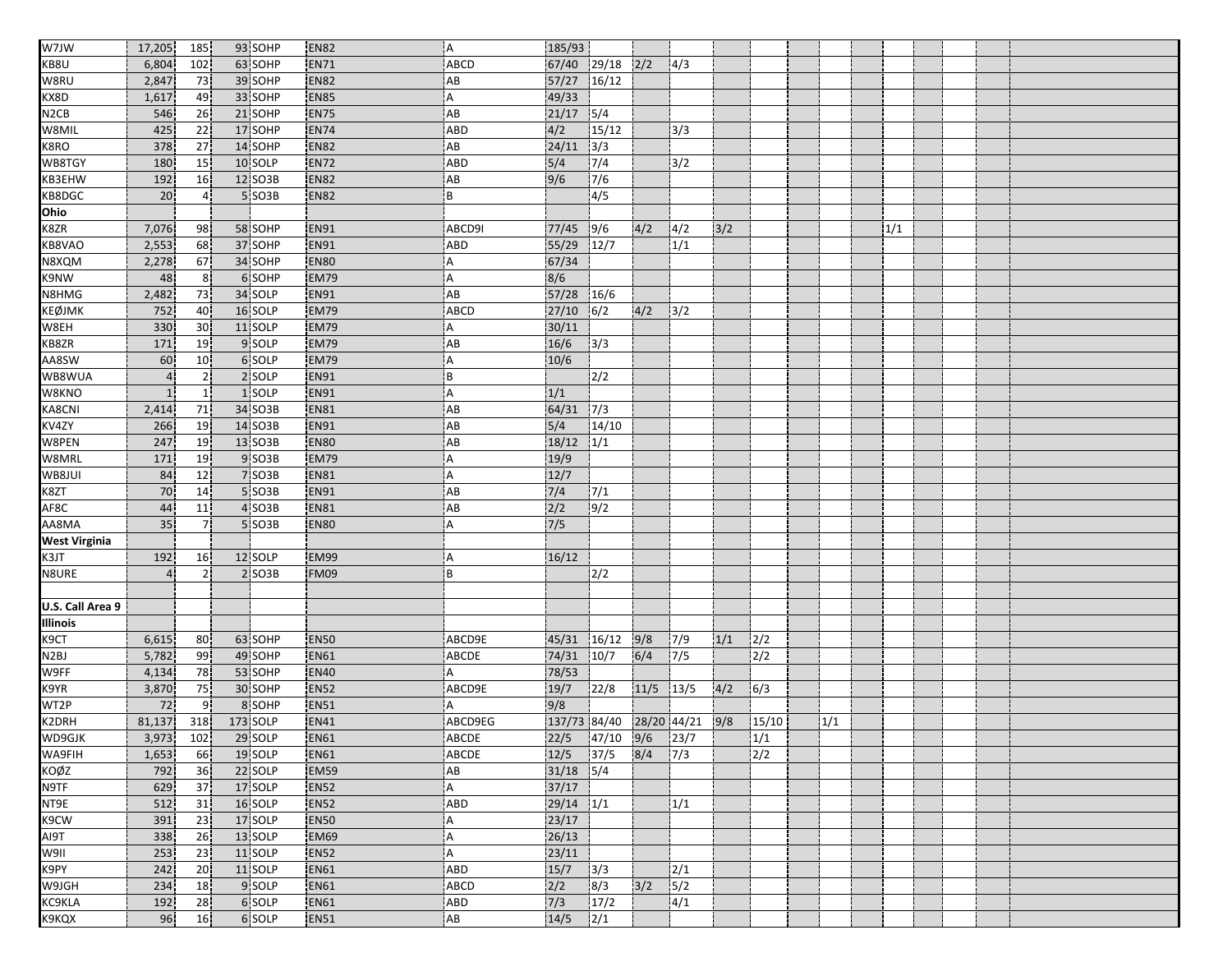| NJ9R              | 63               | 9 <sub>1</sub>  | 7 SOLP   | <b>EN62</b> | ΙA.        | 9/7                                 |               |      |                          |     |      |  |  |  |  |
|-------------------|------------------|-----------------|----------|-------------|------------|-------------------------------------|---------------|------|--------------------------|-----|------|--|--|--|--|
| WB9AYW            | 55               | 11              | 5 SOLP   | <b>EN51</b> | A          | 11/5                                |               |      |                          |     |      |  |  |  |  |
| W9SE              | 48               | 8 <sup>1</sup>  | 6 SOLP   | <b>EN50</b> | l A        | 8/6                                 |               |      |                          |     |      |  |  |  |  |
| N9VPV             | 40               | 8 <sup>1</sup>  | 5 SOLP   | <b>EN40</b> | AB         | 7/4                                 | 1/1           |      |                          |     |      |  |  |  |  |
| K9PG              | 16               | 4 <sup>1</sup>  | 4 SOLP   | <b>EN51</b> | A          | 4/4                                 |               |      |                          |     |      |  |  |  |  |
| KD9FHN            | $\mathbf{1}$     | $\mathbf{1}$    | 1 SOLP   | <b>EM59</b> | l A        | 1/1                                 |               |      |                          |     |      |  |  |  |  |
| AK9Y              | 12               | 12              | 1 SOP    | <b>EN61</b> | ΙB         |                                     | 12/1          |      |                          |     |      |  |  |  |  |
| KO9A              | 19,488           | 207             | 84 SO3B  | EN52        | ABD        | 138/53 44/21                        |               |      | 25/10                    |     |      |  |  |  |  |
| KC9PCP            | 819              | 56              | 13 SO3B  | <b>EN61</b> | <b>ABD</b> | 23/9                                | 26/2          |      | 7/2                      |     |      |  |  |  |  |
| WB8BZK            | 680              | 40              | 17 SO3B  | <b>EN52</b> | Α          | 40/17                               |               |      |                          |     |      |  |  |  |  |
| N9EAT             | 273              | 16              | 13 SO3B  | <b>EN41</b> | <b>ABD</b> | 6/5                                 | 5/4           |      | 5/4                      |     |      |  |  |  |  |
| N9TUQ             | 190              | 32              | 5 SO3B   | <b>EN61</b> | <b>ABD</b> | 5/1                                 | 21/2          |      | 6/2                      |     |      |  |  |  |  |
| ND9G              | 91               | 13              | 7 SO3B   | <b>EN52</b> | Α          | 13/7                                |               |      |                          |     |      |  |  |  |  |
| W9ILY             | 91               | 13 <sup>1</sup> | 7 SO3B   | <b>EN51</b> | ΙA.        | 13/7                                |               |      |                          |     |      |  |  |  |  |
| WB9W              | 80               | 15 <sup>1</sup> | 4 SO3B   | EN61        | ABD        | 1/1                                 | 9/2           |      | 5/1                      |     |      |  |  |  |  |
| WB9WOZ            | 320              | 30              | 8 SOFM   | <b>EN51</b> | <b>BCD</b> |                                     | 20/4          | 2/2  | 8/2                      |     |      |  |  |  |  |
| K9LAE             | 24               | 12              | 2 SOFM   | <b>EN51</b> | B          |                                     | 12/2          |      |                          |     |      |  |  |  |  |
| KG9R              | 15               | 5 <sub>1</sub>  | 3 SOFM   | EN51        | i B        |                                     | $\sqrt{5/3}$  |      |                          |     |      |  |  |  |  |
| WD9GDB            | 14               | 14              | 1 SOFM   | <b>EN61</b> | B          |                                     | 14/1          |      |                          |     |      |  |  |  |  |
| Indiana           |                  |                 |          |             |            |                                     |               |      |                          |     |      |  |  |  |  |
| KT9L              | 2,380            | 68              | 35 SOHP  | EM69        | Α          | 68/35                               |               |      |                          |     |      |  |  |  |  |
| W9VHF             | 800              | 32              | 25 SOHP  | <b>EN71</b> | AB         | 22/16                               | 10/9          |      |                          |     |      |  |  |  |  |
| KC4KK             | 1,891            | 61              | 31 SOLP  | EN71        | A          | 61/31                               |               |      |                          |     |      |  |  |  |  |
| W9NED             | 779              | 41              | 19 SOLP  | EM68        | AB         | $38/16$ $3/3$                       |               |      |                          |     |      |  |  |  |  |
| KB9NKM            | 286              | 22              | 13 SOLP  | <b>EN70</b> | А          | 22/13                               |               |      |                          |     |      |  |  |  |  |
| WA9M              | 180              | 18              | 9 SOLP   | <b>EM79</b> | ABCD       | 15/6                                | 1/1           | 1/1  | 1/1                      |     |      |  |  |  |  |
| <b>KØPG</b>       | 120              | 11              | 8 SOLP   | EN61        | ABCD       | 3/2                                 | $\sqrt{4/3}$  | 1/1  | $\overline{\frac{3}{2}}$ |     |      |  |  |  |  |
| N9YK              | 35               | 7.              | 5 SOLP   | <b>EN71</b> | AB         | 4/3                                 | 3/2           |      |                          |     |      |  |  |  |  |
| W9MRH             | $6 \overline{6}$ | 3 <sup>1</sup>  | 2 SOLP   | EM69        | A          | 3/2                                 |               |      |                          |     |      |  |  |  |  |
| K1 <sub>3</sub> C | $\mathbf{1}$     | 1 <sup>1</sup>  | 1 SOLP   | EM69        | ΙA.        | $1/1$                               |               |      |                          |     |      |  |  |  |  |
| N4TZ              | 420              | 30              | 14 SO3B  | <b>EN70</b> | A          | 30/14                               |               |      |                          |     |      |  |  |  |  |
| W9ZB              | 416              | 25              | 16 SO3B  | <b>EM69</b> | ABD        | $\overline{22}/14$ $\overline{2}/1$ |               |      | 1/1                      |     |      |  |  |  |  |
| Wisconsin         |                  |                 |          |             |            |                                     |               |      |                          |     |      |  |  |  |  |
| <b>WØUC</b>       | 51,221           | 271             | 131 SOHP | <b>EN44</b> | ABCD9E     | 123/63 64/24                        |               |      | 29/16 37/17              | 8/5 | 10/6 |  |  |  |  |
| <b>NØAKC</b>      | 10,720           | 113             | 80 SOHP  | <b>EN44</b> | ABCD9E     | 52/27                               | 46/41         | 6/5  | 6/5                      | 2/1 | 1/1  |  |  |  |  |
| W9JN              | 7,104            | 111             | 64 SOHP  | EN54        | AB         | 76/47                               | 35/17         |      |                          |     |      |  |  |  |  |
| WA9TT             | 4,224            | 59              | 44 SOHP  | <b>EN54</b> | ABCD9E     | 24/14                               | 14/12         | 5/5  | 8/6                      | 3/3 | 5/4  |  |  |  |  |
| W9EWZ             | 300              | 15              | 10 SOHP  | EN52        | D          |                                     |               |      | 15/10                    |     |      |  |  |  |  |
| K9MU              | 18,480           | 164             | 88 SOLP  | EN44        | ABCD9      | 80/45                               | 44/18         |      | 15/11 22/12              | 3/2 |      |  |  |  |  |
| W9GA              | 11,655           | 126             | 63 SOLP  | EN53        | ABCD9E     | 56/22                               | 31/14         | 10/7 | 19/11                    | 4/4 | 6/5  |  |  |  |  |
| N9LB              | 4,224            | 62              | 44 SOLP  | EN52        | ABCD9E     | 36/25                               | 8/5           | 3/3  | 7/5                      | 3/3 | 5/3  |  |  |  |  |
| <b>WGØG</b>       | 200              | 20              | 10 SOLP  | EN35        | A          | 20/10                               |               |      |                          |     |      |  |  |  |  |
|                   | 98               | 14              | 7 SOLP   | <b>EN53</b> | ¦A         | 14/7                                |               |      |                          |     |      |  |  |  |  |
| AC9BJ<br>WB9MXX   | 64               | 7 <sup>1</sup>  | 8 SOLP   | <b>EN62</b> | <b>ABD</b> | 4/3                                 | 2/4           |      | 1/1                      |     |      |  |  |  |  |
| KF9US             | 12               | $\overline{4}$  | 3 SOLP   | EN55        | A          | 4/3                                 |               |      |                          |     |      |  |  |  |  |
| WK9U              | 64               | 8 <sup>1</sup>  | 8 SOP    | <b>EN65</b> | A          | 8/8                                 |               |      |                          |     |      |  |  |  |  |
| KA9VDU            | 3,636            | 88              | 36 SO3B  | <b>EN53</b> | ABDE       | 41/14 30/13                         |               |      | 15/9                     |     | 2/0  |  |  |  |  |
| K8SD              | 1,334            | 44              | 29 SO3B  | <b>EN52</b> | ABD        | 29/16 13/11                         |               |      | 2/2                      |     |      |  |  |  |  |
| W9AV              | 527              | 31              | 17 SO3B  | <b>EN43</b> | A          | 31/17                               |               |      |                          |     |      |  |  |  |  |
| WB9TFH            | 189              | 21              | 9 SO3B   | <b>EN53</b> | AB         | 18/8                                | 3/1           |      |                          |     |      |  |  |  |  |
| KA9FOX            | 117              | 12              | 9 SO3B   | <b>EN43</b> | ABD        | 4/3                                 | $\sqrt{7/5}$  |      | 1/1                      |     |      |  |  |  |  |
| WV9E              | 30               | 5 <sub>1</sub>  | 6 SO3B   | <b>EN43</b> | AB         | $3/4$                               | $\frac{1}{2}$ |      |                          |     |      |  |  |  |  |
| <b>KC9FVW</b>     | 24               | 5 <sub>1</sub>  | 4 SO3B   | <b>EN44</b> | ABD        | 3/2                                 | 1/1           |      | 1/1                      |     |      |  |  |  |  |
|                   |                  |                 |          |             |            |                                     |               |      |                          |     |      |  |  |  |  |
|                   |                  |                 |          |             |            |                                     |               |      |                          |     |      |  |  |  |  |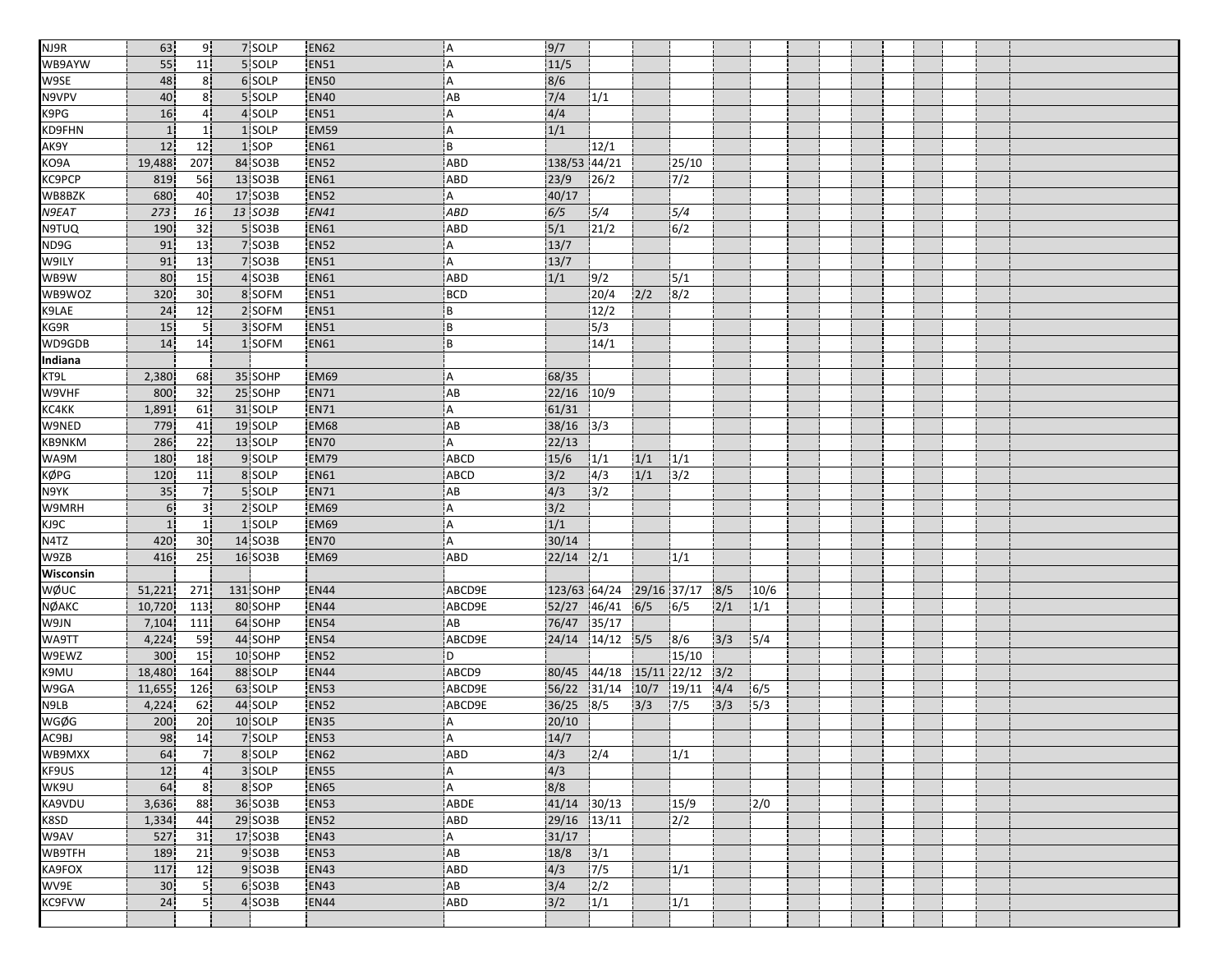| Canada                  |                 |                 |         |                  |                                |                  |             |      |                 |        |             |     |     |     |               |  |  |
|-------------------------|-----------------|-----------------|---------|------------------|--------------------------------|------------------|-------------|------|-----------------|--------|-------------|-----|-----|-----|---------------|--|--|
| <b>British Columbia</b> |                 |                 |         |                  |                                |                  |             |      |                 |        |             |     |     |     |               |  |  |
| VE7DAY                  | 1,485           | 53              | 27 SOHP | CO <sub>70</sub> | <b>ABD</b>                     | 46/23            | 5/3         |      | 12/1            |        |             |     |     |     |               |  |  |
| VA7ST                   |                 |                 |         | <b>DO00</b>      |                                |                  |             |      |                 |        |             |     |     |     |               |  |  |
| VA7MCE                  | 72              | 9               | 8 SOHP  |                  | Α                              | 9/8              |             |      |                 |        |             |     |     |     |               |  |  |
| VE7JH                   | 24 <sub>1</sub> | 6 <sup>1</sup>  | 3 SOLP  | <b>CN88</b>      | .BD                            |                  | 4/2<br>25/8 |      | 2/1             |        |             |     |     |     |               |  |  |
| <b>VA7KBM</b>           | 630             | 39              | 14 SOP  | <b>CN88</b>      | <b>BCD</b>                     |                  |             | 4/2  | 10/4            |        |             |     |     |     |               |  |  |
|                         | 24              | 8 <sup>1</sup>  | 3 SO3B  | <b>CN89</b>      | A                              | 8/3              |             |      |                 |        |             |     |     |     |               |  |  |
| Alberta                 |                 |                 |         |                  |                                |                  |             |      |                 |        |             |     |     |     |               |  |  |
| VE6KC                   | 1,224           | 51              | 18 SOHP | DO20             | ABCD9                          | 13/5             | 123/5       | 3/3  | 11/4            | 1/1    |             |     |     |     |               |  |  |
| VE6SM                   | 33              | $\overline{4}$  | 3 SOLP  | DO21             | ABI                            | 2/1              | 1/1         |      |                 |        |             |     |     |     | 1/1           |  |  |
| VE6CSO                  | 20              | 3 <sup>1</sup>  | 2 SOLP  | DO21             | BI                             |                  | 2/1         |      |                 |        |             |     |     |     | 1/1           |  |  |
| VA6PRC                  | 98              | 10 <sub>1</sub> | 7 SOFM  | DO21             | <b>ABD</b>                     | 1/1              | 5/3         |      | 4/3             |        |             |     |     |     |               |  |  |
| Saskatchewan            |                 |                 |         |                  |                                |                  |             |      |                 |        |             |     |     |     |               |  |  |
| VE5MX                   | 56              | 8 <sup>1</sup>  | 7 SOHP  | <b>DN89</b>      | l A                            | 8/7              |             |      |                 |        |             |     |     |     |               |  |  |
| <b>Manitoba</b>         |                 |                 |         |                  |                                |                  |             |      |                 |        |             |     |     |     |               |  |  |
| VE4VT (VE4EAR,          | 25              | 51              | 5 SOLP  | <b>EN19</b>      | AB                             | 4/4              | 1/1         |      |                 |        |             |     |     |     |               |  |  |
| Greater Toronto Area    |                 |                 |         |                  |                                |                  |             |      |                 |        |             |     |     |     |               |  |  |
| VA3ELE                  | 44,448          | 185             | 96 SOHP | FN03             | <b>ABCD9EFGHI</b>              | 35/21            | 50/22       | 15/9 | 38/19           | 7/3    | $19/11$ 7/3 |     | 3/2 | 2/2 | 9/4           |  |  |
| VE3DS                   | 24,486          | 165             | 77 SOLP | FN03             | ABCD9EFGHI                     | 50/24            | 44/15       |      | $22/13$ $26/12$ | 8/5    | 6/3         | 4/2 | 1/1 | 1/1 | 3/1           |  |  |
| VE3SMA                  | 5,304           | 81              | 34 SOLP | FN03             | ABCD9EFI                       | 34/12            | 20/9        | 8/5  | 7/4             | 3/1    | 3/1         | 3/1 |     |     | 3/1           |  |  |
| VE3CRU                  | 198             | 17              | 9 SOLP  | FN03             | <b>ABD</b>                     | 6/3              | 6/3         |      | 15/3            |        |             |     |     |     |               |  |  |
| VE3SST                  | 1,020           | 56              | 17 SO3B | <b>FN03</b>      | ABD                            | 40/12            | 12/4        |      | 4/1             |        |             |     |     |     |               |  |  |
| VE3RZ                   | 225             | 22 <sub>1</sub> | 9 SO3B  | EN93             | <b>ABD</b>                     | 10/3             | 9/4         |      | 3/2             |        |             |     |     |     |               |  |  |
| <b>Ontario East</b>     |                 |                 |         |                  |                                |                  |             |      |                 |        |             |     |     |     |               |  |  |
| VA3HD                   | 6,642           | 112             | 41 SOHP | <b>FN14</b>      | ABCDE                          | 25/7             | 55/17       | 4/4  | 19/7            |        | 9/6         |     |     |     |               |  |  |
| VE3KP                   | 12              | 4 <sup>1</sup>  | 3 SOLP  | FN04             | ŀΒ                             |                  | 14/3        |      |                 |        |             |     |     |     |               |  |  |
| VA3SY                   | $\mathbf{1}$    | 1 <sup>1</sup>  | 1 SOLP  | <b>FN25</b>      | i A                            | 1/1              |             |      |                 |        |             |     |     |     |               |  |  |
| <b>Ontario North</b>    |                 |                 |         |                  |                                |                  |             |      |                 |        |             |     |     |     |               |  |  |
| VE3RX                   | 910             | 35 <sup>1</sup> | 26 SOHP | <b>EN96</b>      | AB                             | $24/17$ 11/9     |             |      |                 |        |             |     |     |     |               |  |  |
| <b>Ontario South</b>    |                 |                 |         |                  |                                |                  |             |      |                 |        |             |     |     |     |               |  |  |
| VE3ZV                   | 36,127          | 174             | 91 SOHP | <b>EN92</b>      | ABCD9EFGHI                     | 21/9             | 54/25       |      | 27/15 38/20     | 10/7   | 10/6        | 7/4 | 3/3 | 1/1 | $\frac{3}{1}$ |  |  |
| VE3EJ                   | 1,104           | 46              | 24 SOHP | FN03             | AB                             | 38/17            | 8/7         |      |                 |        |             |     |     |     |               |  |  |
| VA3ZV                   | 3,654           | 87              | 42 SOLP | EN82             | AB                             | 61/28            | 26/14       |      |                 |        |             |     |     |     |               |  |  |
| VE3MGY                  | 570             | 30              | 19 SOLP | <b>EN92</b>      | A                              | 30/19            |             |      |                 |        |             |     |     |     |               |  |  |
| VA3TO                   | 378             | 27 <sup>1</sup> | 14 SOLP | <b>FN03</b>      | .A                             | 27/14            |             |      |                 |        |             |     |     |     |               |  |  |
| Quebec                  |                 |                 |         |                  |                                |                  |             |      |                 |        |             |     |     |     |               |  |  |
| VE <sub>2</sub> GT      | 126             | 11              | 9 SOHP  | <b>FN36</b>      | ABCD                           | 6/4              | 2/2         | 1/1  | 2/2             |        |             |     |     |     |               |  |  |
| VE2EBK                  | 12              | $\overline{4}$  | 3 SOHP  | <b>FN46</b>      | A                              | 4/3              |             |      |                 |        |             |     |     |     |               |  |  |
| VE2FXL                  | $\overline{4}$  | 2 <sub>1</sub>  | 2 SOHP  | <b>FN46</b>      | A                              | $\overline{2/2}$ |             |      |                 |        |             |     |     |     |               |  |  |
| VE2UG                   | 580             | 18              | 20 SOLP | FN35             | ABCD9EI                        | 6/6              | 7/6         | 1/2  | 3/3             | $-1/0$ | 1/2         |     |     |     | 1/1           |  |  |
| VE2HAY                  | 540             | 31              | 12 SOLP | FN35             | ABCD                           | 7/3              | 10/3        | 6/3  | 8/3             |        |             |     |     |     |               |  |  |
| VA2FW                   | 351             | 22              | 13 SOLP | FN35             | ABCD                           | 11/6             | 6/3         | 3/2  | 2/2             |        |             |     |     |     |               |  |  |
|                         | 640             | 28              | 20 SO3B | <b>FN36</b>      |                                | $16/12$ 8/5      |             |      | 4/3             |        |             |     |     |     |               |  |  |
| VA2BN<br>VE2IR          | 550             | 25              | 22 SO3B | <b>FN45</b>      | ABD]<br>$\mathsf{A}\mathsf{B}$ | $17/14$ 8/8      |             |      |                 |        |             |     |     |     |               |  |  |
| <b>VE2NCG</b>           |                 |                 |         |                  |                                |                  |             |      |                 |        |             |     |     |     |               |  |  |
| <b>VE2LPW</b>           | 162             | 27              | 6 SO3B  | FN35             | ABCD9E                         | 4/2              | $7/2$       | 5/0  | 8/2             | 1/0    | 2/0         |     |     |     |               |  |  |
|                         | 35              | 6 <sup>1</sup>  | 5 SO3B  | <b>FN35</b>      | <b>ABD</b>                     | 3/3              | 2/1         |      | 1/1             |        |             |     |     |     |               |  |  |
| VA2DG                   | 100             | 16              | 5 SOFM  | FN35             | ABCD9                          | $1/1$            | 7/2         | 1/1  | 5/1             | 2/0    |             |     |     |     |               |  |  |
| VE2HEW                  | 15              | 3 <sup>1</sup>  | 3 SOFM  | FN35             | <b>BCD</b>                     |                  | 1/1         | 1/1  | 1/1             |        |             |     |     |     |               |  |  |
| <b>Maritime</b>         |                 |                 |         |                  |                                |                  |             |      |                 |        |             |     |     |     |               |  |  |
| VE1SKY                  | 925             | 37              | 25 SOLP | <b>FN74</b>      | AB                             | $33/23$ $4/2$    |             |      |                 |        |             |     |     |     |               |  |  |
| VE1ZA                   | 77              | 11              | 7 SO3B  | FN84             | i A                            | 11/7             |             |      |                 |        |             |     |     |     |               |  |  |
| Newfoundland/Labrador   |                 |                 |         |                  |                                |                  |             |      |                 |        |             |     |     |     |               |  |  |
| VO <sub>2</sub> AAA     | 15              | 3 <sub>1</sub>  | 3 SOFM  | GO11             | <b>BCD</b>                     |                  | 1/1         | 1/1  | 1/1             |        |             |     |     |     |               |  |  |
| VO <sub>2</sub> AC      | 15              | 3 <sup>1</sup>  | 3 SOFM  | GO11             | BCD                            |                  | 1/1         | 1/1  | 1/1             |        |             |     |     |     |               |  |  |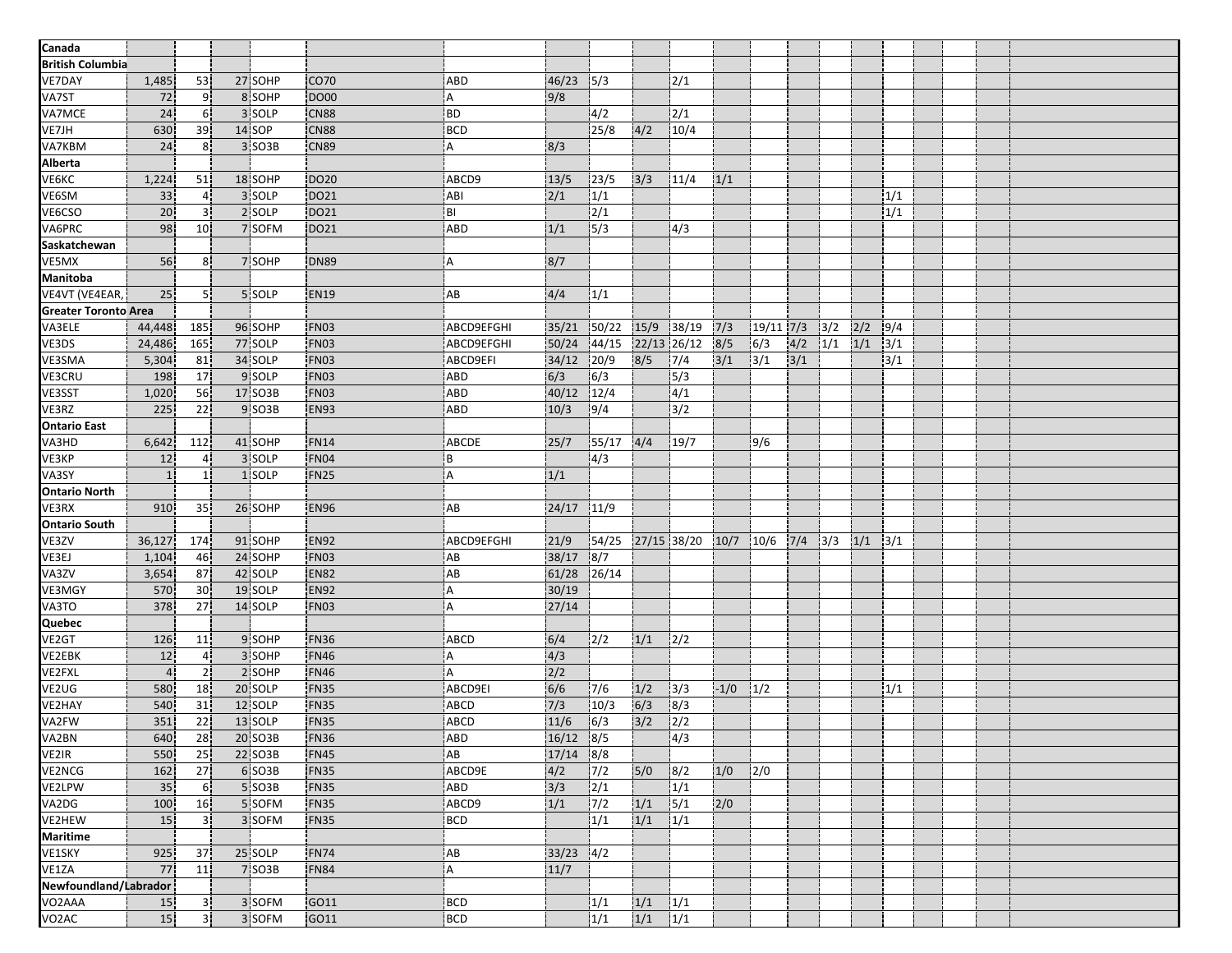| <b>Multioperator scores by Call Area</b> |                |                |        |                                     |                |                |                           |               |                                 |      |                                 |  |                         |  |  |                              |
|------------------------------------------|----------------|----------------|--------|-------------------------------------|----------------|----------------|---------------------------|---------------|---------------------------------|------|---------------------------------|--|-------------------------|--|--|------------------------------|
|                                          |                |                |        |                                     |                |                |                           |               |                                 |      |                                 |  |                         |  |  |                              |
| <b>Operating Category</b>                |                |                |        |                                     |                |                |                           |               |                                 |      |                                 |  |                         |  |  |                              |
| <b>LM = Limited Multioperator</b>        |                |                |        |                                     |                |                |                           |               |                                 |      |                                 |  |                         |  |  |                              |
| <b>UM</b> = Unlimited Multioperator      |                |                |        |                                     |                |                |                           |               |                                 |      |                                 |  |                         |  |  |                              |
|                                          |                |                |        |                                     |                |                |                           |               |                                 |      |                                 |  |                         |  |  |                              |
|                                          | Score          |                |        |                                     |                | 50             | 144                       | 222           | 432                             | 902  |                                 |  |                         |  |  |                              |
| Call                                     |                |                |        | QSOs Mults Category Grids Activated | BandsOperated  |                |                           |               |                                 |      | 1.2G 2.3G 3.4G 5.7G 10G 24G 47G |  |                         |  |  | <b>Light Operators</b>       |
| U.S. Call Area 0                         |                |                |        |                                     |                |                |                           |               |                                 |      |                                 |  |                         |  |  |                              |
| <b>Minnesota</b>                         |                |                |        |                                     |                |                |                           |               |                                 |      |                                 |  |                         |  |  |                              |
|                                          |                |                |        |                                     |                |                |                           |               |                                 |      |                                 |  |                         |  |  |                              |
| WØVB                                     | 2,112          | 64             | 33 LM  | EN34                                | AB             | 58/28          | 6/5                       |               |                                 |      |                                 |  |                         |  |  | (Ops: K4IU, WØSHL, WØVB)     |
| <b>WCØAAA</b>                            | 20             | 8 <sup>1</sup> | $2$ LM | <b>EN34</b>                         | BD             |                | $\overline{6/1}$          |               | 2/1                             |      |                                 |  |                         |  |  | (Ops: AEØEE, WB9CFN)         |
|                                          |                |                |        |                                     |                |                |                           |               |                                 |      |                                 |  |                         |  |  |                              |
| U.S. Call Area 1                         |                |                |        |                                     |                |                |                           |               |                                 |      |                                 |  |                         |  |  |                              |
| Connecticut                              |                |                |        |                                     |                |                |                           |               |                                 |      |                                 |  |                         |  |  |                              |
|                                          |                |                |        |                                     |                |                |                           |               |                                 |      |                                 |  |                         |  |  |                              |
| WB1GIE                                   | $\overline{4}$ | 2              | 2 LM   | FN31                                | IAB            | 1/1            | 1/1                       |               |                                 |      |                                 |  |                         |  |  | (Ops: AB1GL, K1TLC, WB1GIE)  |
| <b>KC1TLC</b>                            | $\mathbf{1}$   | $\mathbf{1}$   | 1 LM   | FN31                                | $\overline{A}$ | 1/1            |                           |               |                                 |      |                                 |  |                         |  |  | (Ops: AB1GL, KC1TLC)         |
|                                          |                |                |        |                                     |                |                |                           |               |                                 |      |                                 |  |                         |  |  | (Ops: AC1FZ, KB1TIM, KE1LI,  |
| KE1LI                                    | 13,780         | 217            | 52 UM  | FN41                                | ABCDE          | 93/19          | 80/19                     | $21/7$ 21/5   |                                 |      | 2/2                             |  |                         |  |  | NIA)                         |
| <b>Eastern Massachusetts</b>             |                |                |        |                                     |                |                |                           |               |                                 |      |                                 |  |                         |  |  |                              |
| N <sub>1</sub> SOH                       | 598            | 44             | 13 LM  | <b>FN42</b>                         | <b>ABD</b>     | 36/9           | 6/3                       |               | 2/1                             |      |                                 |  |                         |  |  | (Ops: N1SOH, W1FM)           |
|                                          |                |                |        |                                     |                |                |                           |               |                                 |      |                                 |  |                         |  |  | (Ops: AB1IZ, KC1EPN, KD2FJB, |
| W1XM                                     | 13,350         | 213            | 50 UM  | FN42                                | ABCDE          | 100/18 81/15   |                           | 8/6           | 13/5                            |      | 11/6                            |  |                         |  |  | WA2ICY)                      |
| <b>New Hampshire</b>                     |                |                |        |                                     |                |                |                           |               |                                 |      |                                 |  |                         |  |  |                              |
| KA1SU                                    | 910            | 46             | 13 UM  | FN43                                | <b>ABCDE</b>   | 14/3           | 14/4                      | 5/2           | 10/2                            |      | 3/2                             |  |                         |  |  | (Ops: KA1SU, KB1QV)          |
| <b>Western Massachusetts</b>             |                |                |        |                                     |                |                |                           |               |                                 |      |                                 |  |                         |  |  |                              |
|                                          |                |                |        |                                     |                |                |                           |               |                                 |      |                                 |  |                         |  |  | (Ops: K1NZ, K1TTT, K2IW,     |
| NE1C                                     | 1,216          | 64             | 19 LM  | FN32                                | ¦AB            | 56/11          | 8/8                       |               |                                 |      |                                 |  |                         |  |  | @K1TTT)                      |
|                                          |                |                |        |                                     |                |                |                           |               |                                 |      |                                 |  |                         |  |  |                              |
| U.S. Call Area 2                         |                |                |        |                                     |                |                |                           |               |                                 |      |                                 |  |                         |  |  |                              |
| <b>New York City-Long Island</b>         |                |                |        |                                     |                |                |                           |               |                                 |      |                                 |  |                         |  |  |                              |
| NY2NY                                    | 4,392          | 100            | 36 UM  | FN30                                | <b>ABCDE</b>   | $65/19$ $21/9$ |                           | 5/3           | 5/3                             |      | 4/2                             |  |                         |  |  | (Ops: NY2NY)                 |
| <b>Northern New Jersey</b>               |                |                |        |                                     |                |                |                           |               |                                 |      |                                 |  |                         |  |  |                              |
| N <sub>2N</sub> T                        | 111,105        | 675            | 135 LM | FN <sub>20</sub>                    | ABCD           |                | 290/56 237/41 67/19 81/19 |               |                                 |      |                                 |  |                         |  |  | (Ops: N2NC, N2NT, WW2Y)      |
|                                          |                |                |        |                                     |                |                |                           |               |                                 |      |                                 |  |                         |  |  | (Ops: K2AMI, KO2OK, W2MSA,   |
| K2BAR                                    | 6,460          | 162            | 34 LM  | FN <sub>20</sub>                    | <b>ABCD</b>    | 96/22          | $-38/4$                   | 13/4 15/4     |                                 |      |                                 |  |                         |  |  | W12W)                        |
| W2NPT                                    | 85             | 17             | 5 LM   | FN <sub>20</sub>                    | AB             | 1/1            | 16/4                      |               |                                 |      |                                 |  |                         |  |  | (Ops: W2AAB)                 |
| <b>Western New York</b>                  |                |                |        |                                     |                |                |                           |               |                                 |      |                                 |  |                         |  |  |                              |
| N2JQR                                    | 3,427          | 118            | 23 LM  | FN13                                | ABCD           | 41/8           | 146/7                     | 11/3          | 20/5                            |      |                                 |  |                         |  |  | (Ops: N2JQR, W3OAB)          |
| W2CCC                                    | 2,170          | 54             | 35 LM  | <b>FN23</b>                         | ABCD           | 27/18 19/11    |                           | 4/3           | 4/3                             |      |                                 |  |                         |  |  | (Ops: K2CS, K2QO)            |
|                                          |                |                |        |                                     |                |                |                           |               |                                 |      |                                 |  |                         |  |  | (Ops: AG2AA, KD2LIG, N2GDU,  |
| W2SO                                     | 176            | 19             | 8 LM   | <b>FN02</b>                         | ABCD           | 15/5           | 1/1                       | $2/1$ $1/1$   |                                 |      |                                 |  |                         |  |  | N8WVP)                       |
|                                          |                |                |        |                                     |                |                |                           |               |                                 |      |                                 |  |                         |  |  |                              |
| U.S. Call Area 3                         |                |                |        |                                     |                |                |                           |               |                                 |      |                                 |  |                         |  |  |                              |
| Eastern Pennsylvania                     |                |                |        |                                     |                |                |                           |               |                                 |      |                                 |  |                         |  |  |                              |
|                                          |                |                |        |                                     |                |                |                           |               |                                 |      |                                 |  |                         |  |  | (Ops: K3EGE, K9PW, KB2AYU,   |
| N3NGE                                    | 213,498        | 728            | 174 UM | FN <sub>20</sub>                    | ABCD9EFHIJKP   |                |                           |               | 254/61 199/41 80/19 121/25 27/9 |      | $28/9$ 7/3                      |  | $4/2$ $2/2$ $1/1$ $1/1$ |  |  | 4/1 N3NGE, NN3Q, WA3WUL)     |
|                                          |                |                |        |                                     |                |                |                           |               |                                 |      |                                 |  |                         |  |  | (Ops: K3DMA, KB3SIG,         |
|                                          |                |                |        |                                     | ABCD9EFGP      |                |                           |               |                                 |      |                                 |  |                         |  |  | 3/1 WA3EHD)                  |
| WA3EHD<br>Maryland-DC                    | 18,585         | 276            | 35 UM  | FN <sub>20</sub>                    |                | 89/10          | 68/7                      | $34/3$ $41/4$ |                                 | 17/3 | $15/3$ 8/3 $1/1$                |  |                         |  |  |                              |
|                                          |                |                |        |                                     |                |                |                           |               |                                 |      |                                 |  |                         |  |  | (Ops: AC3BU, K3LU, N3DPB,    |
| N3DPB                                    | 4,884          | 132            | 37 LM  | <b>FM19</b>                         | AB             | 78/16 54/21    |                           |               |                                 |      |                                 |  |                         |  |  | WA3EKL)                      |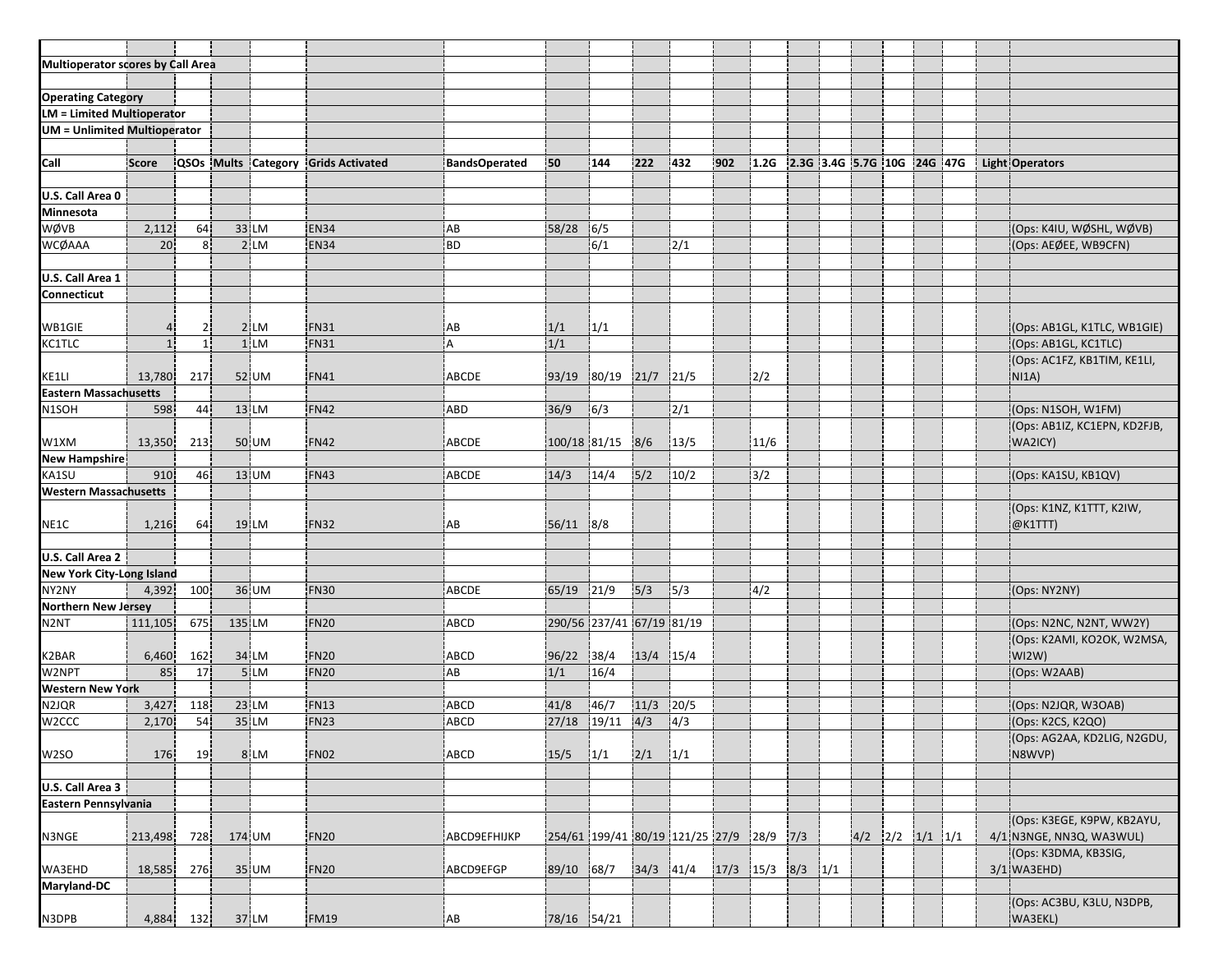| W3RFC                                    | 6,201          | 124             | 39 UM  | FM19        | ABCD9E     |              | 64/14 39/16 8/3    |             | 6/3    | 4/2 | 3/1   |     |     |     |  | (Ops: KØOO, W3RFC, WA3OFF)                                                 |
|------------------------------------------|----------------|-----------------|--------|-------------|------------|--------------|--------------------|-------------|--------|-----|-------|-----|-----|-----|--|----------------------------------------------------------------------------|
|                                          |                |                 |        |             |            |              |                    |             |        |     |       |     |     |     |  |                                                                            |
| U.S. Call Area 4<br>Alabama              |                |                 |        |             |            |              |                    |             |        |     |       |     |     |     |  |                                                                            |
|                                          |                |                 |        |             |            |              |                    |             |        |     |       |     |     |     |  |                                                                            |
| WB4WXE                                   | 722            | 36              | 19 LM  | EM74        | ABCD       | 32/15        | 2/2                | 1/1         | 1/1    |     |       |     |     |     |  | (Ops: KB4ZFA, WB4WXE)                                                      |
| Georgia                                  |                |                 |        |             |            |              |                    |             |        |     |       |     |     |     |  |                                                                            |
| W4NH                                     | 28,634         | 210             | 103 UM | EM84        | ABCDEFH    | 134/57 46/30 |                    | 8/5         | 15/8   |     | 1/1   | 4/1 | 2/1 |     |  | (Ops: K4SQC, K5TDY, KI4US,<br>KK4LPP, KX4KD, N4NIA, W4ZST,<br>WG8S, WW8RR) |
| <b>North Carolina</b>                    |                |                 |        |             |            |              |                    |             |        |     |       |     |     |     |  |                                                                            |
| K <sub>2</sub> J <sub>B</sub>            | 1,040          | 57              | 16 LM  | EM85        | ABCD       | 24/12        | 25/2               | 3/1         | 5/1    |     |       |     |     |     |  | (Ops: K2JB, W4PH)                                                          |
| Northern Florida                         |                |                 |        |             |            |              |                    |             |        |     |       |     |     |     |  |                                                                            |
| N9HF                                     | 15,708         | 167             | 84 LM  | <b>EL99</b> | ABCD       | 113/48 34/26 |                    | 10/5        | 10/5   |     |       |     |     |     |  | (Ops: N9HF, N9LHS, W4POT)                                                  |
| Tennessee                                |                |                 |        |             |            |              |                    |             |        |     |       |     |     |     |  |                                                                            |
| W4GZX                                    | 836            | 44              | 19 LM  | EM75        | ¦AB        | 40/15        | 4/4                |             |        |     |       |     |     |     |  | (Ops: AA4RW, K4DAY, K4PMG,<br>KD5UBL, KK4YEM, W4GZX,<br>W4JUU, WA4NIV)     |
| U.S. Call Area 5                         |                |                 |        |             |            |              |                    |             |        |     |       |     |     |     |  |                                                                            |
| <b>New Mexico</b>                        |                |                 |        |             |            |              |                    |             |        |     |       |     |     |     |  |                                                                            |
| W5UHF                                    |                | 125             |        | <b>DM75</b> | ABCD9EI    |              | 24/14              | 8/5         | 6/3    |     |       |     |     | 2/2 |  |                                                                            |
|                                          | 12,561         |                 | 79 UM  |             |            | 83/53        |                    |             |        | 1/1 | 1/1   |     |     |     |  | (Ops: W7QQ, WB2FKO)                                                        |
| North Texas                              |                |                 |        |             |            |              |                    |             |        |     |       |     |     |     |  |                                                                            |
| W5ROK                                    | 6,760          | 115             | 52 LM  | <b>EM12</b> | ABDE       | 77/33        | 25/12              |             | 12/6   |     | 1/1   |     |     |     |  | (Ops: K3NT, WA8ZBT)                                                        |
| <b>South Texas</b>                       |                |                 |        |             |            |              |                    |             |        |     |       |     |     |     |  |                                                                            |
| K5QE                                     | 80,784         | 337             | 216 LM | EM31        | ABCD       |              | 146/95 154/96 10/9 |             | 127/16 |     |       |     |     |     |  | [Ops: AF8Z, KØYY, K5MQ, K5QE,<br>N1XS, N5KDA, N5YA, W5KDA)                 |
|                                          |                |                 |        |             |            |              |                    |             |        |     |       |     |     |     |  |                                                                            |
| U.S. Call Area 6                         |                |                 |        |             |            |              |                    |             |        |     |       |     |     |     |  |                                                                            |
| San Diego                                |                |                 |        |             |            |              |                    |             |        |     |       |     |     |     |  |                                                                            |
| W6RDF                                    | 1,488          | 75              | 16 LM  | <b>DM12</b> | <b>ABD</b> | 18/8         | 39/4               |             | 18/4   |     |       |     |     |     |  | (Ops: AE5LG, AI6KM, AI6KU,<br>K6JUN, N6CY)                                 |
| U.S. Call Area 7                         |                |                 |        |             |            |              |                    |             |        |     |       |     |     |     |  |                                                                            |
| Oregon                                   |                |                 |        |             |            |              |                    |             |        |     |       |     |     |     |  |                                                                            |
| W7TZ                                     | 143            | 13              | 11 LM  | <b>CN83</b> | AB         | 10/8         | 3/3                |             |        |     |       |     |     |     |  | (Ops: K7NG, W7TZ)                                                          |
|                                          |                |                 |        |             |            |              |                    |             |        |     |       |     |     |     |  |                                                                            |
| U.S. Call Area 9                         |                |                 |        |             |            |              |                    |             |        |     |       |     |     |     |  |                                                                            |
| <b>Illinois</b>                          |                |                 |        |             |            |              |                    |             |        |     |       |     |     |     |  |                                                                            |
| W9RVG                                    | 8,806          | 90 <sub>1</sub> | 74 LM  | EM57        | ABCD       | 33/26        | 28/23              | 14/12 15/13 |        |     |       |     |     |     |  | (Ops: W9RVG, WD9EXD)                                                       |
| WS9V                                     |                | 74              | 47 LM  | EM59        | l A        | 74/47        |                    |             |        |     |       |     |     |     |  | (Ops: KD9GKL, WS9V)                                                        |
| N9XKH                                    | 3,478<br>3,096 | 74              | 36 LM  | <b>EN52</b> | ABD        |              | 25/11 37/19        |             | 12/6   |     |       |     |     |     |  | (Ops: N9XKH)                                                               |
|                                          |                |                 |        |             |            |              |                    |             |        |     |       |     |     |     |  |                                                                            |
|                                          |                |                 |        |             |            |              |                    |             |        |     |       |     |     |     |  |                                                                            |
| Canada<br>British Columbia               |                |                 |        |             |            |              |                    |             |        |     |       |     |     |     |  |                                                                            |
| VA7MM                                    |                |                 |        |             |            |              |                    |             |        |     |       |     |     |     |  |                                                                            |
|                                          | 1,872          | 40              | 24 UM  | <b>CN89</b> | ABDE       | 10/5         | 14/6               |             | 5/3    |     | 11/10 |     |     |     |  | (Ops: VA7MM)                                                               |
| Alberta                                  |                |                 |        |             |            |              |                    |             |        |     |       |     |     |     |  |                                                                            |
| VE6AO                                    | 153            | 12              | 9 LM   | DO31        | BCD        |              | 7/3                | 3/3         | 2/3    |     |       |     |     |     |  | (Ops: VA6DJH, VE6CCL)                                                      |
|                                          |                |                 |        |             |            |              |                    |             |        |     |       |     |     |     |  |                                                                            |
| DX Scores by Country                     |                |                 |        |             |            |              |                    |             |        |     |       |     |     |     |  |                                                                            |
|                                          |                |                 |        |             |            |              |                    |             |        |     |       |     |     |     |  |                                                                            |
| <b>SOLP = Single Operator, Low Power</b> |                |                 |        |             |            |              |                    |             |        |     |       |     |     |     |  |                                                                            |
| SOHP = Single Operator, High Power       |                |                 |        |             |            |              |                    |             |        |     |       |     |     |     |  |                                                                            |